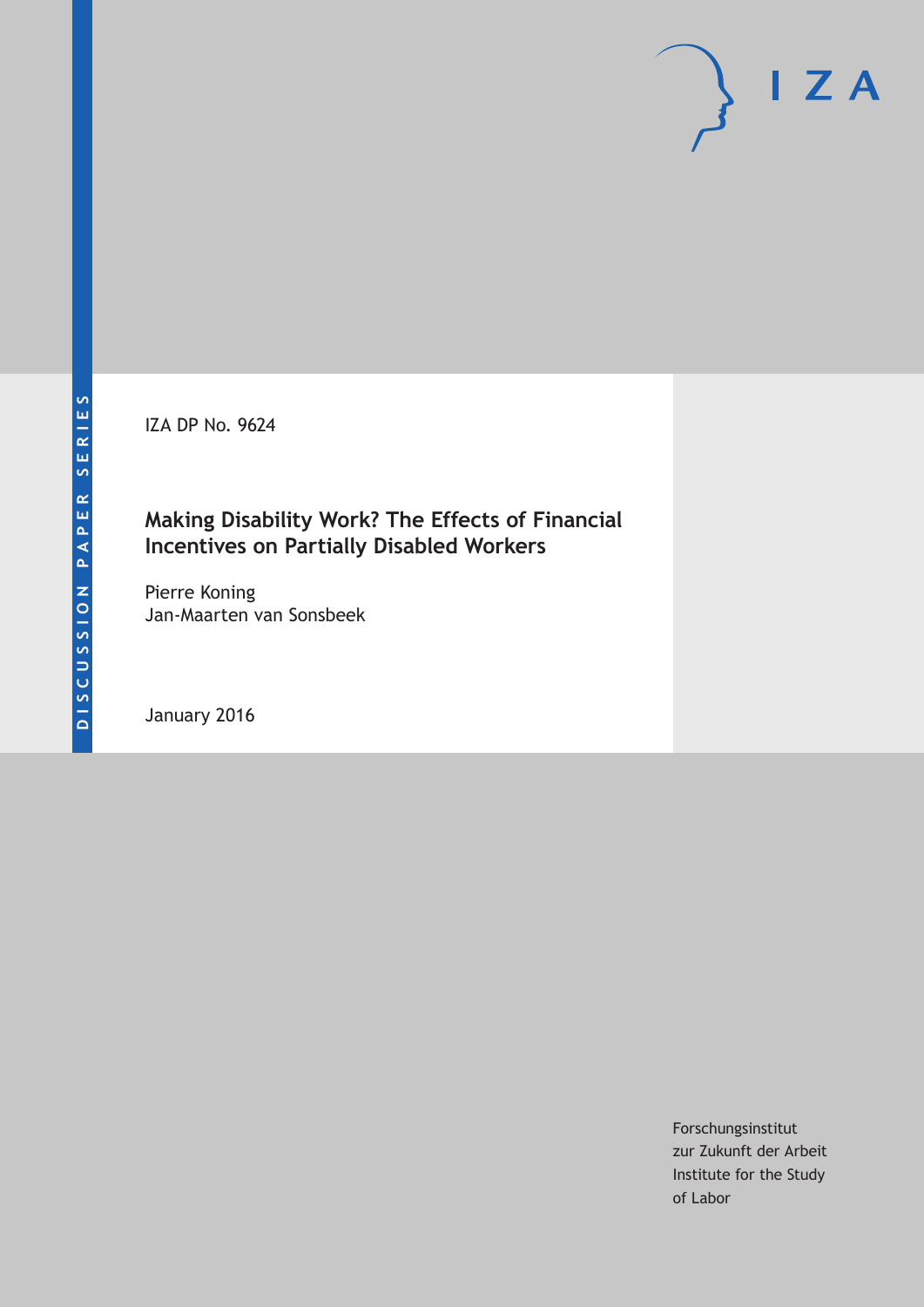# **Making Disability Work? The Effects of Financial Incentives on Partially Disabled Workers**

# **Pierre Koning**

*VU University Amsterdam, Leiden University, TI and IZA* 

# **Jan-Maarten van Sonsbeek**

*VU University Amsterdam* 

Discussion Paper No. 9624 January 2016

IZA

P.O. Box 7240 53072 Bonn Germany

Phone: +49-228-3894-0 Fax: +49-228-3894-180 E-mail: iza@iza.org

Any opinions expressed here are those of the author(s) and not those of IZA. Research published in this series may include views on policy, but the institute itself takes no institutional policy positions. The IZA research network is committed to the IZA Guiding Principles of Research Integrity.

The Institute for the Study of Labor (IZA) in Bonn is a local and virtual international research center and a place of communication between science, politics and business. IZA is an independent nonprofit organization supported by Deutsche Post Foundation. The center is associated with the University of Bonn and offers a stimulating research environment through its international network, workshops and conferences, data service, project support, research visits and doctoral program. IZA engages in (i) original and internationally competitive research in all fields of labor economics, (ii) development of policy concepts, and (iii) dissemination of research results and concepts to the interested public.

IZA Discussion Papers often represent preliminary work and are circulated to encourage discussion. Citation of such a paper should account for its provisional character. A revised version may be available directly from the author.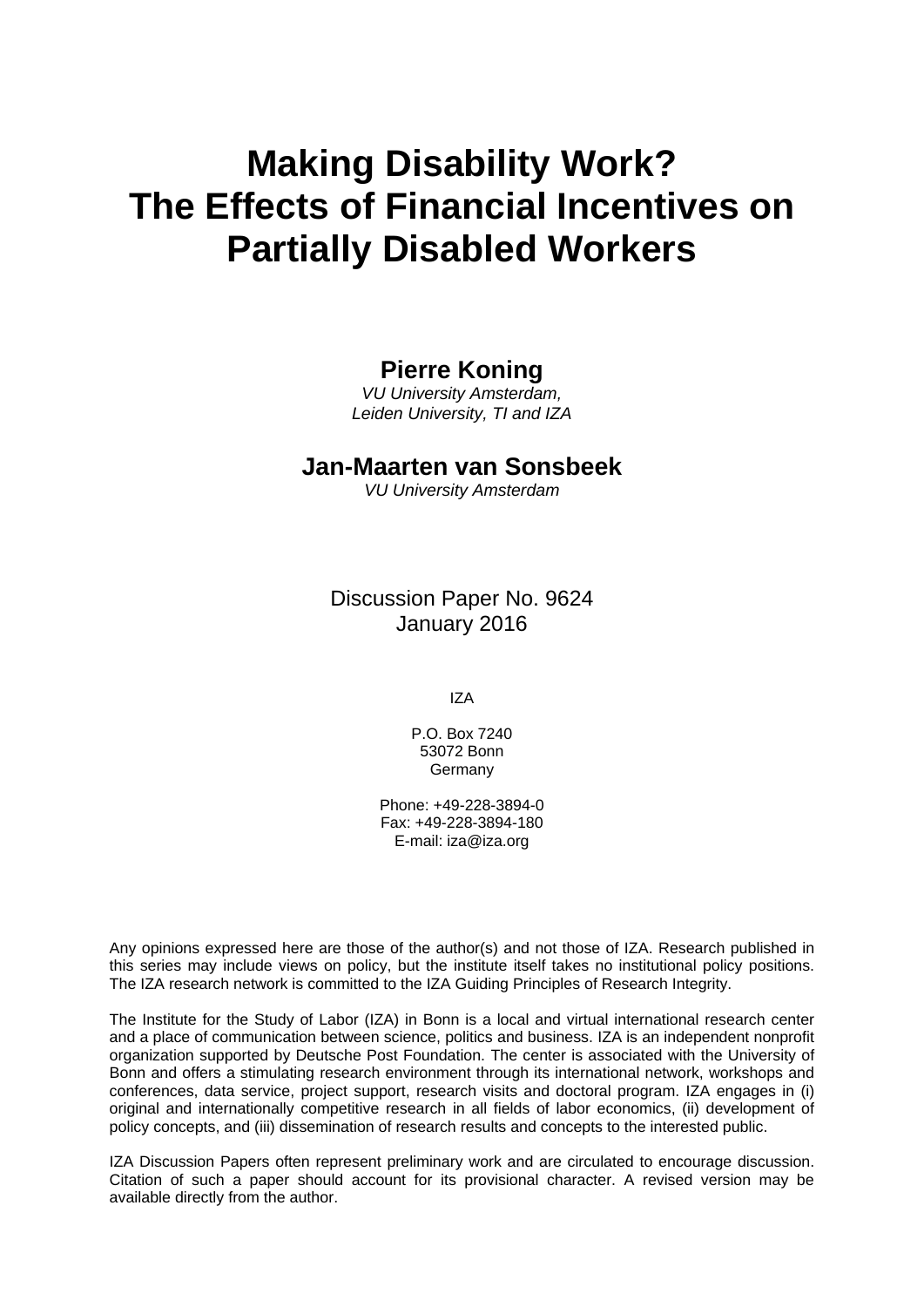IZA Discussion Paper No. 9624 January 2016

# **ABSTRACT**

# **Making Disability Work? The Effects of Financial Incentives on Partially Disabled Workers**

This study provides insight in the responsiveness of disabled workers to financial incentives, using administrative individual data from the Netherlands from 2006 to 2013. We focus on workers receiving partial DI benefits and with substantial residual work capacities that can be exploited. After the first phase of benefit entitlement, workers that do not use their residual income capacity experience a large drop in benefit income. In effect, this implies a substantial increase in incentives to resume work. With entitlement periods in the first phase of DI benefits varying across individuals, we use a difference-in-difference approach to analyze the effects on the incidence of work, the wage earnings and full work resumption of disabled workers. Based on the effect estimate on work incidence, we infer a labor elasticity rate of 0.12. Elasticity estimates are highest among younger DI recipients, as well as individuals with mental impairments. The incentive change has only a limited impact on wage earnings of partially disabled workers and no significant impact on work resumption rates.

JEL Classification: C52, H53

Keywords: disability insurance, work incentives

Corresponding author:

Pierre Koning VU University Amsterdam Department of Economics, 7A-27 De Boelelaan 1105 1081 HV Amsterdam The Netherlands E-mail: p.w.c.koning@vu.nl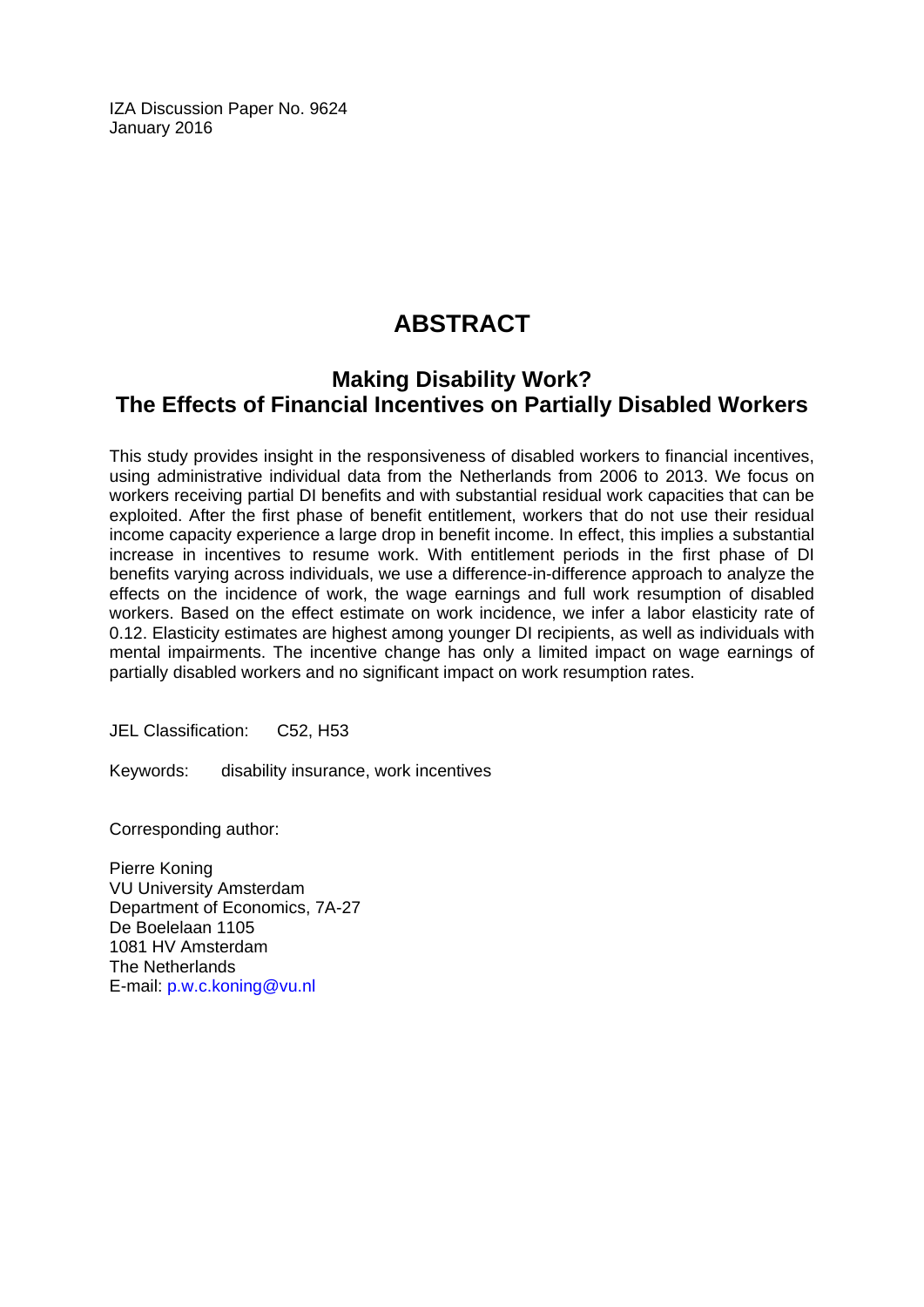#### **1. Introduction**

-

In recent years, more attention has been devoted to the design of work incentives of disabled workers (OECD, 2010). Several studies point at the presence of residual work capacities among disability insurance (DI) recipients, see e.g. Bound (1999) and Maestas et al. (2014). At the same time, there is a common belief that disabled workers are discouraged from using these capacities by a lack of financial incentives. Workers that increase their working hours are faced with high implicit tax rates or may even loose their (full) DI benefits. This may explain why outflow rates of DI recipients are typically low, even if their impairments are expected to be temporary (Koning and Lindeboom, 2015). Related to this point, low take-up rates of Ticket-to-Work vouchers in the US Social Security Disability Insurance (SSDI) illustrate that the impact of wage subsidies – as a complement to partial DI benefits – do not compensate for perverse incentives (Autor and Duggan,  $2006$ ).<sup>1</sup>

 The success of reforms that aim at enhancing the implicit tax rates on work critically hinges on the responsiveness of disabled workers to changes in work incentives. In particular, labor elasticities may vary with respect to the severity of impairments and their evolution – as well as the general loss of work capabilities – over time. One of the key empirical questions in the design of DI benefit schemes thus is how impairments affect the ability of workers to respond to – and benefit from

 $1$  Likewise, Bütler et al. (2014) find low take up rates for a randomized group of disabled workes in Switzerland that received the offer to claim a payment ("seed capital") of up to USD 71,000 if they take up or expand employment and reduce DI claims.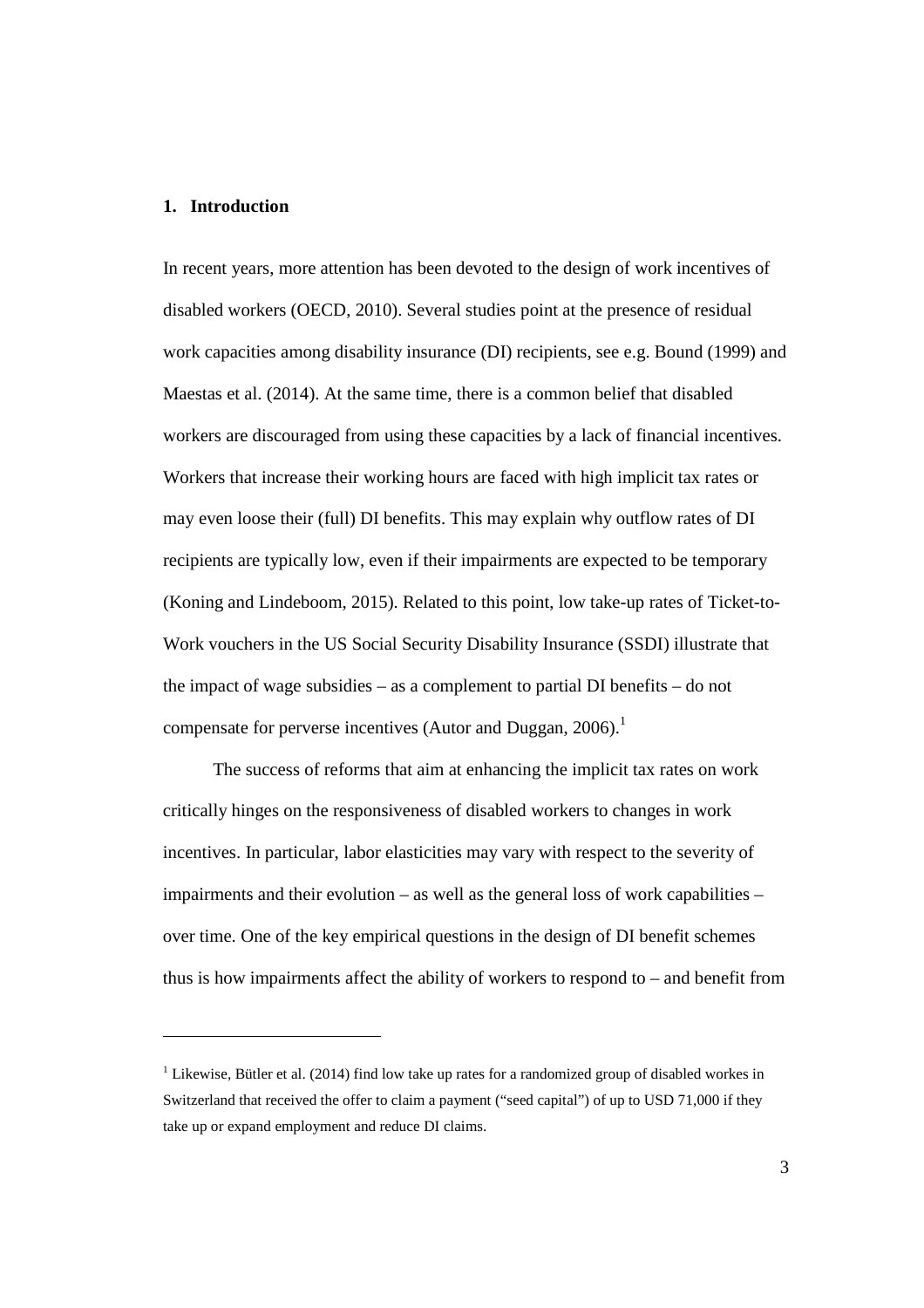– incentives. In this context, possible responses are twofold: workers may increase their work effort to complement DI benefits, or leave the DI scheme if benefit conditions become less generous.

 This study provides insight in the responsiveness of disabled workers to financial incentives, using administrative individual data from the Netherlands from 2006 to 2013. We focus on workers that receive partial DI benefits and have substantial residual work capacities that can be exploited. In the first phase of benefit entitlement – the so called 'wage-related period' – DI benefits are supplemented with Unemployment Insurance (UI) benefits if the residual income capacity is left unused. In principle, this ensures the payment of benefits of at least 70% of the individual's pre-disability wage. When the wage related period ends and the UI benefit period is exhausted, however, workers that do not use their residual income capacity receive DI benefits that are based on the statutory minimum wage instead of their pre-disability wage. This induces a large drop in the income from benefits for most workers. However, workers that use their residual work capacity receive benefit levels that are (still) related to their pre-disability wage. In effect, most partially disabled workers experience a strong increase in work incentives – with large potential drops in benefits – at the moment the wage-related DI benefit period has been exhausted.

#### **< INSERT FIGURE 1 HERE >**

 The Dutch DI system, which has been plagued by substantial moral hazard problems for several decades, provides an interesting setting for the current analysis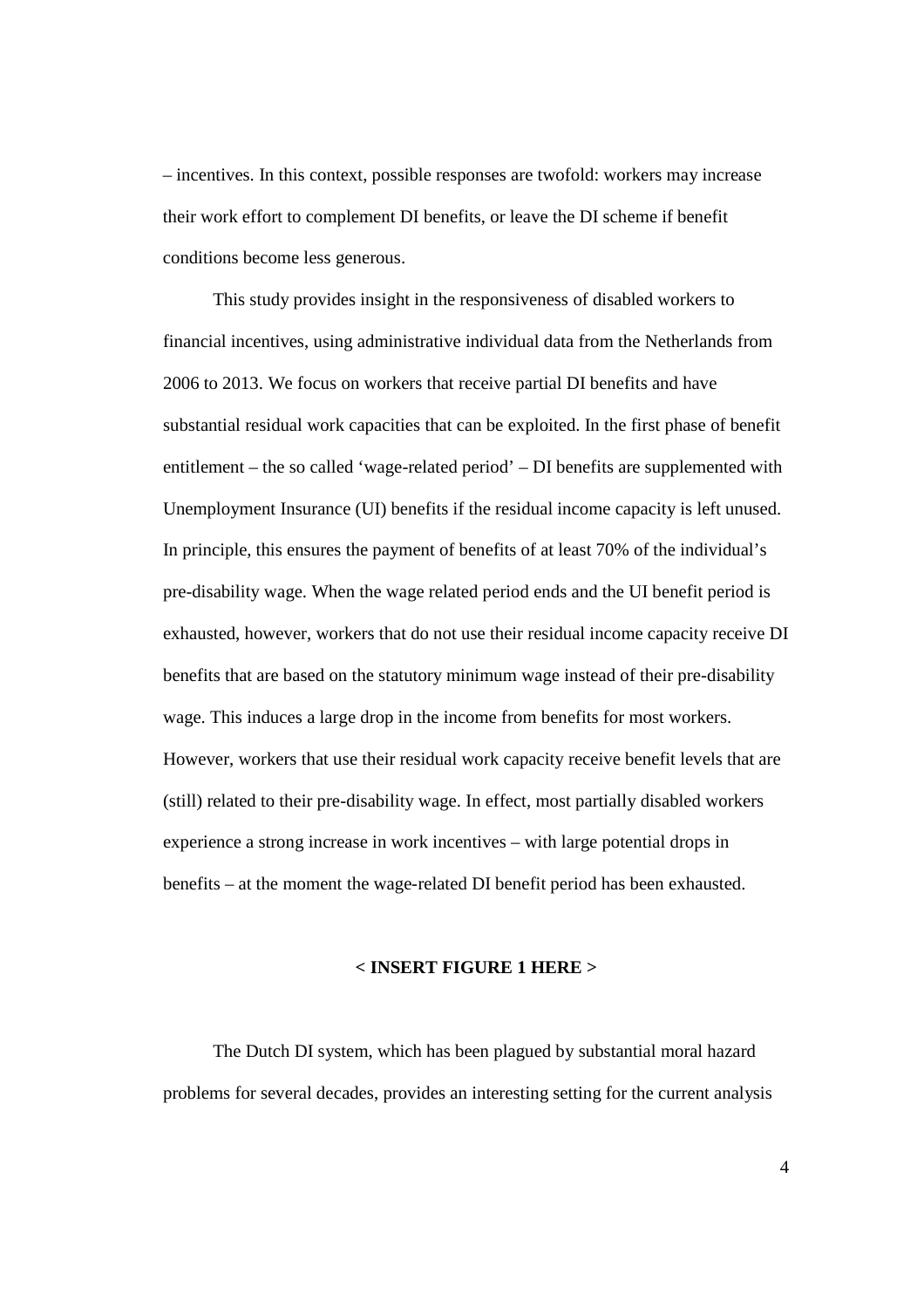(Koning and Lindeboom, 2015). As Figure 1 shows, the share of workers in the Netherlands who received DI benefits tripled from 4 percent of those who were insured in the late 1960s to about 12 percent of those who were insured in the mid-1980s. It then remained more or less constant until the early 2000s. To counteract moral hazard problems in the use of DI benefits, policies initially aimed at increasing the incentives of employers to prevent the inflow of workers into disability, as well as increased gatekeeping in the sickness period that precedes the application of DI benefits. In 2006, as a final piece of the reform series, the old DI scheme was replaced by a new DI one with two distinct schemes for permanently and fully disabled workers (IVA) and the partially and/or temporarily fully disabled workers (WGA). Overall, the reforms since the early 2000s have been successful in reducing the inflow into DI, with estimates of over 60% (Van Sonsbeek and Gradus, 2013). Still, there is no evidence on the effect of work incentive enhancements that have been introduced for the WGA scheme in 2006, which is the focus of the current paper.

 One key feature of the partial DI scheme that we exploit in our analysis concerns the length of the wage-related period for DI benefits for which benefit conditions are relatively generous. The entitlement period is determined by the work history of individuals, which induces substantial variation in the timing of individual changes in work incentives. This variation allows us to use a Difference-in-Difference (DiD) approach that analyzes the effects on the incidence of work, the wage earnings and the exit rate into (full) employment of disabled workers. Similar to recent work by Kostol and Mogstad (2014), the information on labor supply responses on the incentive enables us to infer the size of labor supply elasticities of disabled workers.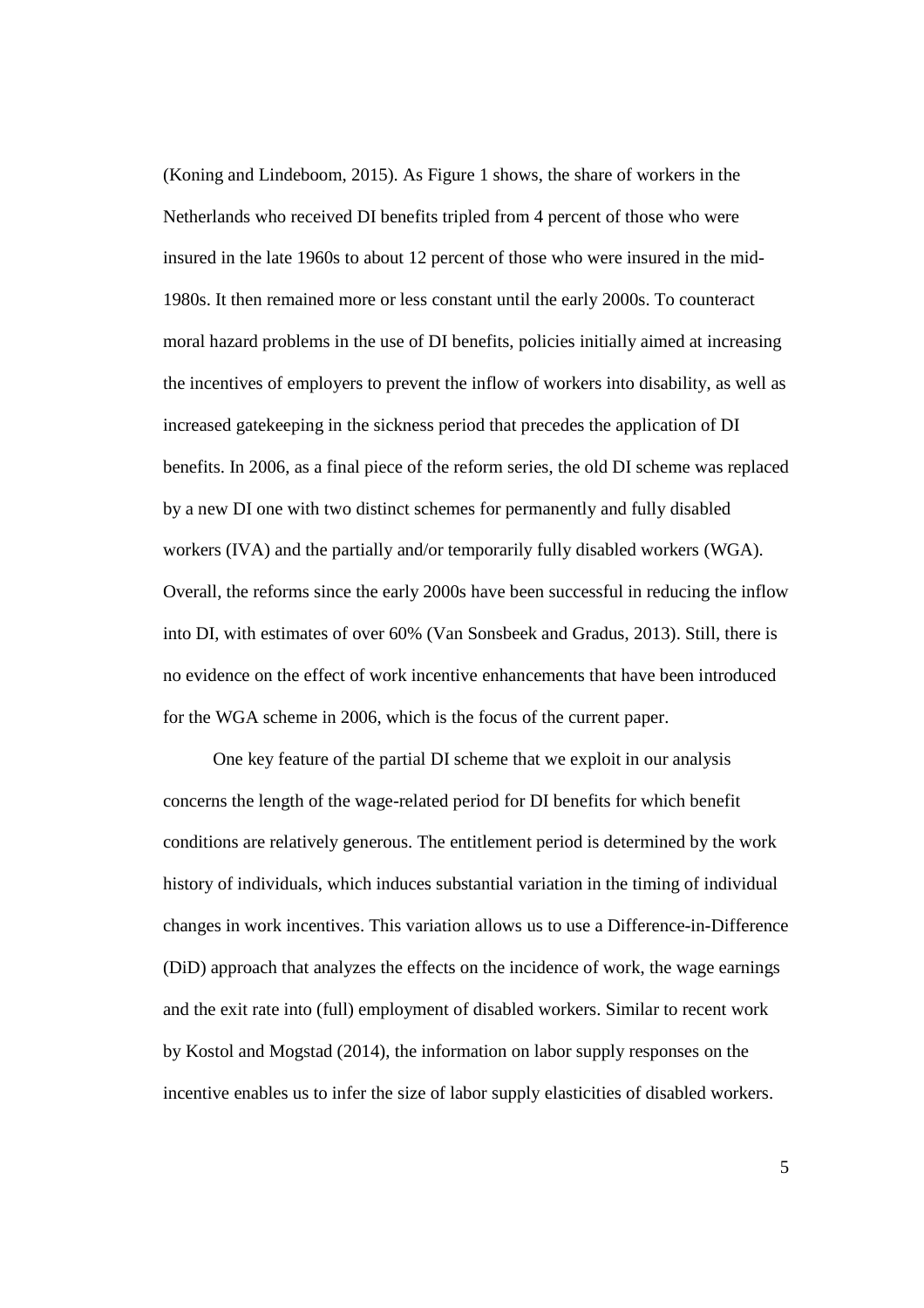Here, the setup with multiple treatment groups – that is, with different moments of the incentive change – allows us to broaden our scope in several ways. First, we estimate elasticities that vary with respect to the length of entitlement to the wage-related period of DI benefits, enabling us to assess changes in the responsiveness of workers over the DI benefit spell. Second, variation in the timing of incentive changes ensures the identification of incentive effects, as there is no need to impose any functional form assumptions on benefit duration dependence in our outcome variables. Third, and related to the second point, individual variation in the timing of changes in incentives allows us to specify flexible duration dependency functions that differ with respect to age categories in our sample. We thus take account of the possibility that health recovery patterns and the process of loosing job skills may differ between age groups of disabled workers.

 This paper is related to an increasing strand of literature that studies the incentive effects of DI benefits. Part of this literature compares applicants that are awarded with DI benefits with rejected applicants (see e.g. Bound 1999; Maestas et al. 2013; Chen and van der Klaauw 2008; Moore 2015; Autor et al., 2014 ). Other studies in this field exploit variation in DI benefits over time and regional variation in benefit conditions to examine effects on DI enrolment or DI return to work rates (Gruber 2000; Autor and Duggan 2003; Campolieti 2004; Fevang et al 2013). In particular, using a policy change in Canada in 1987, Gruber (2000) comes to an elasticity estimate of 0.3 that is measured as the change in non-participation due to a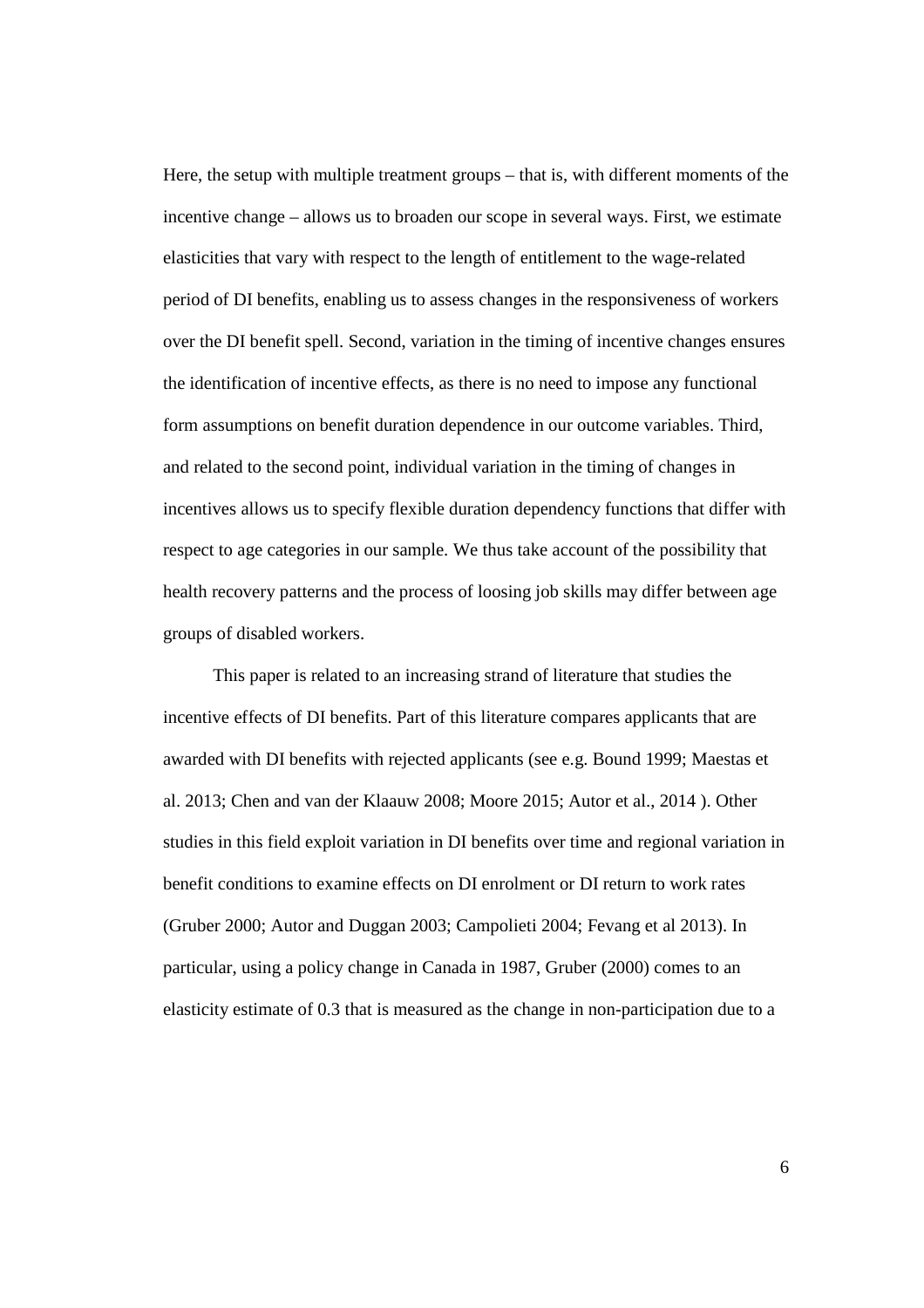change in DI benefit levels.<sup>2</sup> Up to date, this is probably the most well known result in this field of research.

 Similar to recent studies of Kostol and Mogstad (2014), Campolieti and Riddell (2012) and Weathers and Hemmeter (2011), our primary focus is on work incentives for workers that are allowed to retain their DI benefits if (part of) their work capacity is used. In this literature, a key issue concerns the presence of cash cliffs that deter disabled workers to fully resume work. Kostol and Mogstad (2014) use a Regression-Discontinuity design that exploits a cutoff date for DI entry to get access to a return-to-work program in Norway. DI recipients in the treatment group – those who entered the scheme prior to January 2005 – were exempted from DI benefit cuts to a much higher level than the control group. Kostol and Mogstad find elasticity estimates of the prevalence of work of disabled workers that range between 0.1 and 0.3. These effect estimates are sufficiently large to compensate for entry effects in the DI scheme – that is, program conditions that may encourage workers to apply for benefits.<sup>3</sup> Using a DiD design that exploits SSDI program differentials in Canadian provinces, Campolieti and Riddell (2012) find income exemptions to increase the propensity of disability recipients that work with about 25%, but no significant changes in the inflow in of outflow out of SSDI. Finally, Weathers and Hemmeter (2011) analyse the outcome of a field experiment on earnings disregards for SSDI

-

 $2^2$  As to the same DI scheme in Canada, Campolieti (2004) finds insignificant elasticity effects for a reform that was enacted in 1973. He argues that eligibility requirements and the stringency of the medical screening were much tougher in the early 1970s than in the 1980s.

<sup>&</sup>lt;sup>3</sup> Using calibrated models that take into account incentive and entry effects of work incentives, Hoynes and Moffitt (1999) and Benítez-Silva et al. (2010) however find mixed evidence on the overall effect on work participation of (potential) DI recipients.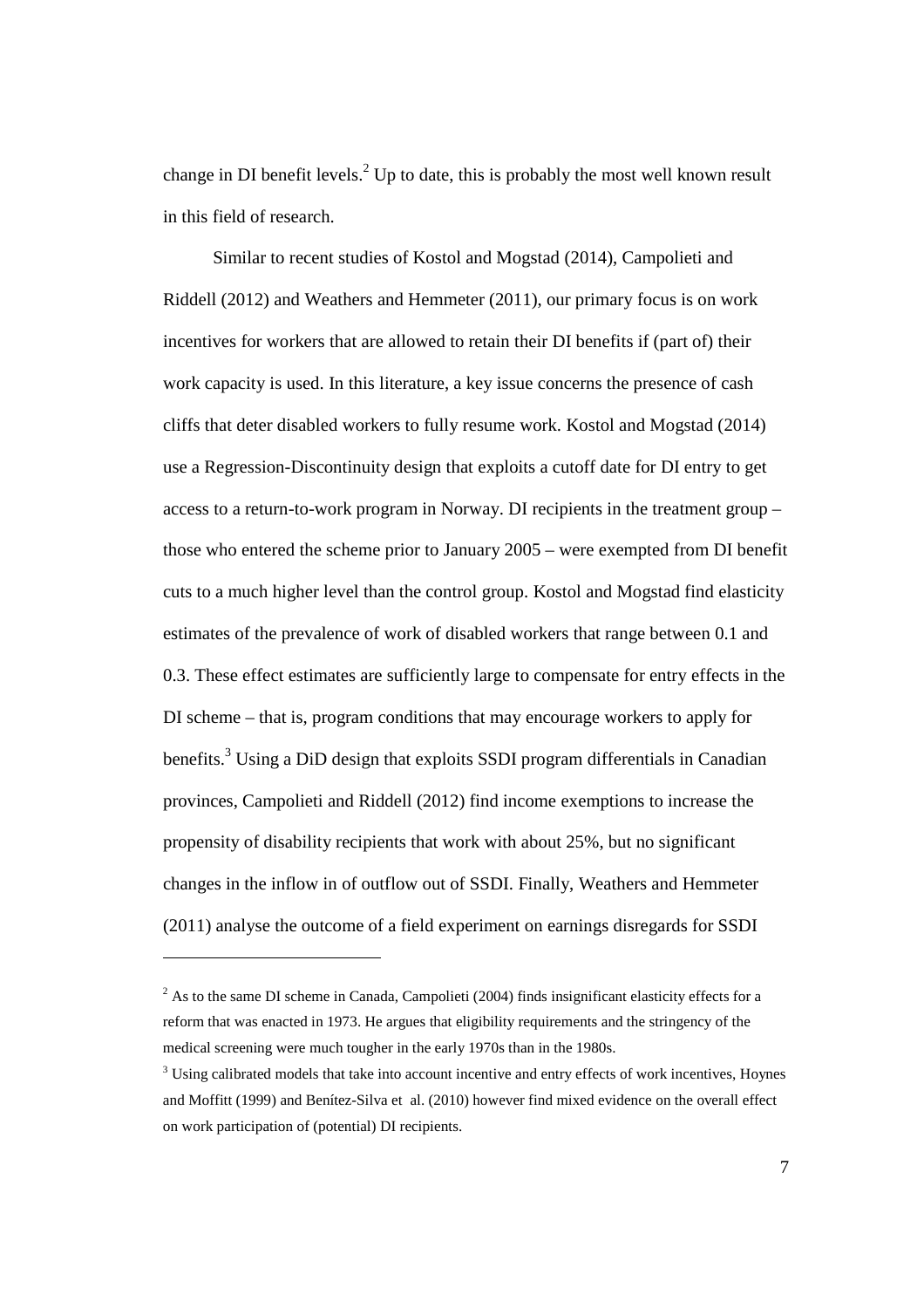recipients in the US. Like Campolieti and Riddell, they conclude that the policy led to substantial employment effects for SSDI recipients, rather than changes in the number of benefit payments.

 A common observation in the literature is that DI recipients that are targeted with incentives typically have low (a priori) participation rates. For instance, Kostol and Mogstad (2014) analyze the impact of incentives on DI recipients with participation rates that are well below 10%. In the DI scheme that is studied in our paper, however, we focus on workers that are classified as partially disabled, having relatively high (a priori) participation rates and substantial residual work capacities. The pertaining question for this group is whether incentives induce workers to exploit their work capacities or whether other factors are dominant in explaining employment. In the Dutch system of sick pay, one obvious alternative candidate that explains labor participation is the continuation of wage payments by the employer during the period of sickness that precedes DI benefit claims. If employers and workers succeed in finding work adaptations in this period, it is likely that these partially disabled workers continue to work during the DI spell.

From our analysis, we find work effect estimates of the full sample to be equal to 2.5 percentage-points. This corresponds to a labor supply elasticity estimate that is equal to 0.12. The size of the labor supply elasticity declines with respect to the age of workers, rather than the elapsed duration until the incentive change. We also find the incentive change has a limited impact on the earnings of DI recipients that work. This effect is confined to workers with wage earnings below their residual earnings capacity that has been determined at the start of the DI benefit spell. Finally, there is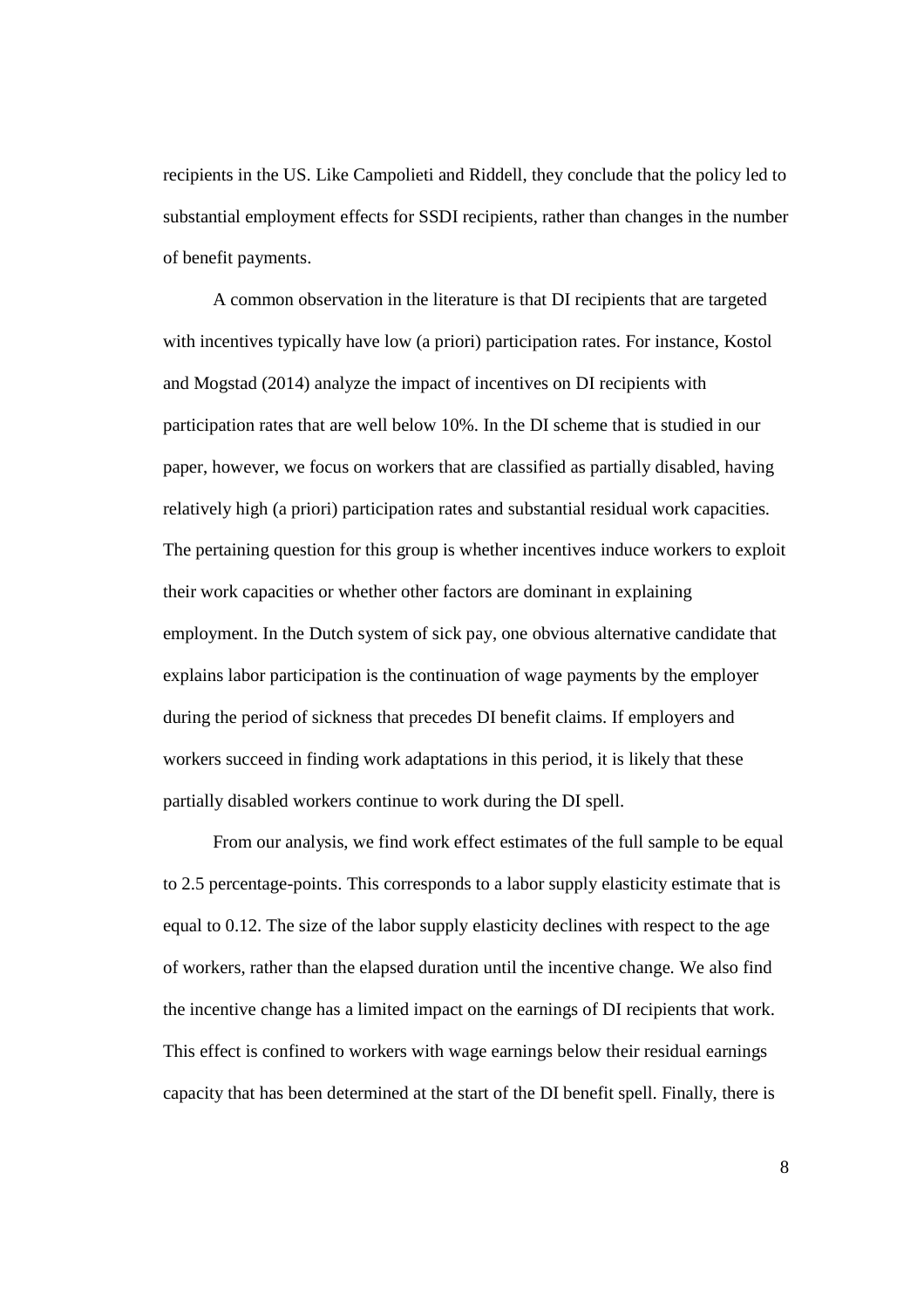no evidence of incentive effects on the exit rate out of DI benefits. This suggests that the degree of disability of DI recipients was probably too large to be able to engage in substantial work activities to lose DI benefits all together. It is also likely that employed workers preferred partial DI benefits to be supplemented by a wage subsidy and wage earnings, rather than being fully employed while receiving wage earnings only. This points at the presence of cash-cliffs that deter workers from leaving DI benefits.

The remainder of this paper now proceeds as follows. Section 2 explains the institutional background of the Dutch DI scheme for partially disabled workers, as well as the expected impact of the wage subsidy on work, wage earnings and the likelihood of leaving the scheme. Section 3 presents data descriptives, Section 4 discusses the empirical strategy and Section 5 presents and discusses our estimation results. Finally, Section 6 concludes.

#### **2. Institutional background**

#### **2.1 Partial disability**

Since its inception in 1967, the Disability Insurance (DI) program in the Netherlands is a public scheme that is mandatory for all workers. In principle, DI benefits provide insurance for 70 percent of the loss of income due to these impairments, regardless the cause of the impairments. Workers apply for DI benefits after two years of sickness absence. DI claims are assessed and premiums are set by the public Employee Insurance Agency called UWV. UWV determines the presence of impairments, the consequences for the earnings potential of an applicant, the degree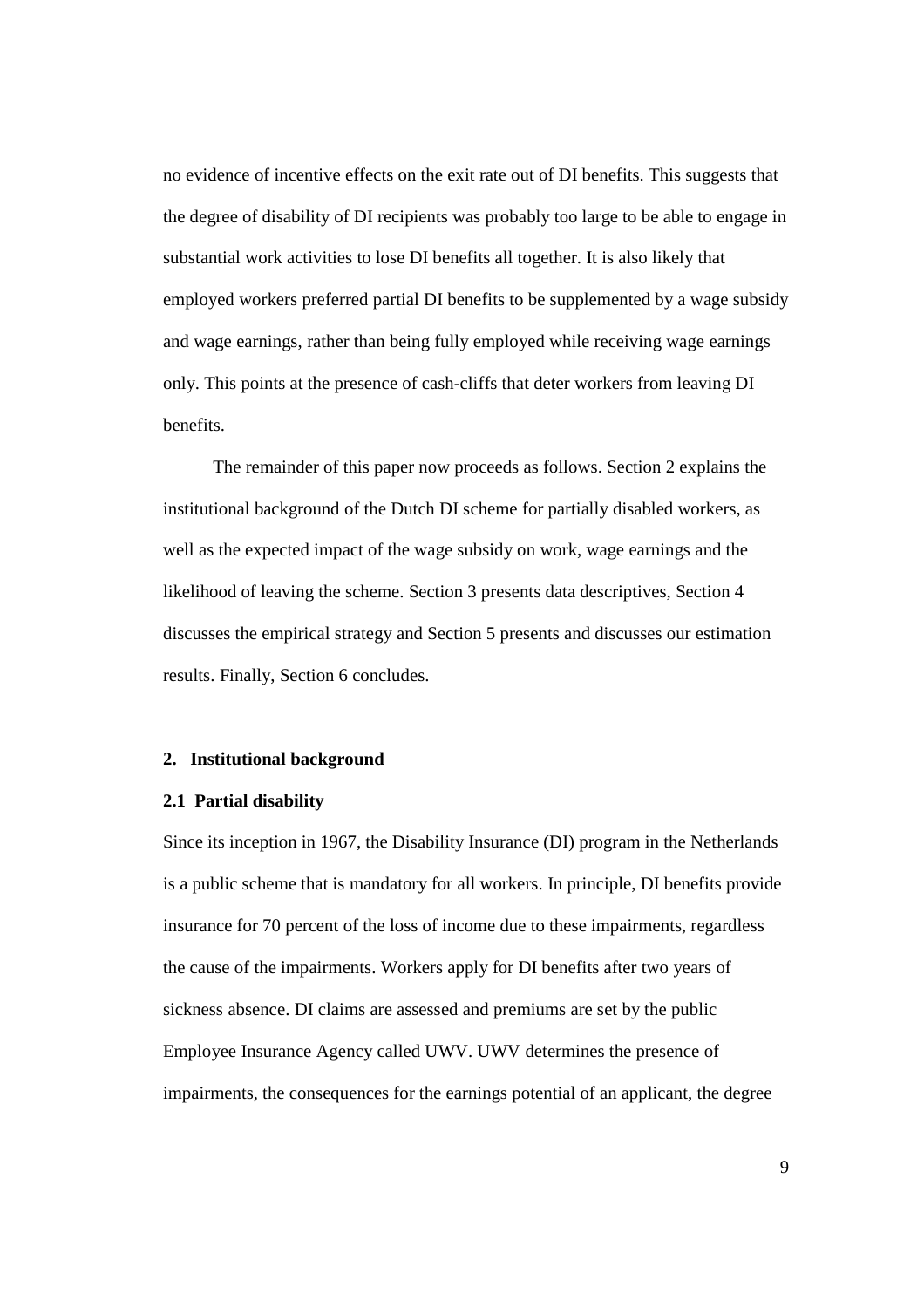of disability as a percentage of the worker's pre-disability wage, as well as the corresponding disability benefit level. Workers may thus receive benefits for partial disability that are supplemented by UI benefits and subsequently, after UI benefit exhaustion, by social assistance benefits – if the residual earnings potential is not used to its full extent.

In order to assess the individuals' degree of disability, the Employment Insurance Agency first determines the earnings capacity of workers. The earnings capacity follows from an assessment that is made by an insurance doctor and a labor market expert, who select a set of (at least nine) regular jobs that meet the worker's physical and mental impairments. The earnings capacity equals the median value of average wage rates of these jobs. Thus, the degree of disability is calculated as the loss of earnings capacity as a percentage the pre-disability wage. Individual workers are subsequently assigned to six disability classes, with the following degree intervals: 0-35% , 35%-45%, 45% -55%, 55%-65%, 65%-80%, and 80%-100%. If the degree of disability is lower than 35%, the worker is not entitled to any DI benefits. Workers are classified as fully disabled if their degree of disability exceeds 80% of their pre-disability wage. This group, that constitutes about 75% of the inflow into the DI scheme, receives a full benefit of 70% of the pre-disability wage.<sup>4</sup> Workers with disability degrees between 35% and 80% receive partial DI benefits.

With DI benefits that are based on pre-disability wages, disabled individuals with similar earnings capacities can have different disability degrees. This means that

-

<sup>&</sup>lt;sup>4</sup> Note that fully disabled workers with permanent impairments (in the IVA scheme) receive a benefit level that is equal to 75% of their pre-disability wage.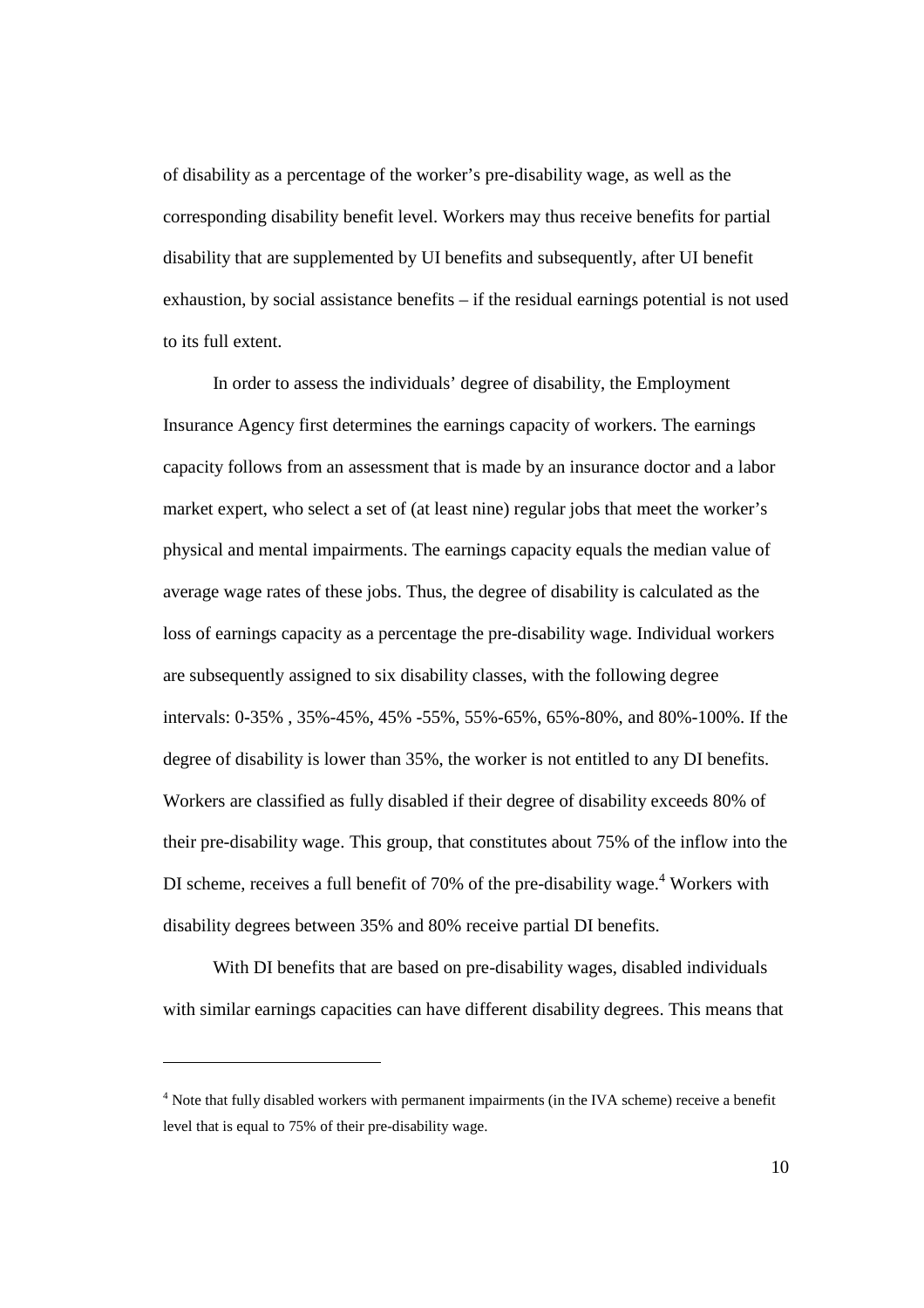workers with high pre-disability wages are more likely to have higher degrees of disability. Still, full disability is more common for workers with low pre-disability wages that are close to the minimum wage, as alternative job possibilities are less numerous for them.

#### **2.2 Work incentives in the partial DI scheme**

-

Partially disabled workers receive DI benefit levels with two distinctive phases. The first phase of DI benefit entitlement is referred to as the 'wage-related period'. In the wage-related period, partial DI benefits are supplemented with UI benefits<sup>5</sup> if workers do not have sufficient wage earnings; this ensures a total benefit income that equals 70% of the pre-disability wage at minimum. As the length of the wage-related period corresponds to the UI benefit exhaustion period, it is determined by the employment history of an individual (see Figure 2). Until 2007, the length of the wage-related period could be characterized as a step function of the individual employment history of workers, with 60 months as the maximum entitlement length. Since 2008, however, the length of the wage-related period has become a linear function of work history, with one additional year of work history resulting in one additional month of benefit entitlement of the first phase. At the same time, the maximum duration of the wage-related period has been shortened to 38 months.

#### **< INSERT FIGURE 2 HERE >**

<sup>&</sup>lt;sup>5</sup> In practice, partially disabled workers without work receive a single DI benefit that consists of a DI component and an UI component.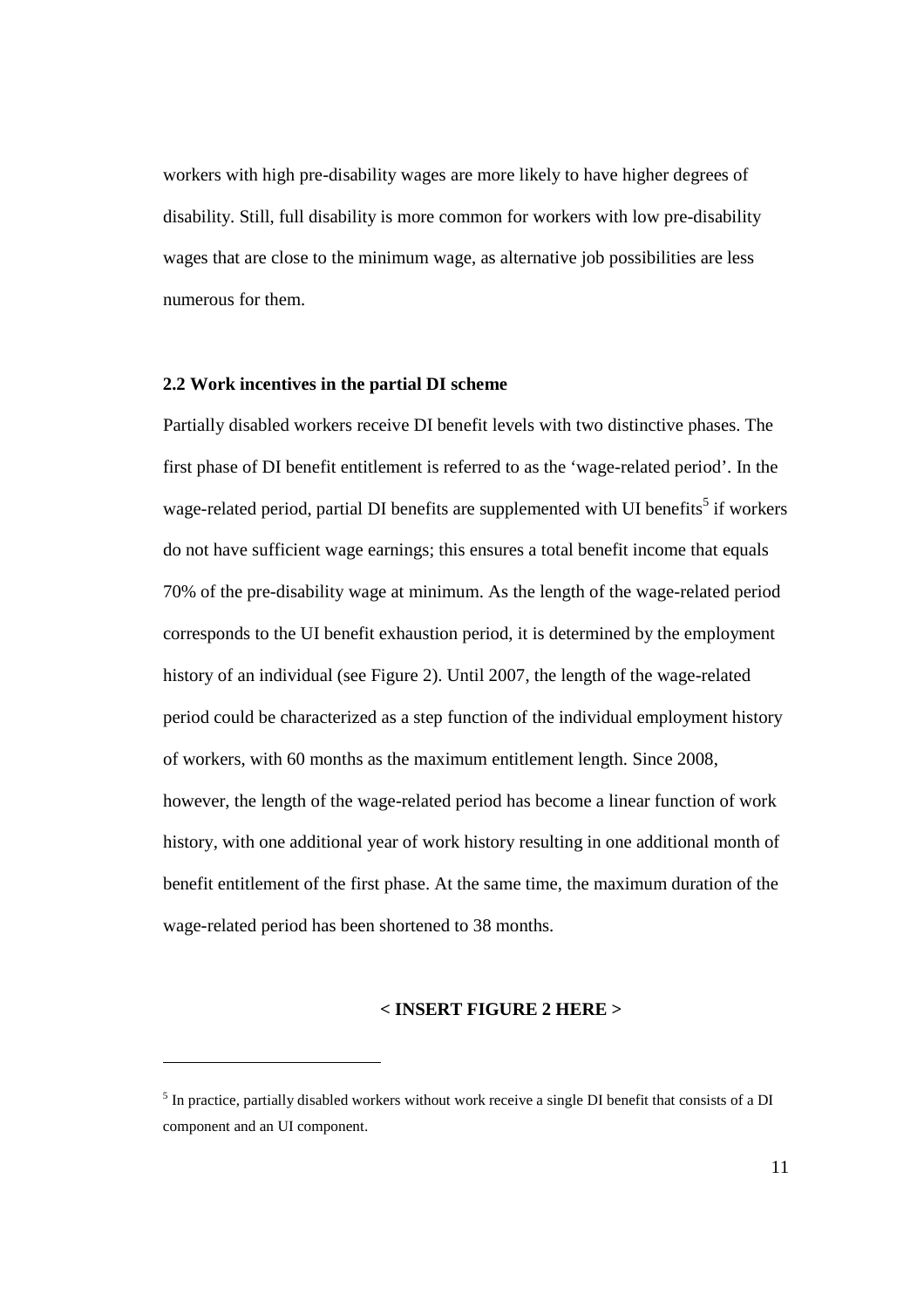When the wage-related period has ended, there is no more entitlement to UI benefits. Also, DI benefits are no longer calculated as the a percentage of the predisability wage, but related to the statutory minimum wage. To compensate for this drop in benefits, however, workers may qualify for a wage subsidy if they succeed in using more than 50% of their residual earnings capacity. This wage subsidy then supplements the DI benefit to the level that was received in the wage-related period. This means that disabled workers that exploit more than half of their residual earnings capacity do not experience a drop in their income at the end of the wage-related period of DI benefits. Those who do not meet the wage subsidy condition, however, will have a substantial decrease in their income. In effect, all workers will face a large increase in work incentives if they move from the first to the second phase of DI benefits.

To assess the impact of work incentives in the partial DI scheme, it is instructive to define the 'conditional replacement rate' as a measure of work incentives. In this context, 'conditional' refers to the presence of partial disability and the receipt of partial DI benefits. The conditional replacement rate thus equals the sum of benefits that would be received if one would not work, divided by the sum of benefits and wage earnings that would be received if one would fully exploit his/her residual earnings capacity. The derivation of conditional replacement rate in both phases of benefit receipt requires information on the pre-disability wage  $W_p$ , the current wage earnings of partially disabled workers *W<sup>c</sup>* , the degree of disability *d*, and the statutory minimum wage *Wm*. Moreover, it should be noted that DI benefits can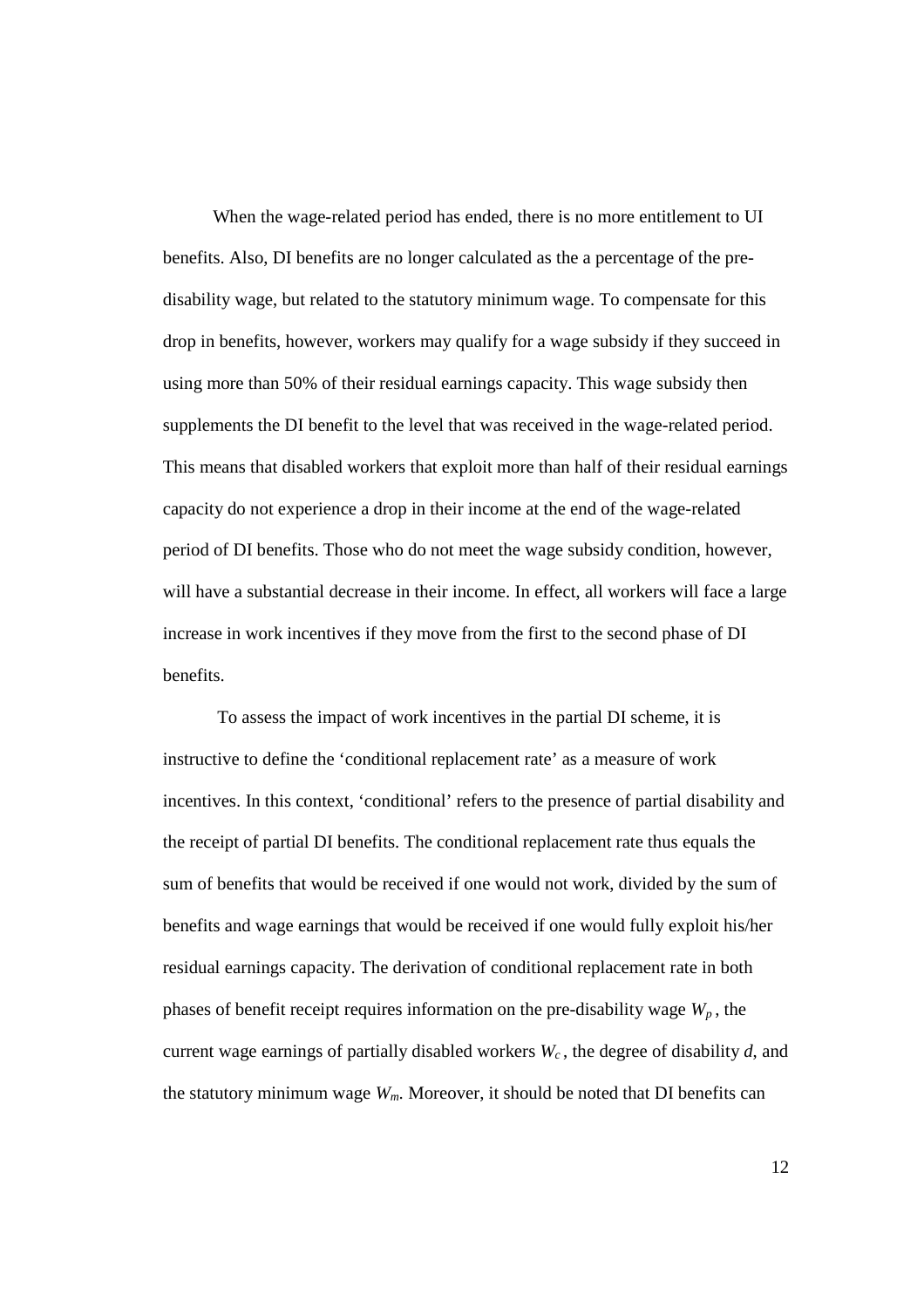increase with respect to pre-disability wages until the 'maximum premium wage',  $\overline{W}$ , is reached. With this information, the conditional replacement rate in the first phase of DI benefit receipt, *CRR<sup>1</sup>* , equals

$$
CRR^{1} = \frac{0.7 W_{p}^{*}}{0.7d W_{p}^{*} + (1 - d) W_{p}^{*}} = \frac{0.7}{1 - 0.3d}
$$
 [1]

with

$$
W_p^* = \min(W_p, \overline{W}).
$$

Equation [1] shows that unemployed DI recipients receive 70% of their pre-disability wage in the wage-related period, up to the maximum premium wage. DI benefits can be supplemented with wage earnings, but with an implicit tax rate – or 'taper-rate' – of 0.7. This results in parameter values of  $CRR<sup>1</sup>$  that vary between 0.7 and 1.

The conditional replacement in the second phase of DI benefits, *CRR<sup>2</sup>* , can be derived as follows:

$$
CRR^{2} = \frac{0.7 \, d \, W_{m}}{0.7d \, W_{p}^{*} + (1-d) \, W_{p}^{*}} = \frac{0.7 \, d \left(\frac{W_{m}}{W_{p}^{*}}\right)}{1 - 0.3d}
$$
 [2]

The numerator of this expression shows that the benefit generally decreases in the second phase if one does not work, as entitlement to UI benefits has ended and benefits are no longer based on the pre-disability earnings but the minimum wage,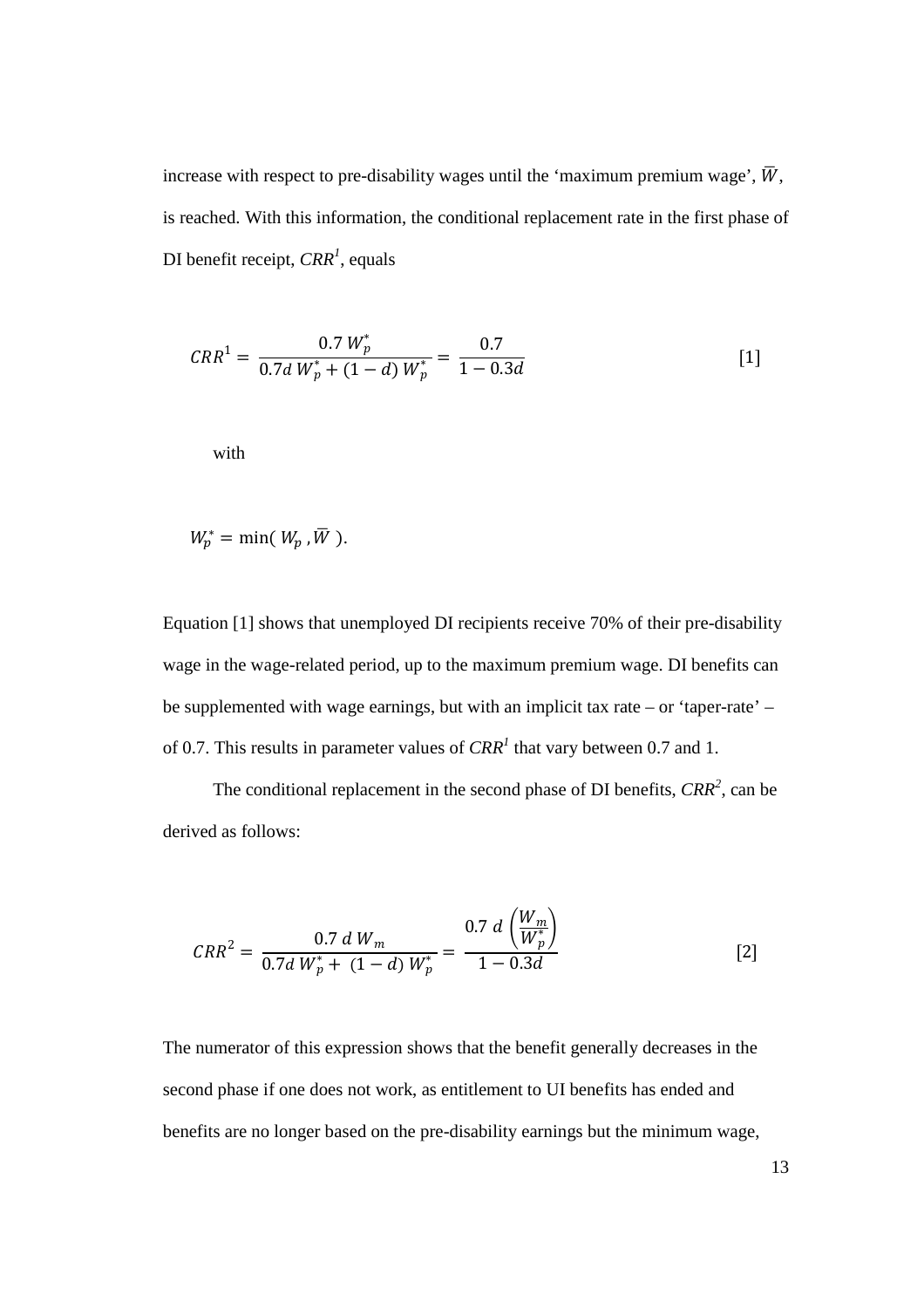$W_m$ . The denominator shows that DI benefits continue to be based on pre-disability earnings if the individuals residual earnings capacity is (sufficiently) used. Thus, the conditional replacement rate will decrease substantially, particularly for workers with high pre-disability earnings and a low degree of disability.<sup>6</sup> We will explain the consequences of this in more detail in Section 3.

#### **3. Data**

-

#### **3.1 Data setup**

For our analysis we use individual worker information from the Employee Insurance Agency (UWV). Our data consist of monthly observations of all partially disabled workers that entered the partial DI scheme (WGA) between January 2006 and June 2010. These recipients are followed as long as they remain in the scheme up till December 2013. Overall, our sample consists of almost 700,000 monthly records and 13,063 unique individuals for whom we observe several individual characteristics, as well as the length of the wage-related period od DI benefits, the degree of disability, the residuals earnings capacity, the type of impairments, the pre-disability wage and current wage earnings.

 In principle, information on individual pre-disability wages and the degree of disability can be used as inputs to derive the conditional replacement rates that are explained in equations [1] and [2] in the previous section. To calculate conditional

 $6$  It should be noted that equations [1] and [2] abstract from some additional benefit rules that apply to workers without work in the second phase of DI benefits. If these workers do not have a partner with income, these workers are entitled to social assistance supplements. We will return to this issue in the next section.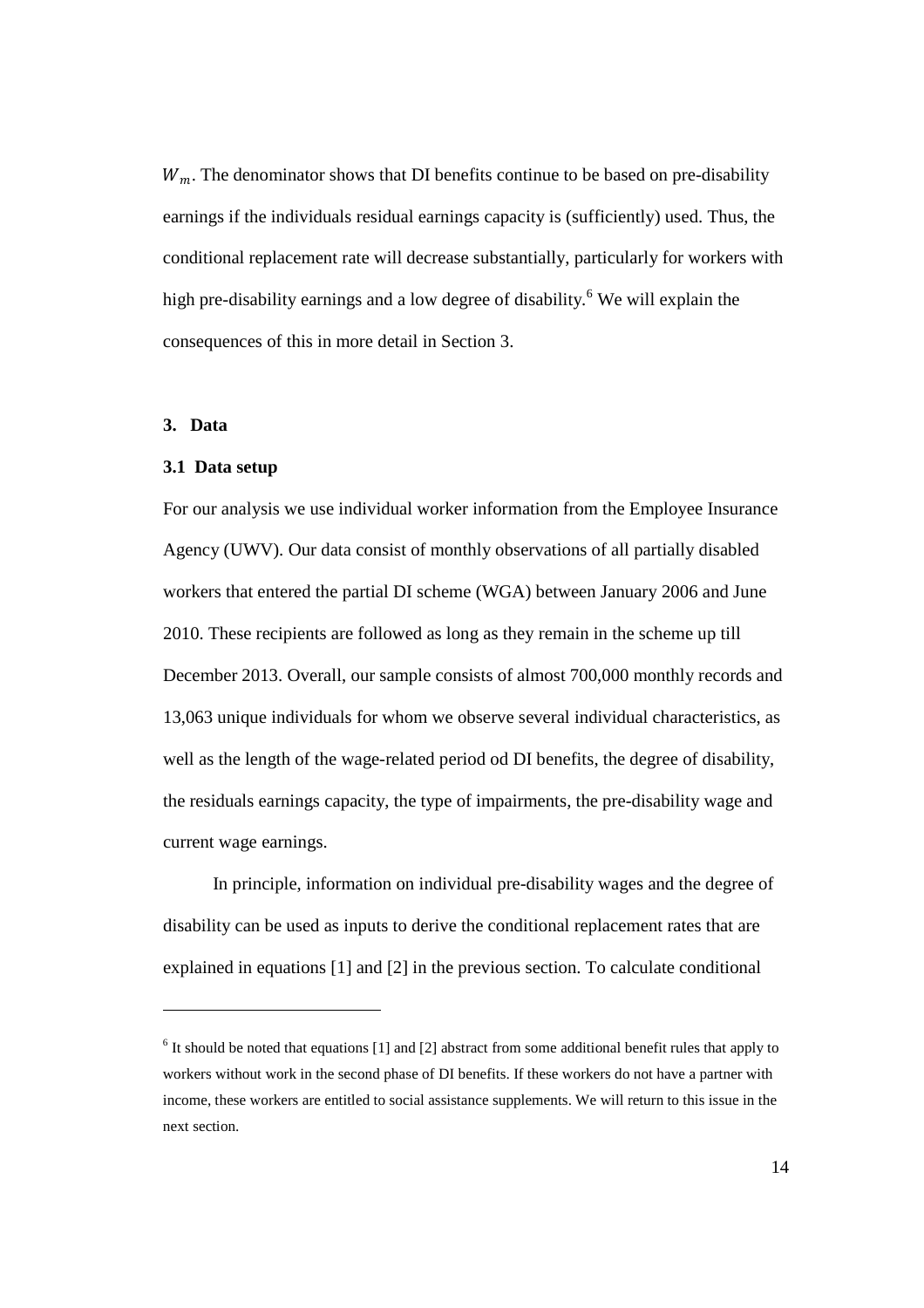replacement rates for the second phase of DI benefits, however, closing assumptions are needed on the receipt of supplementary benefits. In particular, partially disabled workers that do not work in the second phase will receive DI benefits that are below the minimum income level in the Netherlands. This minimum amounts to 70% of the minimum wage ( $\in$  12,400 in 2013) for single households and 100% of the minimum wage ( $\in$  17,700 in 2013) for couples, respectively. Workers may therefore qualify for supplementary social assistance benefits if they do not have a partner with sufficient income and do not own sizeable assets. For these individuals, the conditional replacement rate in the second phase of DI benefits is underestimated if supplementary benefits would be ignored.

Unfortunately, our data do not contain information on partner income or assets that are owned. For those individuals that do not work or do not work sufficiently to receive the wage subsidy, however, we observe whether they receive income supplements from social assistance, or not. With this information, we derive two rules of thumb to construct the conditional replacement rates. To avoid any biases in the construction of our data, these rules of thumb apply to all individuals – so also to those without employment for whom income supplements are actually observed. The first one is that *none* of the individuals that are married receive income supplements. This assumption stems from the observation that only 18% of the married individuals without wage earnings received income supplements in the second phase of DI benefits. The second assumption is that *all* unmarried individuals receive income supplements from social assistance, up to 70% of the statutory minimum wage. With 58% of the individuals that are not married and have no wage earnings receiving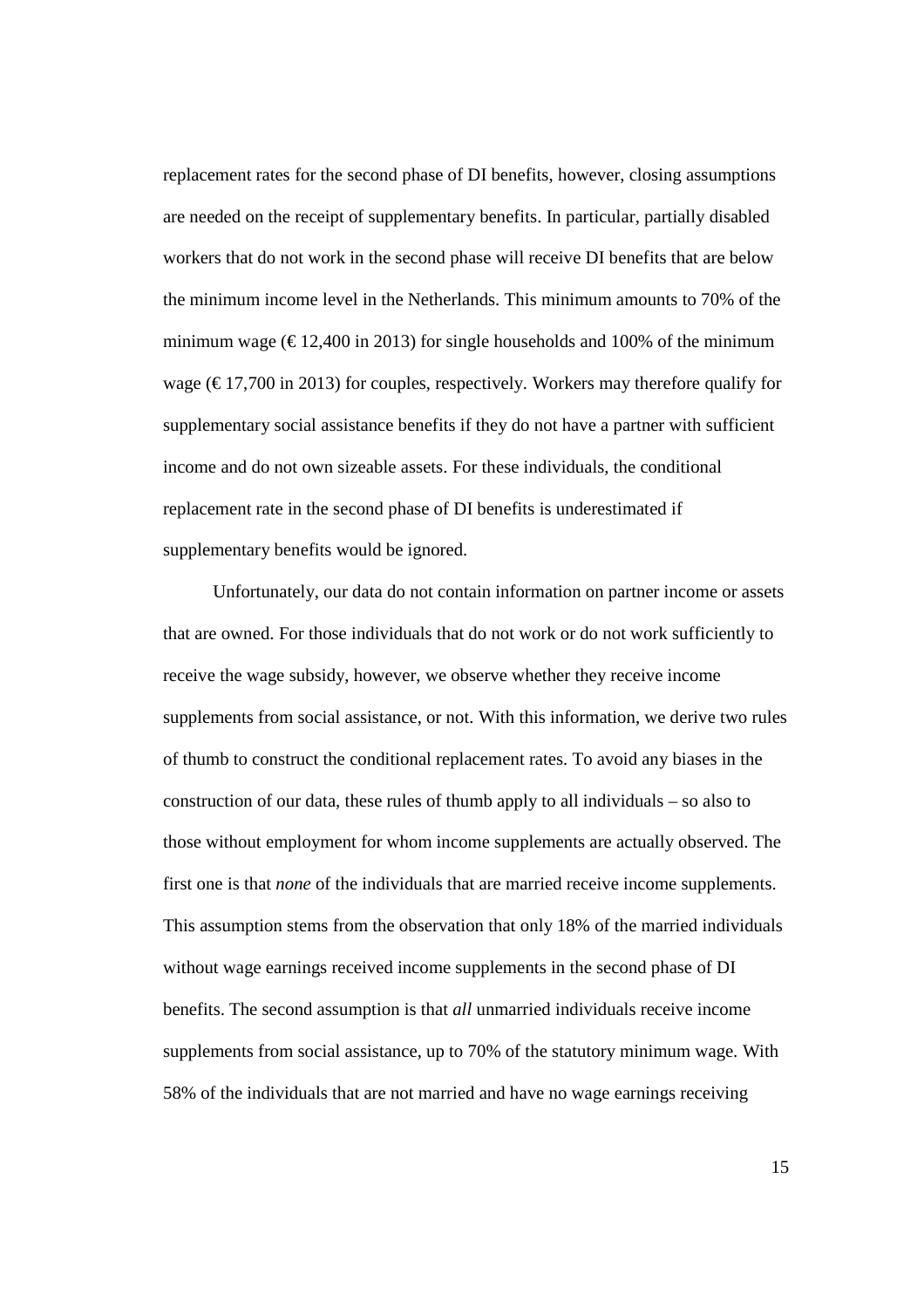income supplements in the second phase of DI benefits, this assumption is more restrictive than the first one. In our analysis, we therefore will test the robustness of elasticity estimates with respect to measurement errors. We return to this issue in Section 4.

#### **< INSERT TABLE 1 HERE >**

#### **3.2 Data description**

Table 1 provides sample statistics of the variables of partially disabled workers in our sample. We measure these statistics at four time points per individual at maximum: (i) the first month of DI benefit receipt; (ii) the last month of DI benefit receipt (for uncensored DI benefit spells); (iii) the last month of the first phase of DI benefit receipt; (iv) the first month of DI benefit receipt in the second phase. Observed variables include gender, age, marital status, pre-disability earnings, the degree of disability, the length of (maximum) entitlement to the wage-related period, the residual earnings capacity, the type of impairments and the current wage earnings. Unfortunately, we do not observe the employment history of workers that determines the maximum entitlement length to the wage-related DI benefit period. In the absence of employment records before 1998, however, the Employee Insurance Agency sets the employment years before 1998 equal to the age of workers on January 1 in 1998, minus 18. In practice, this means that registered employment histories can well be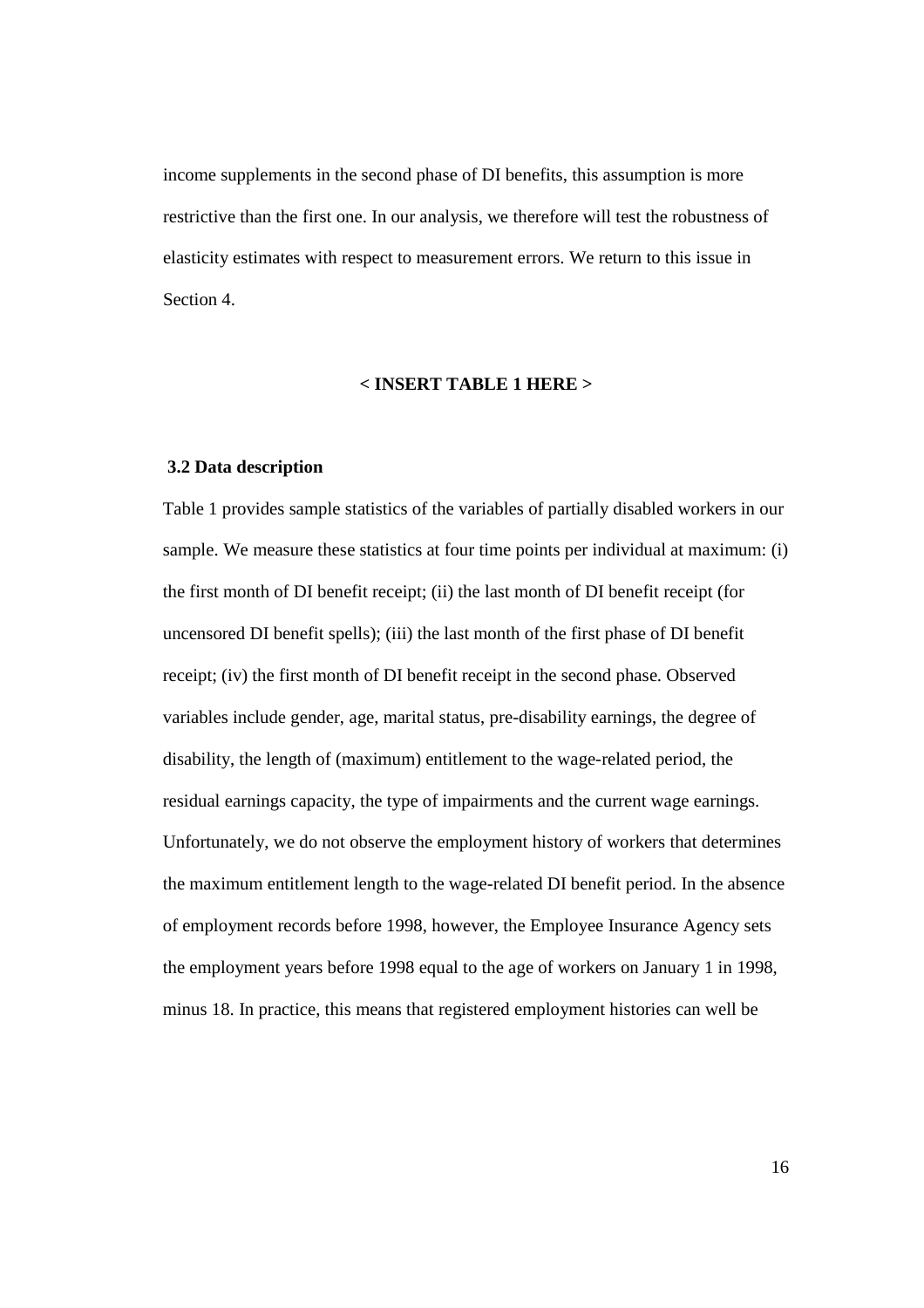approximated by the age of workers at the time of inflow into  $DI$ <sup>7</sup>. In addition, it should be noticed that the residual earnings capacity of workers is measured initially at the start of the DI benefit. When wage earnings are found to exceed the initial residual earnings capacity for a longer period of time, the casemanager may decide to adapt the residual earnings capacity that is registered over time.

At the start of the DI benefit spell, 53.5% of the partially disabled workers in our sample received wages earnings. For these workers, the average wage earnings are equal to 68.6 euros per day, which is 55% of the average of daily pre-disability wages. For individuals that leave DI benefits over time, constituting about one third of our sample, we also observe their outflow destination (recovery, pension, deceased, or other). About half of these individuals are no longer entitled due to their recovery; this typically occurs if they find a job with wage earnings that become too high to meet the threshold of earning more than 65% of pre-disability wages. More generally, any wage earnings that exceed the residual earnings capacity for some months will lead to the adaptation of the assessed individual's earnings capacity.

When comparing the second and third column in Table 1, we infer that individuals leaving the DI scheme tend to be male, older, single and have higher predisability wage earnings. This reflects the fact that older workers – with more work history – have a higher probability of retirement or mortality. We also find the work

<u>.</u>

 $7$  Obviously, we cannot separate age differences and differences in entitlement effects if entitlement to the wage-related period would be determined by age only. However, with the dependency between UI benefit entitlement and employment histories changing in the time period under investigation, separate identification is possible if we assume calendar time effects to affect age groups equally. We return to this issue in Sections 4.3 and 4.4.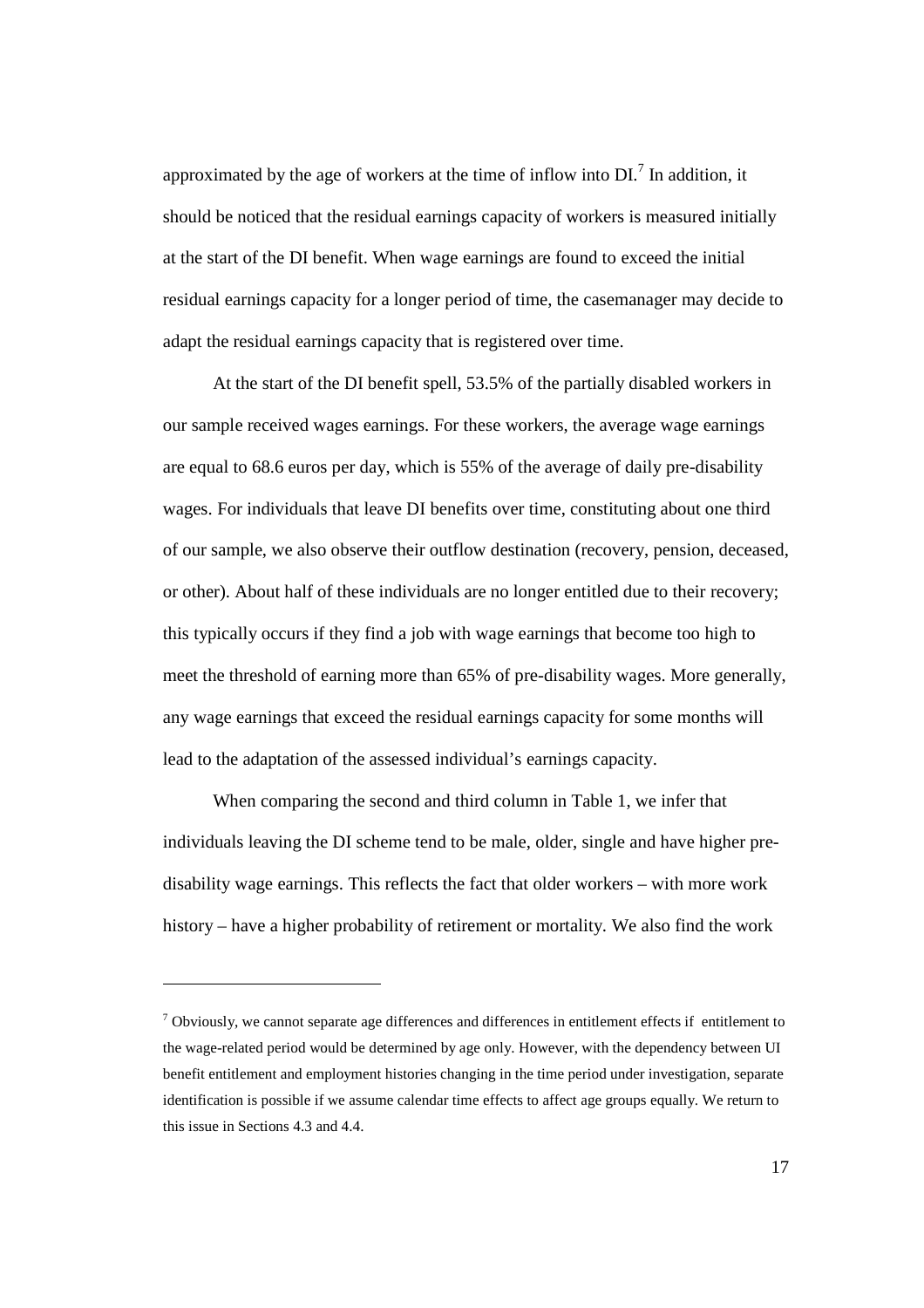incidence and wage earnings to be substantially higher at the end of DI benefits than at the start, which mirrors the fact that the probability of (partial) work resumption increases over the DI benefit spell. Finally, the comparison of sample statistics just before and after the start of the second phase of DI benefit receipt – which are presented in the third and fourth column of Table 1 – suggests that there is only an increase in work incentives at that time. We will investigate this impact in more detail in the next subsection.

#### **< INSERT FIGURE 3 HERE >**

 Essentially, there are two sources of information we use to assess the impact of financial incentives on the labor market behavior of partially disabled workers. First, we exploit variation in the length of the wage-related period of DI benefit receipt. As Figure 3 shows, the distribution of these entitlement periods has changed substantially since 2008. Recall from Figure 2 that the wage-related period followed from a step function until 2007, when it was replaced by a linear function that is capped by a maximum. Accordingly, we observe peaks at periods of 12, 18, 24, 36, 48 and 60 months of entitlement to the wage-related period.<sup>8</sup> Since 2008, however, we observe a continuous distribution of periods of benefit entitlement, with peaks at 0 months (if there is no wage-related benefit entitlement) and 38 months (the maximum length of benefit entitlement) only.

-

<sup>&</sup>lt;sup>8</sup> In addition, the small group of entitlement periods with other wage-related benefits lengths stem from the fact that workers may have experienced benefit periods.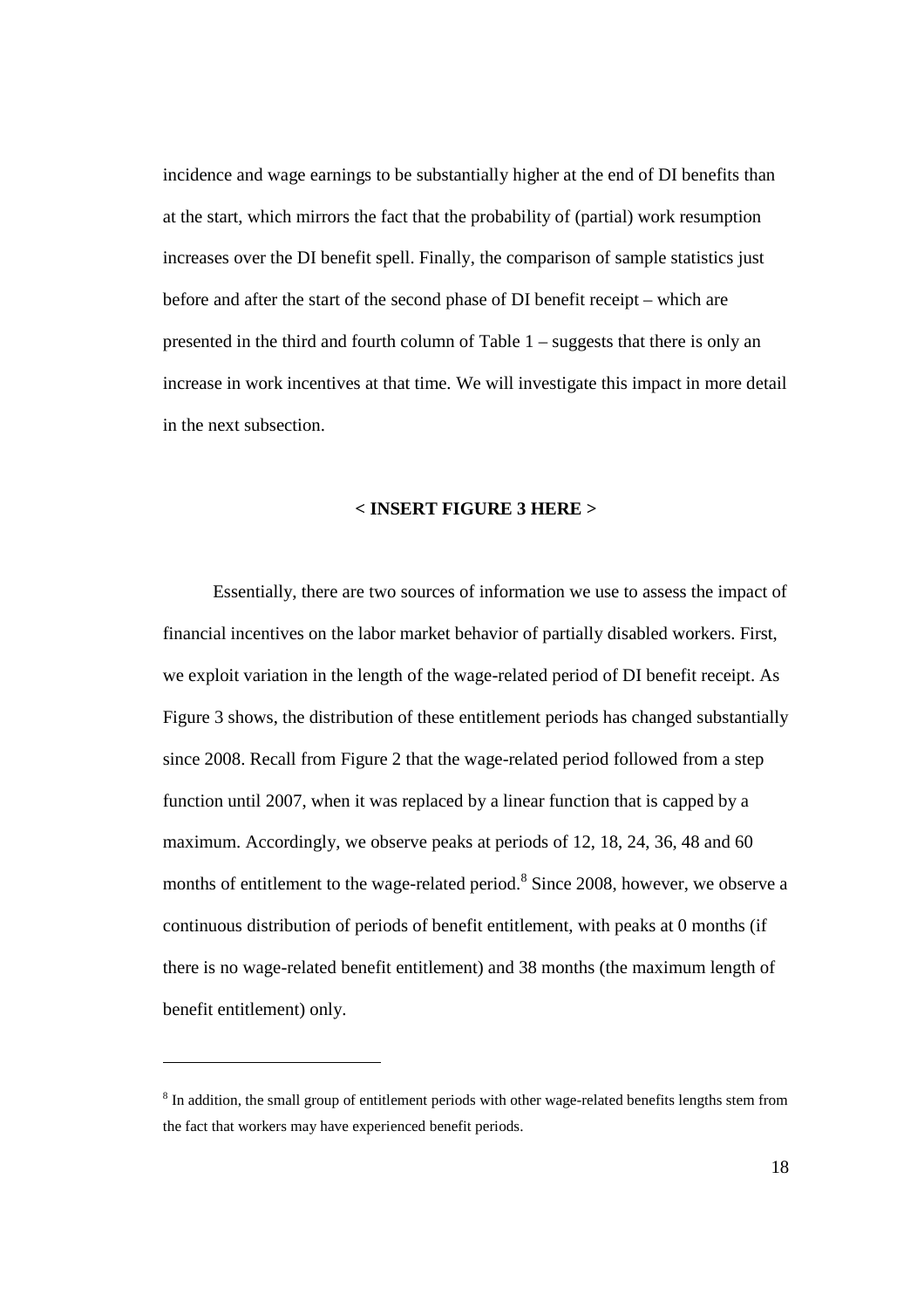# **< INSERT FIGURE 4 HERE >**

 The second source of variation in incentives originates from differences in individual (changes in) conditional replacement rates. We argued earlier that these changes vary with respect to the level of pre-disability wages, the degree of disability and the household status of workers. Figure 4 shows that this variation expands in the second phase of DI benefits. We already showed in Section 2 that conditional replacement rates in the wage-related period have a lower bound of 0.70. When taking into account that some workers received part-time pre-disability wages below the statutory minimum wage, their conditional replacement rate in this period may be equal to 1 at maximum. In the second phase, however, the range of values of the conditional replacement rates increases substantially, down to values as low as  $0.1$ .<sup>9</sup>

# **< INSERT FIGURES 5, 6 AND 7 HERE >**

 To shed more light on the labor market behavior of individuals, Figure 5, 6, and 7 portray the evolution of employment, wage earnings (for employed workers) and work resumption rates of workers over the DI benefit spells. The figures stratify according to the age of workers, with four age categories as measured at the start of

-

<sup>&</sup>lt;sup>9</sup> To determine the minimum value of the conditional replacement rate in the second phase of DI benefits, suppose we have a worker with a degree of disability that is equal to 40%, and with predisability wage that is equal to the maximum premium wage. Without supplementary benefits, the conditional replacement rate would be equal to 0.11.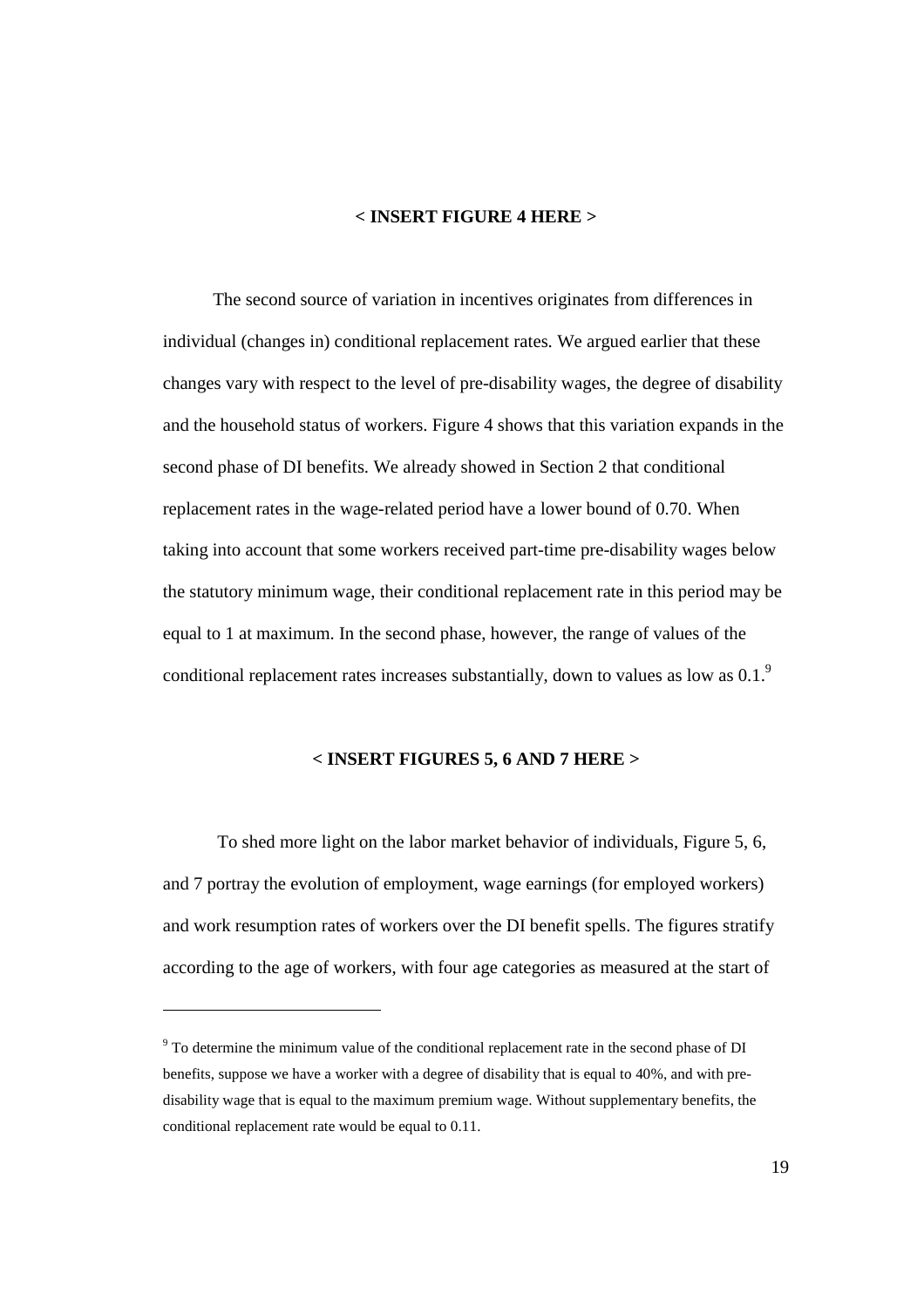the DI spell. Figures 5 and 6 show that the work incidence and wage earnings increase over the benefit spell for all age groups; this ends after about two years of DI benefit receipt. A large share of workers is already employed at the start of DI benefit receipt – usually with the same employer as they had prior to the onset of disability in all groups. In addition, a smaller group succeeds in finding employment during the benefit spell. We also observe marked differences in the size of these increases across age groups. Particularly workers below the age of 35 have low employment rates at the start of the DI benefit spell, but experience an increase by about 15% percentagepoint after two years. Likewise, wage earnings of employed DI recipients below the age of 35 start at relatively low levels, but increase at a much higher pace than those for older workers.

Figure 7 shows that workers below the age of 45 have substantially higher work resumption rates than those who are 45 or older in the first two years of DI benefit receipt. It thus seems that age groups do not only differ with respect to employment rates at the start of the DI benefit spell, but also with respect to increases in work resumption rates over the benefit spell. When exploiting individual variation in incentives and outcome variables over time, we thus should take proper account of the fact that duration dependence patterns may vary between age groups.

 The appendix to this paper also shows additional figures that reveal heterogeneity in the labor market behavior (see Figures A.1-A.7). Regarding gender differences, we see that women have higher work incidence levels than men and are more likely to resume work than men at the start of DI benefit receipt (Figures A.1 and A.3, respectively). Still, the work incidence of men increases at a higher rate than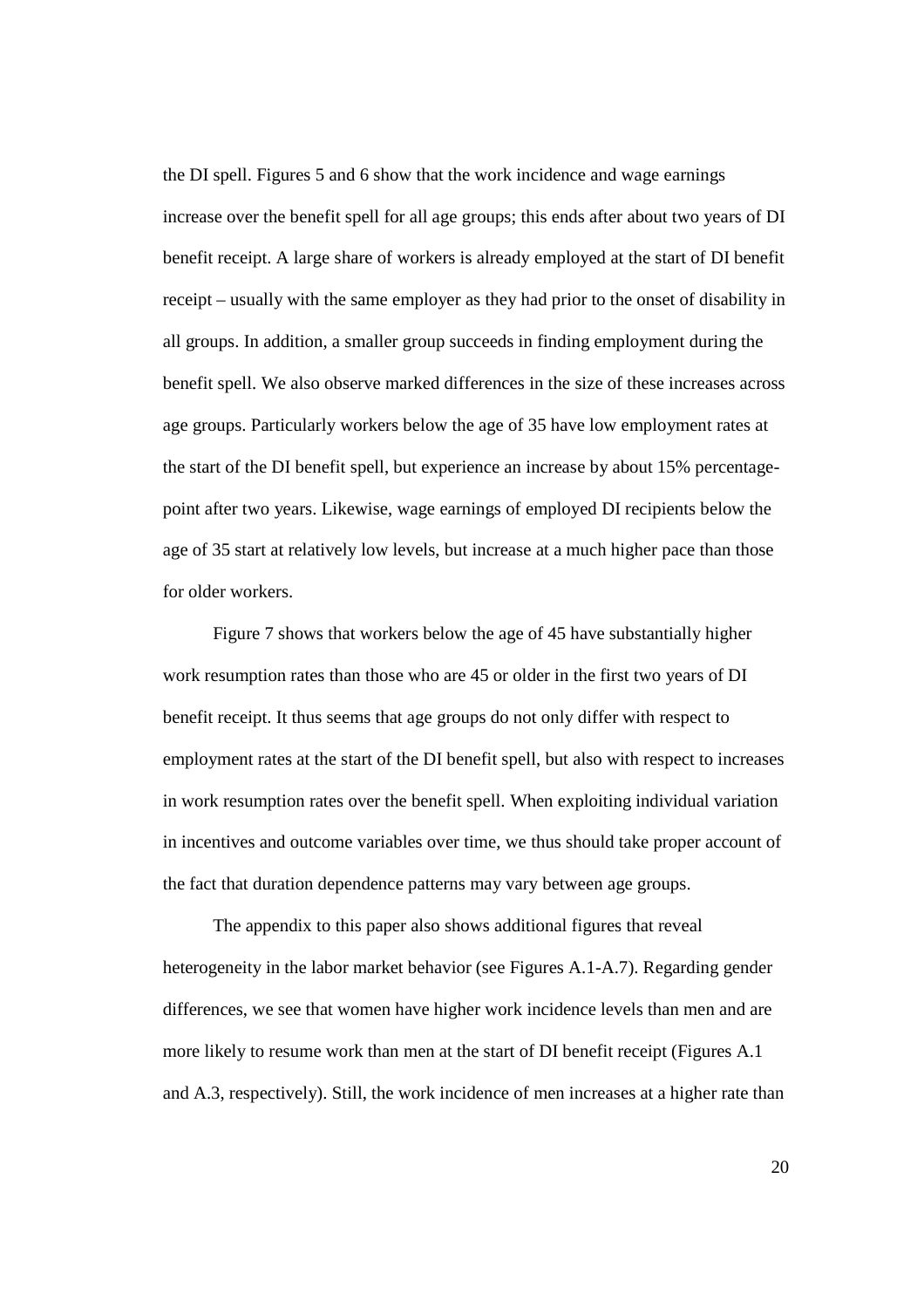for women, yielding higher employment levels after three years of DI benefit receipt. We also observe marked differences in work incidence rates across impairment types, with rates that range from 30% for workers with mental disorders to almost 80% for workers with neoplasms (Figure A.4). This suggests that employers are more inclined to keep workers with neoplasms on board and more likely to dismiss workers with mental diagnoses. Finally, and in line with expectations, we find wage earnings to be highest among workers with the lowest disability degrees (Figure A.7).

#### **3.3 Eyeball tests**

-

When graphically exploring the impact of the incentive change at the end of the wage-related period, account should be taken of the continuous nature of wagerelated periods. It is therefore instructive to analyze the evolution of work incidence and wage earnings in the months before and after exhaustion of the first phase of DI benefits (see Figures 8 and 9, respectively).<sup>10</sup> To calculate monthly averages, we only include workers with entitlement to the wage-related period.

### **< INSERT FIGURES 8 AND 9 HERE >**

 Figure 8 shows that the fraction of workers that are employed remains more or less stable until the start of the second phase of DI benefit receipt, at a level between

 $10$  Note that we use a time window of 24 months prior and after the incentive change. For the sample of workers that are younger than 45 at the start of their DI spell, however, this time interval is reduced to 12 months prior to the incentive change. For this group of workers, the maximum entitlement to wagerelated benefits is usually smaller than 24 months, so we would loose too many observations.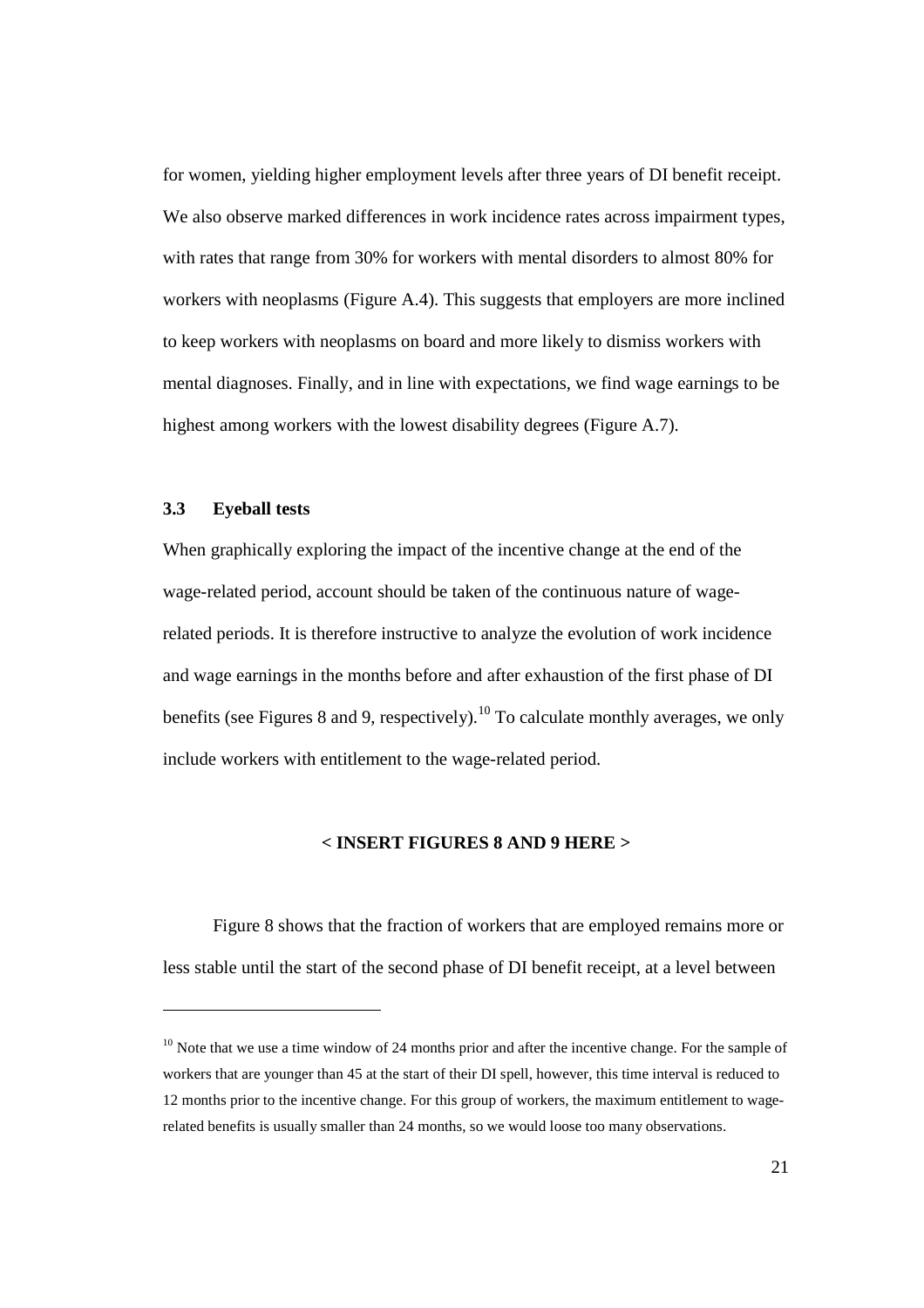57 and 58% (see Panel A). We next observe an increase in the average work incidence in the year thereafter, up to a level of about 61%. Thus, the eyeball test suggests that workers responded to the incentive without sizeable anticipatory effects. Panel B shows that these effects are confined to workers below the age of 45.

As to the evolution of wage earnings of employed workers around the incentive change, however, the picture is less clear-cut. In particular, Panel A of Figure 9 indicates a modest increase in wage earnings that starts 12 months before the incentive change and ends 9 months after the incentive change. Again, these effects are largely confined to workers below the age of 45 (Panel B). It may be that workers with insufficient wage earnings  $-$  i.e. less than 50% of their residual earnings capacity – anticipate the incentive change in the preceding year. But another argument may be that wage earnings increase over the DI benefit spell for most workers in the relevant time interval. This particularly applies to younger workers, with short DI entitlement to wage-related benefits and experiencing substantial increases in wage earnings during the benefit spell.

### **< INSERT FIGURE 10 HERE >**

 Using a similar strategy as for work incidence and wage earnings, Figure 10 portrays the evolution of work resumption rates around the time of the incentive change for workers that are younger than 45 and 45 or older, respectively. To keep sufficient individual observations, we reduce the time interval up to the incentive change to 12 months. Remarkably, the figure shows a strong decrease in the work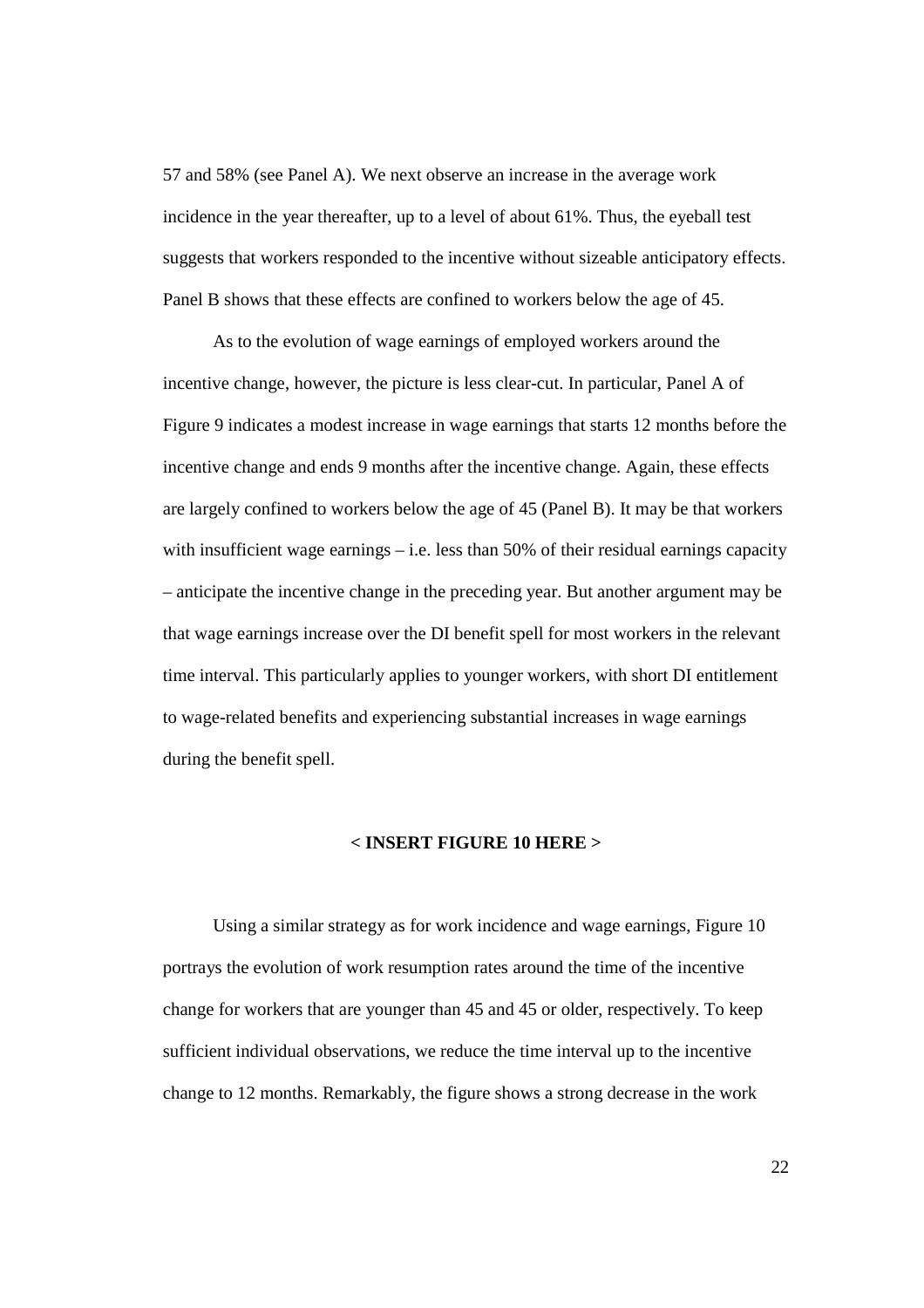resumption rates after the incentive change, particularly for workers that are younger than 45. If workers would respond to the incentive change, one would not expect anticipatory effects to exceed the effects after the actual start of the incentive change. Rather than that, however, it is likely that recovery patterns of individual workers are correlated with the length of the entitlement period to wage-related benefits.

 In sum, the eyeball tests suggest that particularly younger DI recipients with shorter wage-related entitlement periods become more likely to work and earn somewhat higher wages after the incentive change. As for the evolution of work resumption rates, the picture seems less clear-cut. We thus need formal analyses that control for the potential impact of genuine duration dependency effects.

#### **4. Empirical implementation**

# **4.1 Theoretical considerations**

The primary goal of the incentive change was to increase the share of partially disabled workers that use their residual earnings capacities. For those receiving UI benefits that complement DI benefits, the large drop in income from benefits at the start of the second phase benefits may thus have induced workers to start working. In addition, employed workers with wage earnings below their residual earnings capacity also experience an increased incentive to work additional hours when they start the second phase of DI benefits. Taking in mind that most workers that work have wage earnings that are equal to, close to or even exceed their residual earning capacity, the size of the incentive effect on wages is likely to be limited.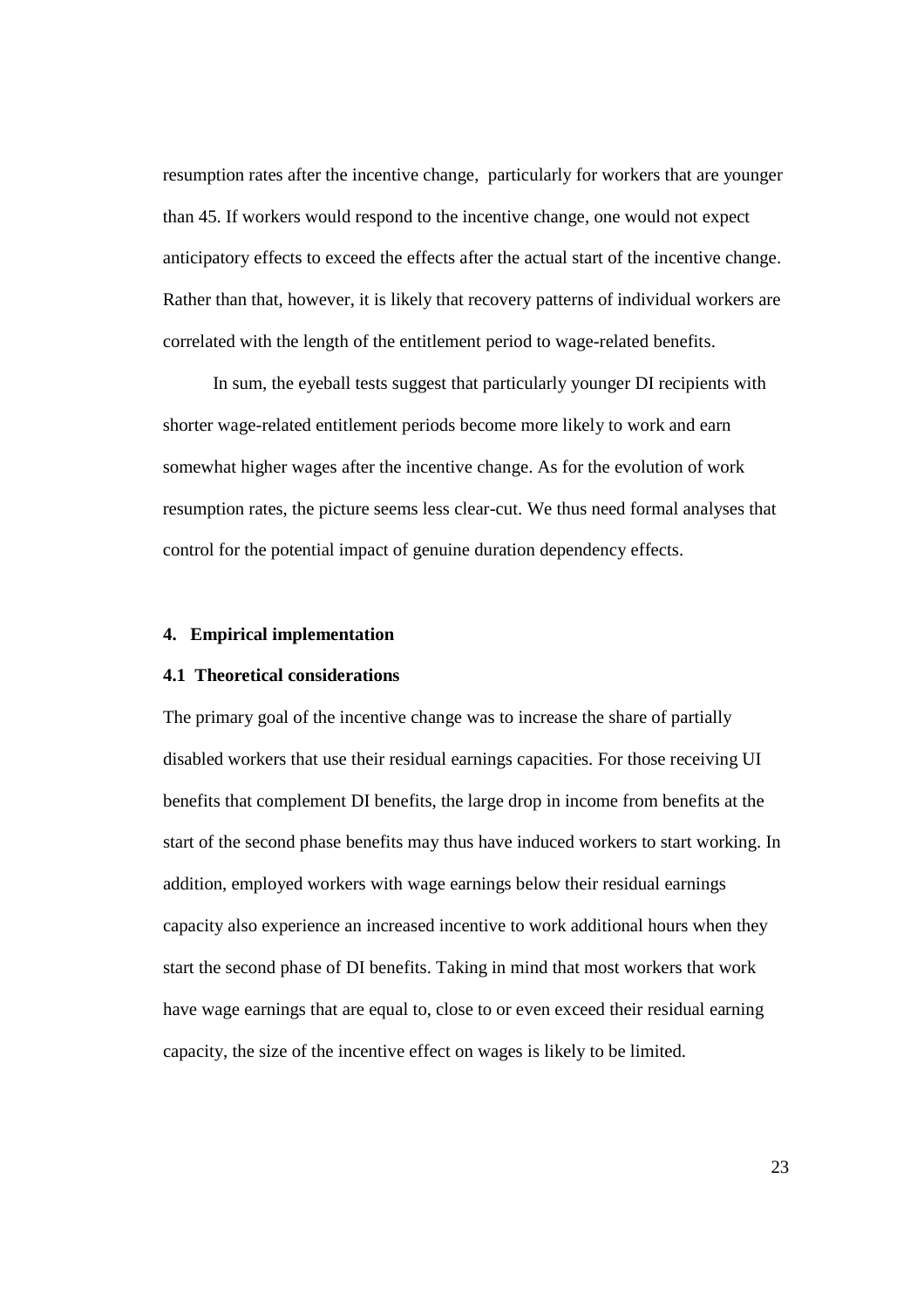Next to the intended increase of work and wage earnings, the reform of 2006 aimed at increasing the full recovery and work resumption of workers with partial benefits. There are however strong reasons to believe that the impact of the reform on work resumption has been limited. As explained earlier, the benefit reduction in the second phase of DI benefits only applies to workers that do not exploit 50% or more of their residual earnings capacity and therefore are not entitled to wage subsidies. It is unlikely that this group – that has not succeeded in finding substantial employment so far – would now succeed in earning 65% or more of their pre-disability wage.

At the same time, workers that sufficiently exploit their residual earnings capacities do not benefit from work resumption after the incentive change. For them, full work resumption would imply the loss of DI benefits and wage subsidies. This phenomenon is often referred to as 'cash cliffs': with wage earnings that can be lower than pre-disability wages, full work resumption may even lead to a decrease in total income. $11$ 

#### **4.2 Identification and specification of work incidence and wages**

-

In our analysis, the research design we follow essentially comprises two steps. First, we use a difference-in-difference (DiD) strategy to estimate the size of the effect of the incentive change at the start of the second phase of DI benefits on the prevalence of work, the wage earnings, and the (full) work resumption rates of DI recipients

<sup>&</sup>lt;sup>11</sup> Using ex ante calculations on the new disability law in 2006, Van Sonsbeek and Gradus (2006) show that the increased work incentive will not lower the toal number of DI benefit recipients, but only increase the likelihood of employment of this group. They also argue that cash cliffs deter employed DI recipients to leave the scheme.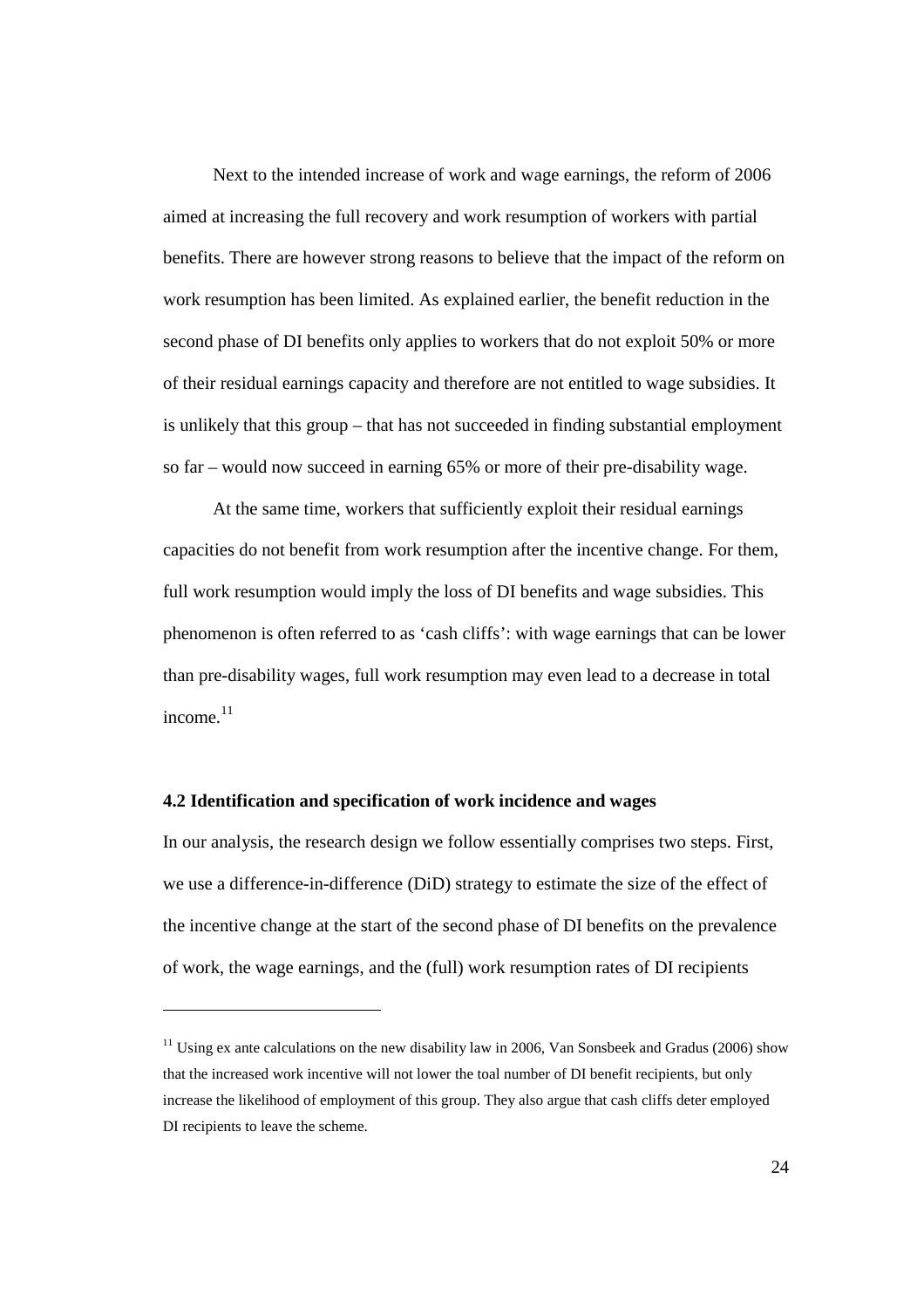which are partially disabled. Second, we derive the implied labor supply elasticity of workers at the extensive margin. For this purpose, we will also extend our work incidence model by allowing the cutoff effect to vary with respect to the size of the incentive change. This increase in incentives is measured as the change in the conditional replacement rate at that moment.

For all outcome measures, the key challenge is to disentangle duration dependence from incentive effects that occur during the DI benefit spell. With entitlement periods to wage-related DI benefits that vary across individuals, we can identify both effects without imposing functional form assumptions on the pattern of duration dependence. More specifically, the DiD approach allows for unobserved a priori differences across groups of individuals that experience different moments at which the incentive change kicks in. As such, we can identify the ex-post effect of the incentive change, together with anticipation and adaptation effects in the months preceding and after the incentive change (Van den Berg et al., 2014).

DiD estimates usually require the assumption that calendar time and duration dependence baselines are similar for all individuals. Recall from Section 3 however that the evolution of work incidence, wage earnings and work resumption rates over the benefit spell may differ between age categories in our sample. When taking in mind that the length of the wage-related benefit period also strongly varies with respect to the age of workers, the common baseline assumption may thus lead to inconsistent effects of the incentive change. We therefore will use baselines that differ across age categories. Loosely speaking, our approach can thus be characterized as 'triple-differencing'.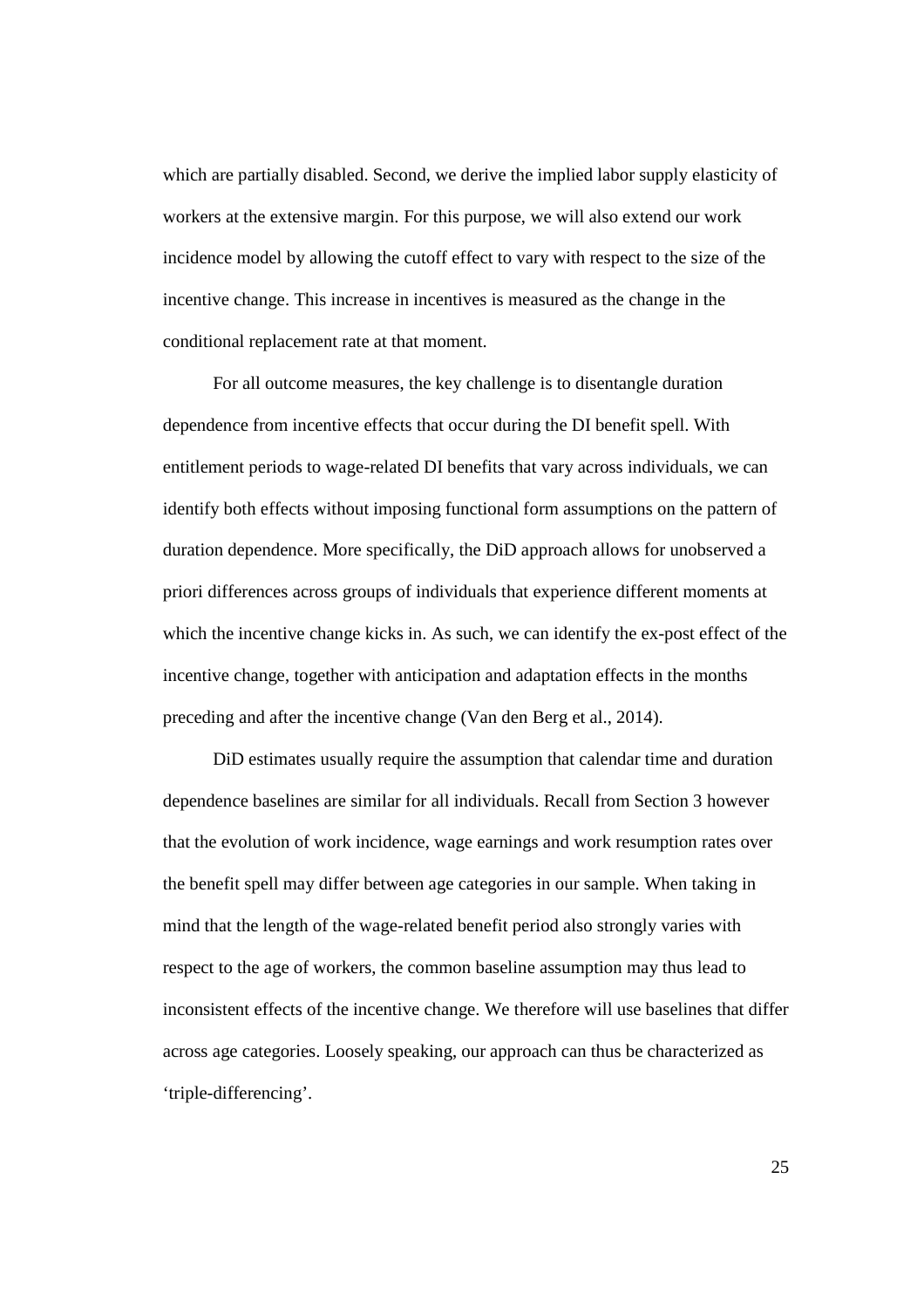With this in mind, we now specify the work prevalence, *Y* , and wage earnings *W* of an individual *i* ( $i = 1,..N$ ) that enters into DI at calendar time  $\tau$ . This person has an age  $a$ , a maximum wage-related period  $T_i$ , and is observed with an elapsed DI benefit duration *t* . This yields the following equations for the full sample of partially disabled individuals,

$$
Y_{it,\tau}(a_i, T_i) = \alpha_i^Y + \beta_{\tau}^Y + \sum_{k=1}^K I_k(\underline{a}_k < a_i \leq \overline{a}_k) \psi_k^Y(t_i) +
$$
\n
$$
\gamma^{Y,S} I(T_i - \Delta T < t_i \leq T_i + \Delta T) + \gamma^{Y,L} I(t_i > T_i + \Delta T) + \varepsilon_{it}^Y \quad [3]
$$

and, for the sample of partially disabled individuals that are employed,

$$
W_{it,\tau}(a_{i},T_{i}) = \alpha_{i}^{W} + \beta_{\tau}^{W} + \sum_{k=1}^{K} I_{k}(\underline{a}_{k} < a_{i} \leq \overline{a}_{k}) \psi_{k}^{W}(t_{i}) +
$$
\n
$$
\gamma^{W,S} I(T_{i} - \Delta T < t_{i} \leq T_{i} + \Delta T) + \gamma^{W,L} I(t_{i} > T_{i} + \Delta T) + \varepsilon_{it}^{W} \quad [4]
$$

The successive parts in equations [3] and [4] can be explained as follows. First, individual fixed effects are denoted by  $\alpha^Y$  and  $\alpha^W$ , respectively. With individual fixed effects, the identification of incentive effects on employment and wage earnings essentially follows from individuals that experience a change in incentives. We thus effectively exclude disabled workers without any entitlement to the wage-related period and those who exit the DI scheme prior to the incentive change. For these worker groups, there is no 'within-variation' in incentives that can be isolated with fixed effects estimation. As an alternative, one way to exploit 'between-variation' would be to estimate the model without fixed effects, but then controlling for possible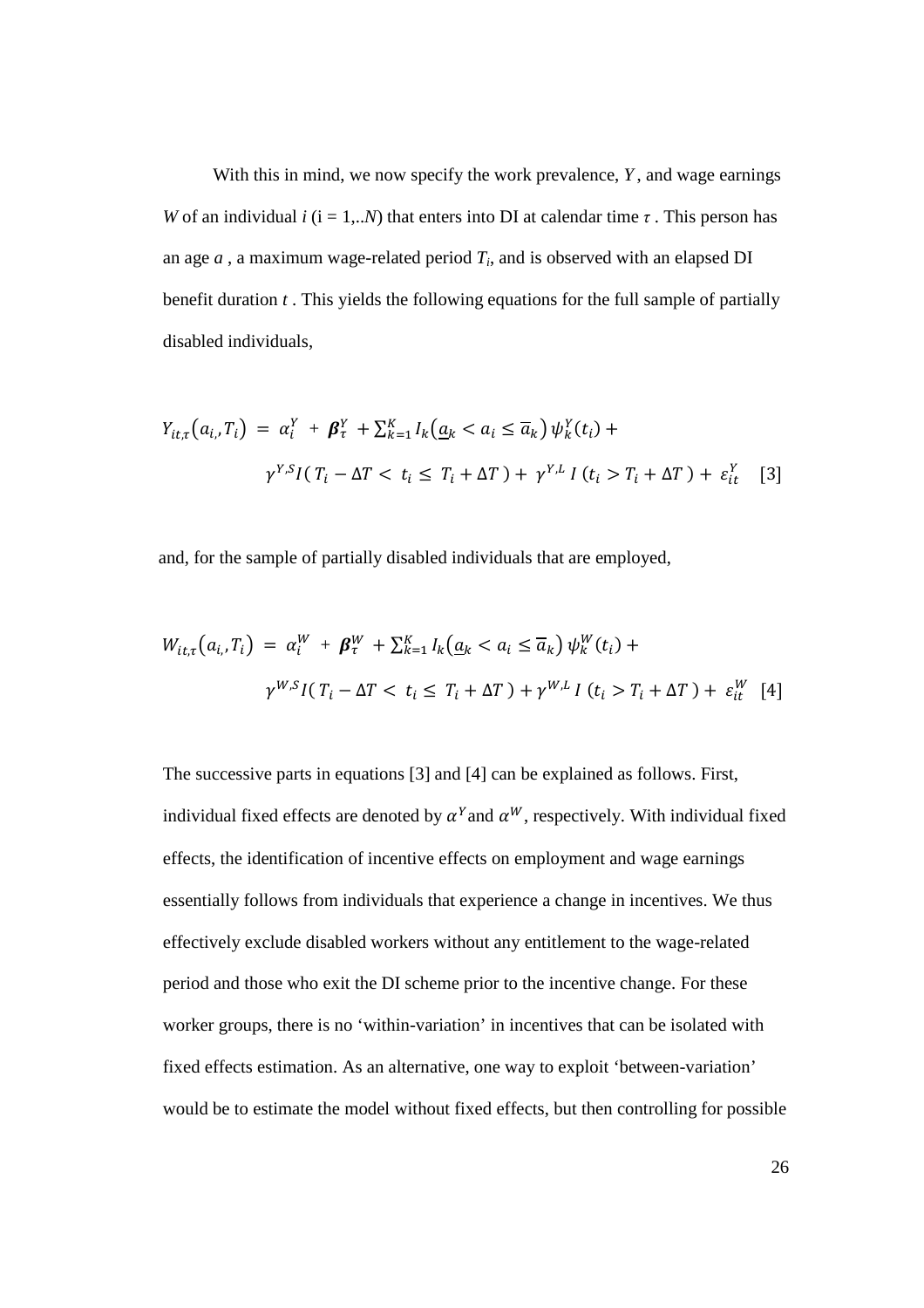correlation between individual effects and the length of the wage-related benefit period. As a first robustness check, we will follow this strategy by including dummies for all possible outcomes of the wage-related benefit period as a control variables.

Second, the vectors  $\beta^Y$  and  $\beta^W$  denote the effect of calendar time  $\tau$ ; these are specified as year dummies. Also, both equations allow for the effect of duration dependence, which is included as polynomial functions of elapsed durations  $\psi_k^Y$  and  $\psi_k^W$ , to vary with respect to age categories that are indexed by  $k$  ( $k = 1, ..., K$ ).<sup>12</sup> More specifically, we allow duration patterns to differ between age intervals of five years, with  $\alpha$  and  $\overline{\alpha}$  as lower and upper bounds, respectively. With duration dependency patterns that may differ between age groups and age as the key determinant of the wage-related benefit period of individual workers, allowing for different baselines for age categories helps us to obtain consistent estimates of the incentive effect. When following this strategy, we will vary the width of the age intervals in our sample, so as to assess the robustness of our results.

Third, the structural incentive effects on work incidence and wages are denoted as  $\gamma^{Y,L}$  and  $\gamma^{W,L}$ , whereas the effects in the months around the incentive change are denoted as  $\gamma^{Y,S}$  and  $\gamma^{W,S}$ , respectively. Modeling the effect of incentives in this way takes account of anticipation and adaptation effects. Partially disabled workers may anticipate the incentive change in the preceding months and that it may take time for workers that change their employment status or work more hours. The time window

-

 $12$  As we will argue later on, duration dependence patterns can also be estimated non-parametrically, as a step function of the number of weeks that have passed with DI benefits. Regarding the goodness-offit of our model, this yields model outcomes that are virtually equivalent to the semi-parametric method that we employ.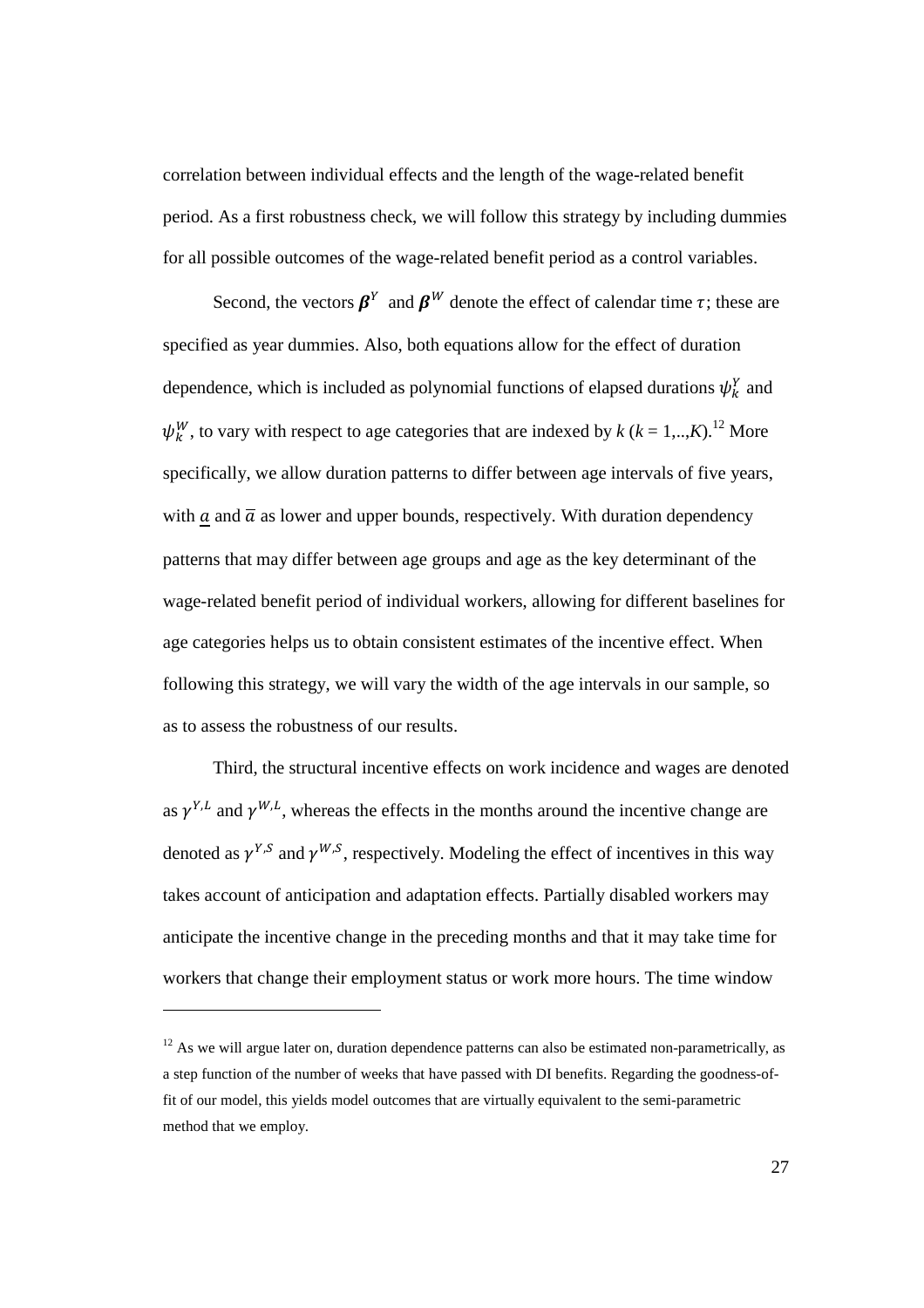around the incentive change,  $2\Delta T$ , is set equal to 6 months in our benchmark model, but we will also present analyses for different values to analyse the robustness of our results.

Finally,  $\varepsilon_{it}^{W}$  and  $\varepsilon_{it}^{W}$  denote error terms that are assumed to be I.I.D. Equations [3] and [4] can be estimated by standard Fixed Effects estimation, allowing for clustering effects at the individual level.

#### **4.3 Modeling work resumption**

The conventional way of modeling durations is by the use of proportional hazard models. This would, however, require strong semi-parametric assumptions, both on the proportionality of coefficient effects as well as on the interdependence of observed and unobserved effects (Van den Berg et al., 2015). As an alternative, we therefore specify a linear model that requires less functional form assumptions and that can be estimated by standard linear estimation techniques. Similar to De Groot and Van der Klaauw (2014), we take advantage of the fact that the length of wagerelated benefits was shortened in 2008, with changes that varied between groups and were highest for workers with long employment histories (see Figure 2). Again, this also enables us to follow a DiD strategy, now using controls that represent the employment history of workers.

When following this approach, the registered employment history is unobserved, but we argued earlier that it can be approximated by the age of workers at the moment of inflow into DI. We thus specify the probability of leaving DI benefits for work resumption within *M* months after the start of the spell for an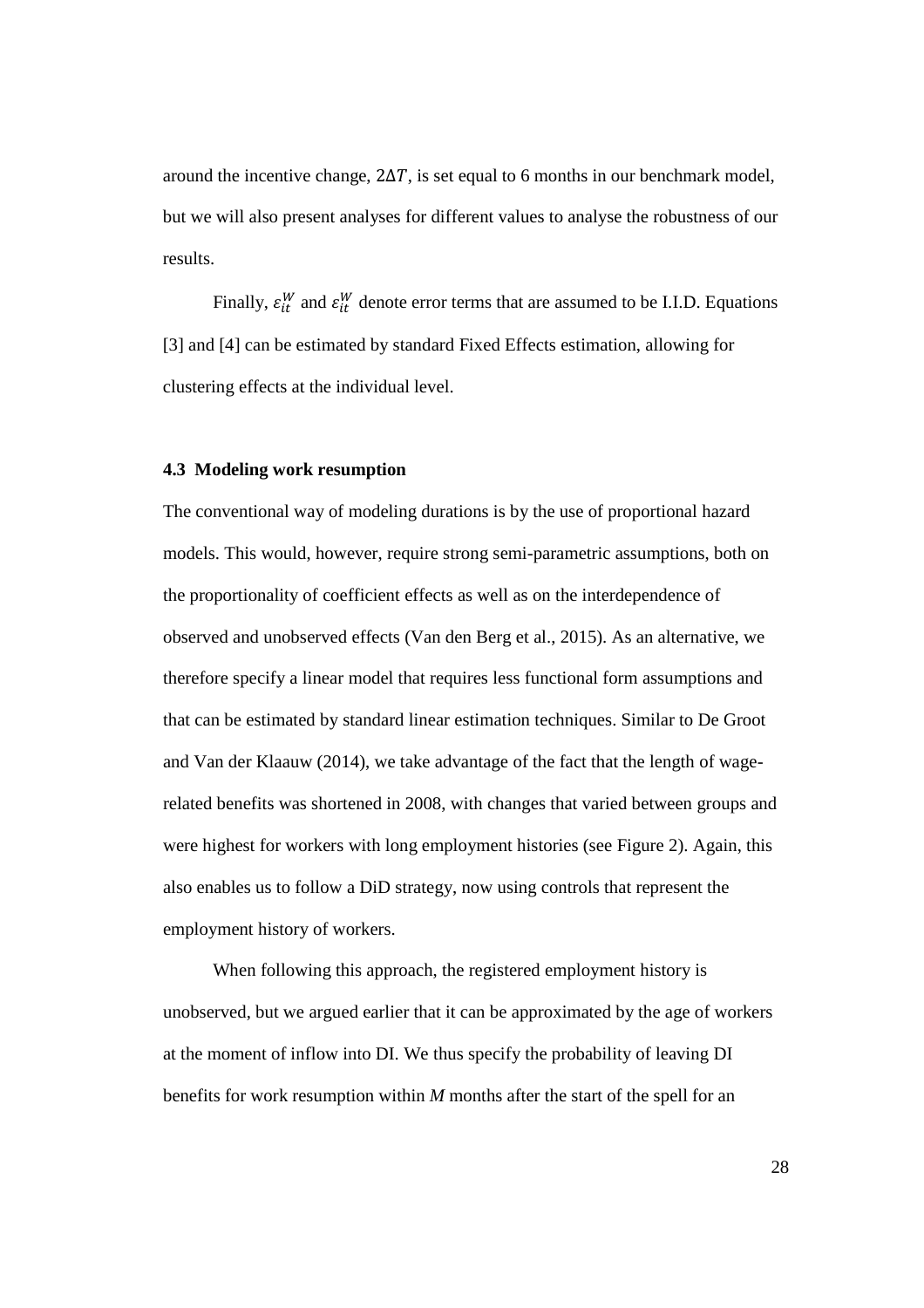individual *i* with age *a* that starts at calendar time τ as follows:

$$
\Pr\left(\left.\tilde{t}_{i,\tau} < M\right| d_i = 0, X_i, h_i\right) = \alpha^R + \beta^R_{\tau} + \sum_a \varphi_k \, I(\,a_i = a) + \gamma^R \, T_i + X_i \delta + \varepsilon^R_{i,\tau}
$$
\n[5]

with  $\tilde{t}$  as the elapsed DI benefit duration that is observed for individual *i*. *d* denotes a censoring dummy which is equal to one only if the DI benefit duration  $\tilde{t} > M$  and if the DI benefit duration is right-censored (and zero otherwise). For  $d = 1$ , duration observations are not included in the estimation.

Equation [5] allows for calendar time effects ( $\beta_{\tau}^{R}$ ) that apply to the year of inflow in the DI scheme. It also includes dummy values for all possible values of the age in our sample; the effect of these dummies is denoted by  $\varphi$ . As such, we control for endogeneity with respect to the incentive effect  $\gamma^R$ , which denotes the effect of a one-month-delay in the incentive change on the probability of work resumption. We also include individual controls that are in matrix *X*. These include gender, household status and the age of individuals. Finally, the error term,  $\varepsilon^R$ , is assumed to be I.I.D.

 With probability measures that are estimated to assess the effects of benefit entitlement in equation [5], we cannot explain the underlying dynamics in exit rates of disabled workers. In this respect, one would be interested in the size of anticipation effects that occur prior to the incentive change or spikes in work resumption rates at the incentive change. Still, we can estimate equation [5] for different values of the time frame *M*. For shorter time frames, when most individuals are still receiving wage-related benefits, the value estimate of  $\gamma^R$  will largely be driven by anticipation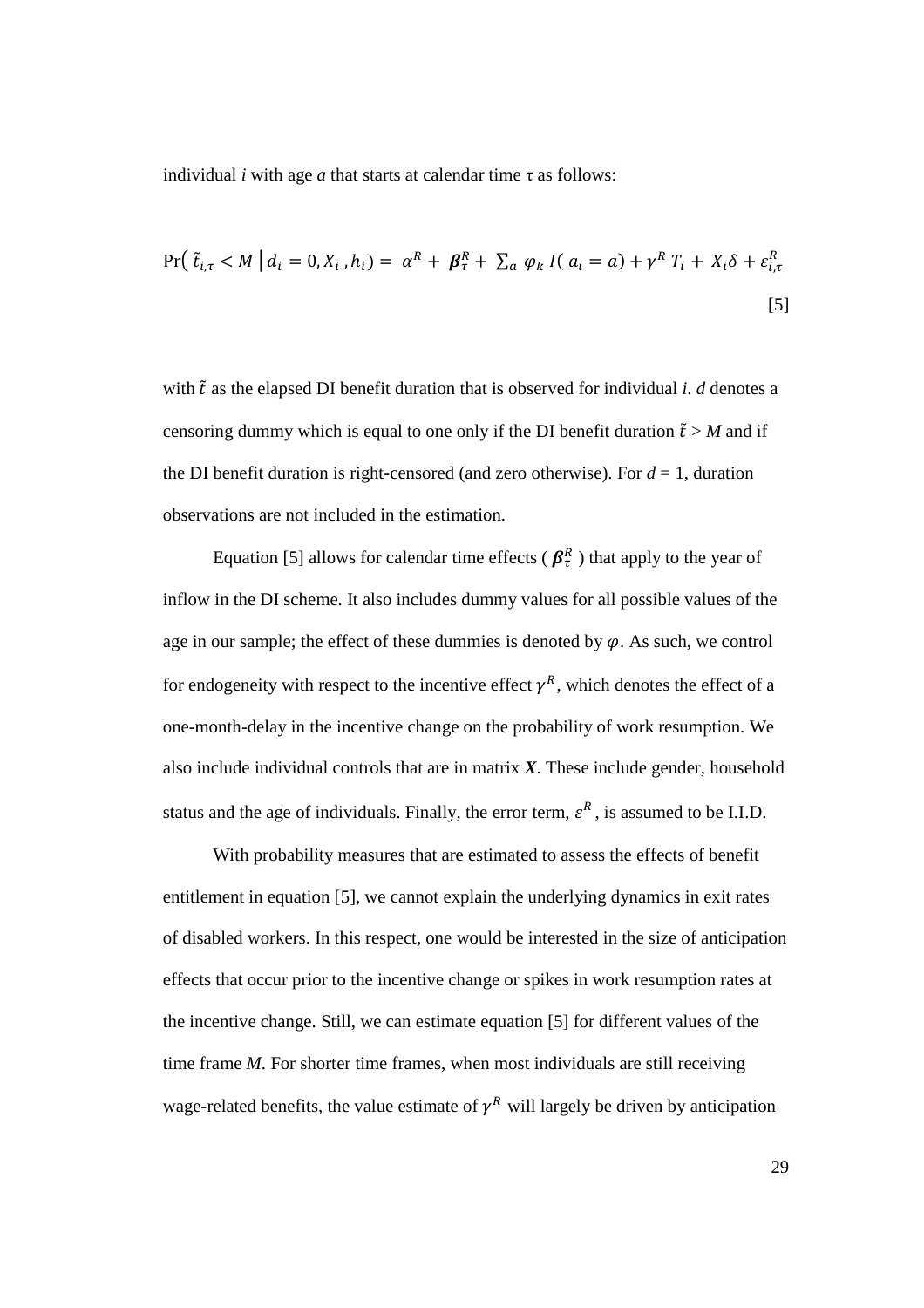effects. When increasing *M* to a period that exceeds the maximum period of entitlement to the wage-related benefit period, however, such ex ante effects will disappear.

#### **4.4 Derivation and estimation of labor supply elasticities**

In order to compare labor supply responses with changes in financial incentives, it is instructive to derive labor supply elasticities of disabled workers. In the current analysis, such estimates can either be obtained from direct inference on equation [3] that describes the employment effects, or indirectly, by extending and re-estimating the model. As to the labor supply effects at the intensive margin (i.e., in working hours), however, we cannot infer accurate elasticity effects.<sup>13</sup>

As to the first method, the effect estimates of the incentive change can simply be related to the relative average change in relevant taper rates, respectively. To derive the implied elasticity value of the prevalence of work  $-$  i.e., at the extensive margin – we thus divide the relative effect estimate by the change in the conditional replacement rate (see also Section 3):

$$
e = \frac{\gamma^{Y,L}/(1-\overline{Y_c})}{\Delta CR/\overline{CR}_c}
$$

[6] 

with  $\overline{Y}_c$  and  $\overline{CR}_c$  that denote the average work incidence and average conditional

-

 $13$  We argued earlier that the implicit tax rate on additional working hours decreases substantially at the start of the second phase of DI benefits, but only as long as the residual work capacity is not fully employed. This renders the effect of additional working hours on implicit tax rates highly non-linear.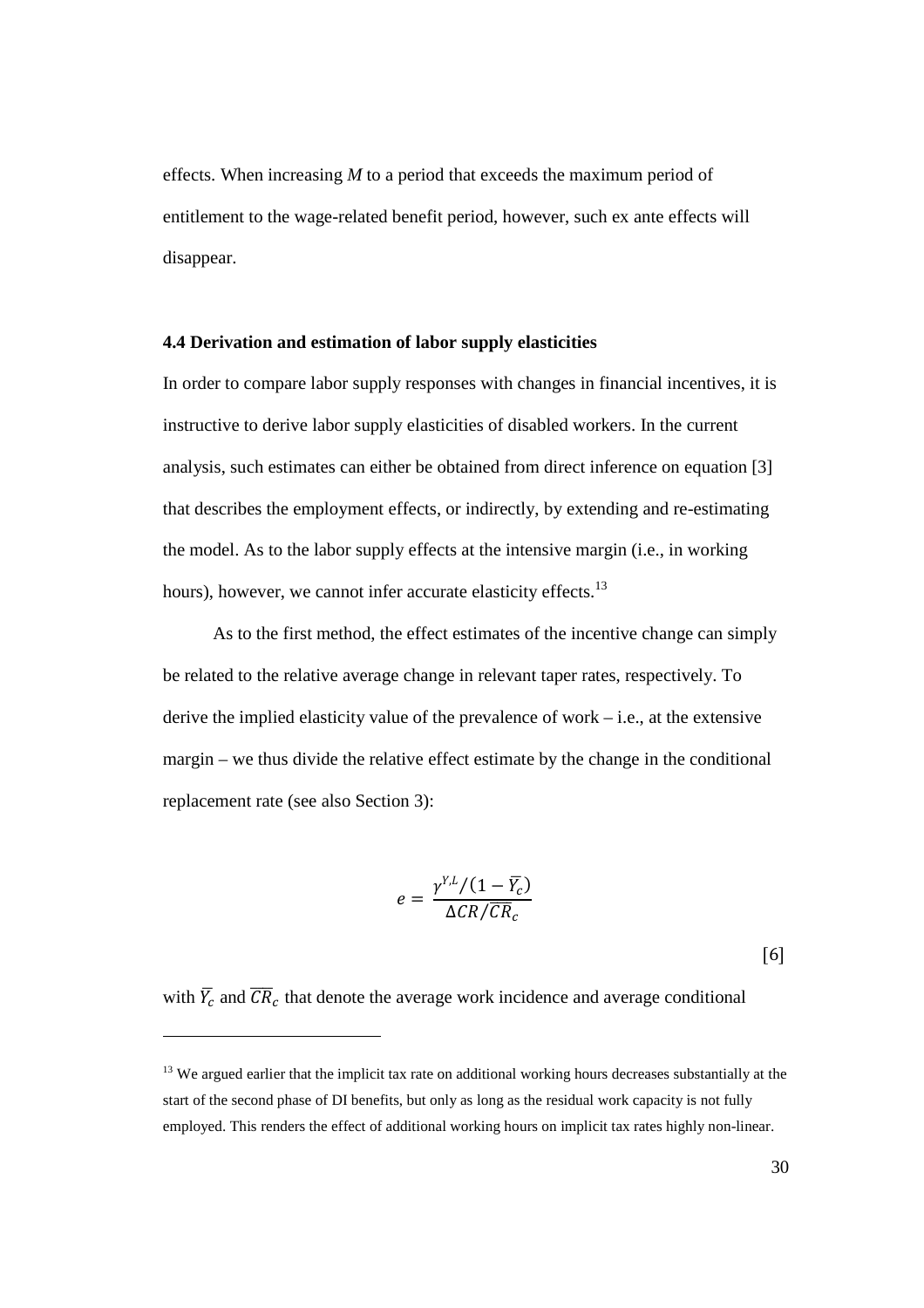replacement rate of workers prior to the incentive change, respectively. In addition,  $\Delta$ CR represents the change in the conditional replacement rate at the moment of the incentive change.

 Second, we can also infer the labor supply elasticity by extending and reestimating equation [3] with an incentive effect that is proportional to the change in the log conditional replacement rate,  $\Delta$ log(*CR*). This means we re-specify the incentive effect in equation [3] as

$$
\gamma^{YS}I(T_i - \Delta T < t_i \le T_i + \Delta T) + \gamma^{Y,L}I(t_i > T_i + \Delta T) + \eta^Y \log(CR_i) \tag{7}
$$

In this expression,  $\eta^Y$  displays the incentive response that is proportional to the change in the log conditional replacement rate at time  $T_i$ , respectively. The labor supply elasticity *e* then equals

$$
e = \frac{\eta^Y}{1 - \overline{Y_c}}
$$
 [8]

Interestingly, the parameter estimate of  $\gamma^Y$  can be used as a test on two assumptions. First, we test the assumption that the labor supply response of individuals is proportional to the change in incentives. More specifically, our null hypothesis is that the response effect is fully explained by the increase in incentives, yielding an estimate for the remaining effect that is equal to zero ( $\gamma^Y = 0$ ). Second, recall from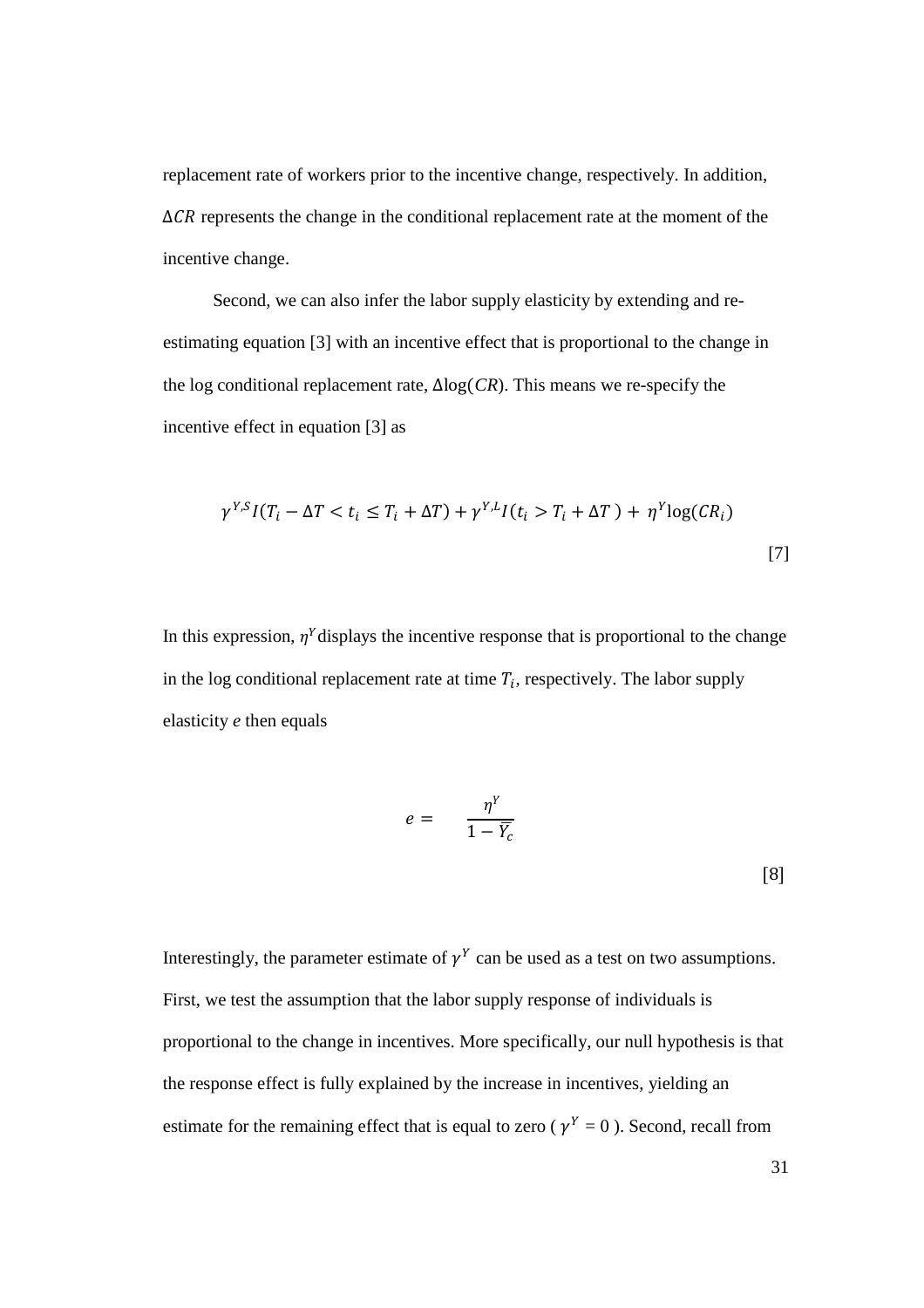Section 3 that the conditional replacement rate can be susceptive to measurement errors, particularly for the group of unmarried workers that are assumed to receive income supplements from social assistance. If these measurement errors are substantial, one may expect the estimate of  $\eta^Y$  to be biased to zero (i.e., attenuation bias). Thus, if  $\gamma^Y = 0$ , we cannot reject the hypothesis that there are no measurement errors, lending credence to the implied labor supply elasticity value.

#### **5. Estimation results**

#### **5.1 Employment effects**

Table 2 presents the estimates for our fixed effects (FE) models on the employment probability of DI recipients with partial benefits. The columns of the table show the different model variants that were explained in the previous section. Model variant (i), which is our benchmark model, uses a time window around the incentive change of six months and allows for separate five-year intervals for the DI duration dependency profiles. This yields a statistically significant structural effect estimate of the incentive change of 2.6 percentage-point. This corresponds to a labor supply elasticity value of 0.12. We obtain similar results if the incentive effect is estimated by OLS, while using dummy values for all possible values of the length of the wagerelated benefit period as controls – see model variant (ii). Also, the results of model variants (iii) and (iv) show that the structural effect estimates are fairly robust with respect to the length of the time window around the incentive change that is imposed. We also find that our estimation results do not change if we use age-intervals for DI duration dependency profiles that are equal to 2.5 years or 10 years (i.e., model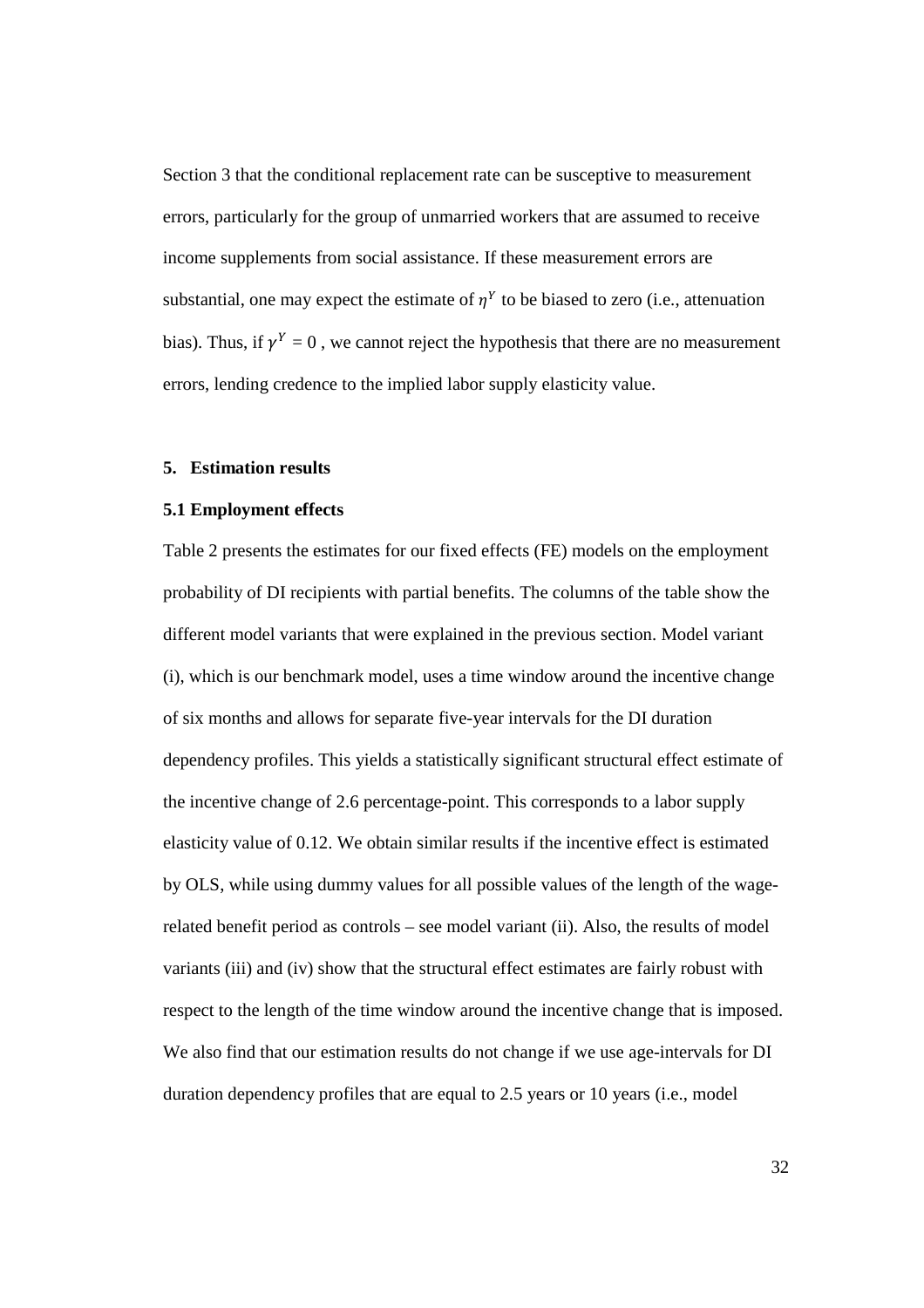variants (v) and (vi), respectively). Assuming a common duration dependency profile for all age categories leads to a slight overestimation of the effect (i.e., model variant (vii)).

#### **< INSERT TABLE 2 HERE >**

 We argued earlier that the labor elasticity rate can also be obtained by inserting the log of the conditional replacement rate as an additional control in the regression. As the estimation results of model variant (viii) show, the incentive effect is fully captured by the log value of the conditional replacement rate. The implied labor elasticity is 0.10, which is close to the elasticity that follows from our benchmark model. This lends credence to the hypothesis that effects are proportional to the incentive increase and the incentive change is well approximated by the change in the conditional replacement rate.<sup>14</sup>

 The implied labor supply elasticity we find is comparable to estimates that are obtained by Kostol and Mogstad (2014). It should be stressed however that the a priori employment rates in the analysis of Kostol and Mogstad are only 2 to 3%. In contrast, in our sample 57.7% of the workers was employed at the time the incentive change occurred. This indicates that the incidence of employment can be explained by incentives to a limited extent only. In light of the already high a priori

-

<sup>&</sup>lt;sup>14</sup> As some married individuals will receive benefit supplements in our sample in the second phase of DI benefits, the implied labor supply elasticity estimate of 0.10 can be interpreted as a lower bound. Under the assumption that all married individuals are entitled to benefit supplements to meet the social minimum, the implied estimate would be 0.17.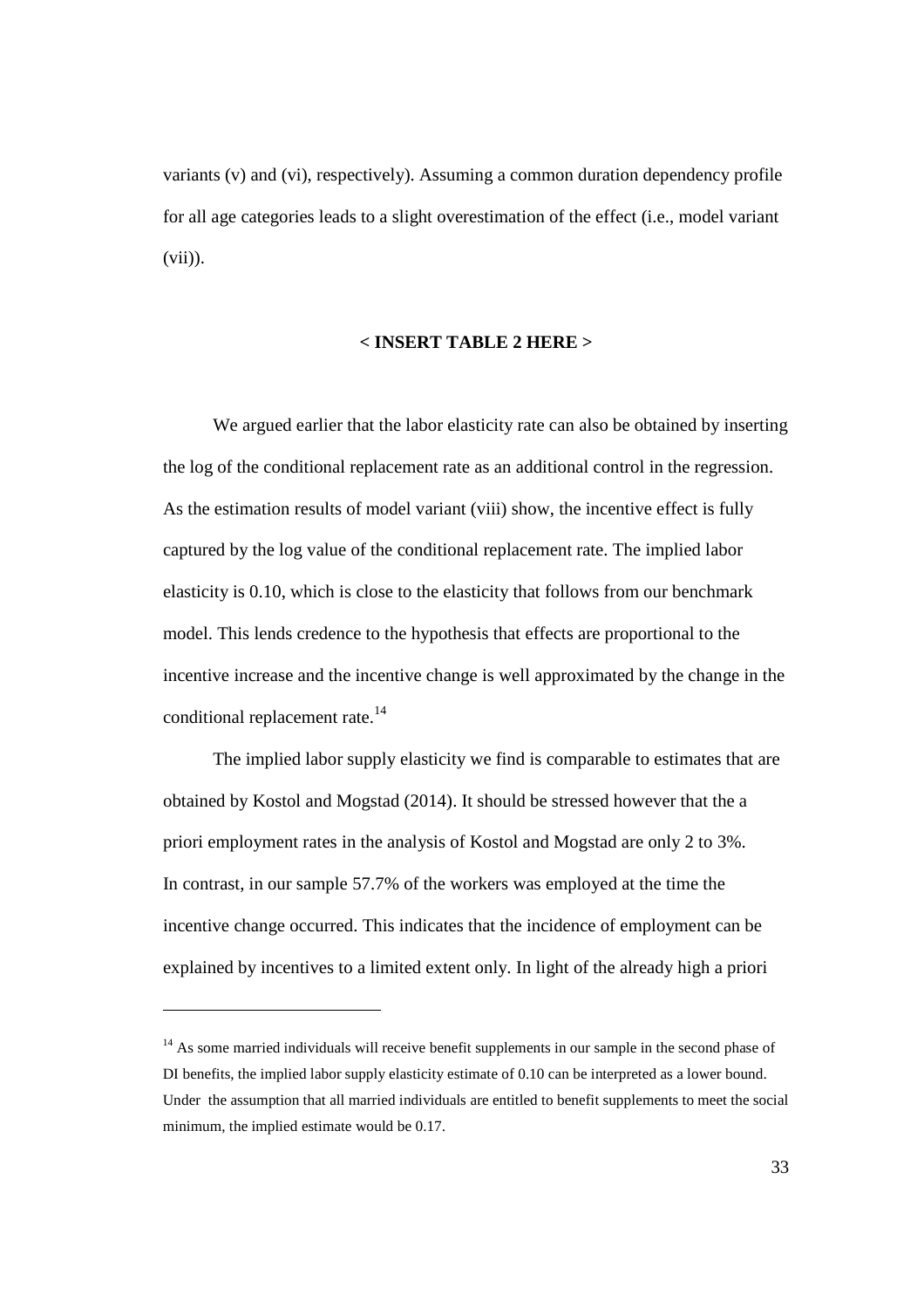employment rates in our sample, it appears that many workers continue to work for one and the same employer, mostly part-time and possibly with some work adaptations.

#### **5.2 Wage effects**

Table 3 reports the estimation result for the incentive effect on wage earnings for employed DI benefit recipients. When following the settings for the benchmark model (i.e., model variant (i)), we find the incentive increase to result in a significant increase of wage earnings per day of 0.971 euro only. This effect corresponds to percentage increase of 1.3% of the average wage. Again, this result is fairly robust with respect to changes with respect to the estimation method, the time window around the incentive changes and changes in the classification of age groups with distinct duration dependency profiles. As an exception to this, we only find effect estimates that are higher if one common baseline for the elapsed DI benefit duration is assumed (i.e., model variant (vii)). Again, this underlines the importance of using flexible duration baselines that vary with respect to age categories.

#### **< INSERT TABLE 3 HERE >**

We argued earlier that only workers with wage earnings that are below their residual earnings capacity will, at the margin, experience an increased incentive to work more hours – with a taper-rate on gross earnings that is effectively reduced to 0% – if the wage-related period of DI benefits has ended. For workers that do meet t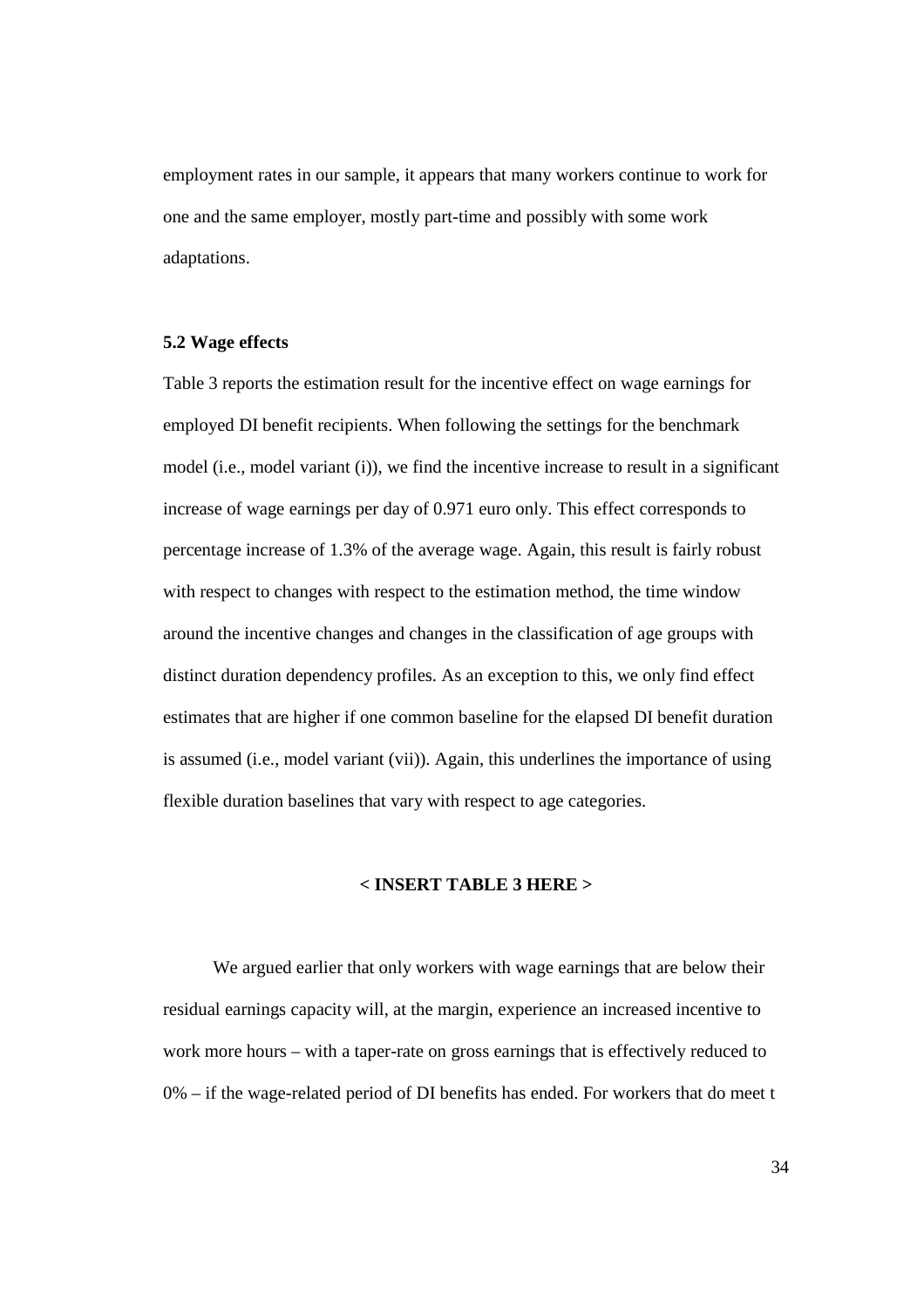the wage subsidy criterion, however, there is a risk of medical re-assessments and, ultimately, lower DI benefits. With this in mind, it is not surprising that the impact estimate on wage earnings is limited. This finding complements other studies that also find that disability recipients avoid to exceed income thresholds (Campolieti and Riddell, 2012; Weathers and Hemmeter, 2011; Bütler et al., 2014).

# **5.3 Work resumption effects**

Table 4 presents the estimation results of the linear probability model for work resumption. Incentive effects are measured after 6, 12 and 24 months of DI benefit receipt for the complete sample of disabled workers and separately for those with and without employment at the start of the DI spell. The effect estimates that are shown display the percentage point effect of a one-month-increase in the entitlement period to wage-related benefits.

#### **< INSERT TABLE 4 HERE >**

Table 4 shows that the impact of the length of the entitlement period to wagerelated benefits is small and insignificant for the full sample of DI recipients and for the samples of employed and unemployed DI recipients. For instance, when assessing the impact of a standard deviation in the entitlement periods of about 12 months, the return to work probability for the full sample of DI recipients after 12 months would decrease with  $0.027*12 = 0.3$  percentage point only. Our findings are robust with respect to the inclusion of various individual controls and a flexible specification of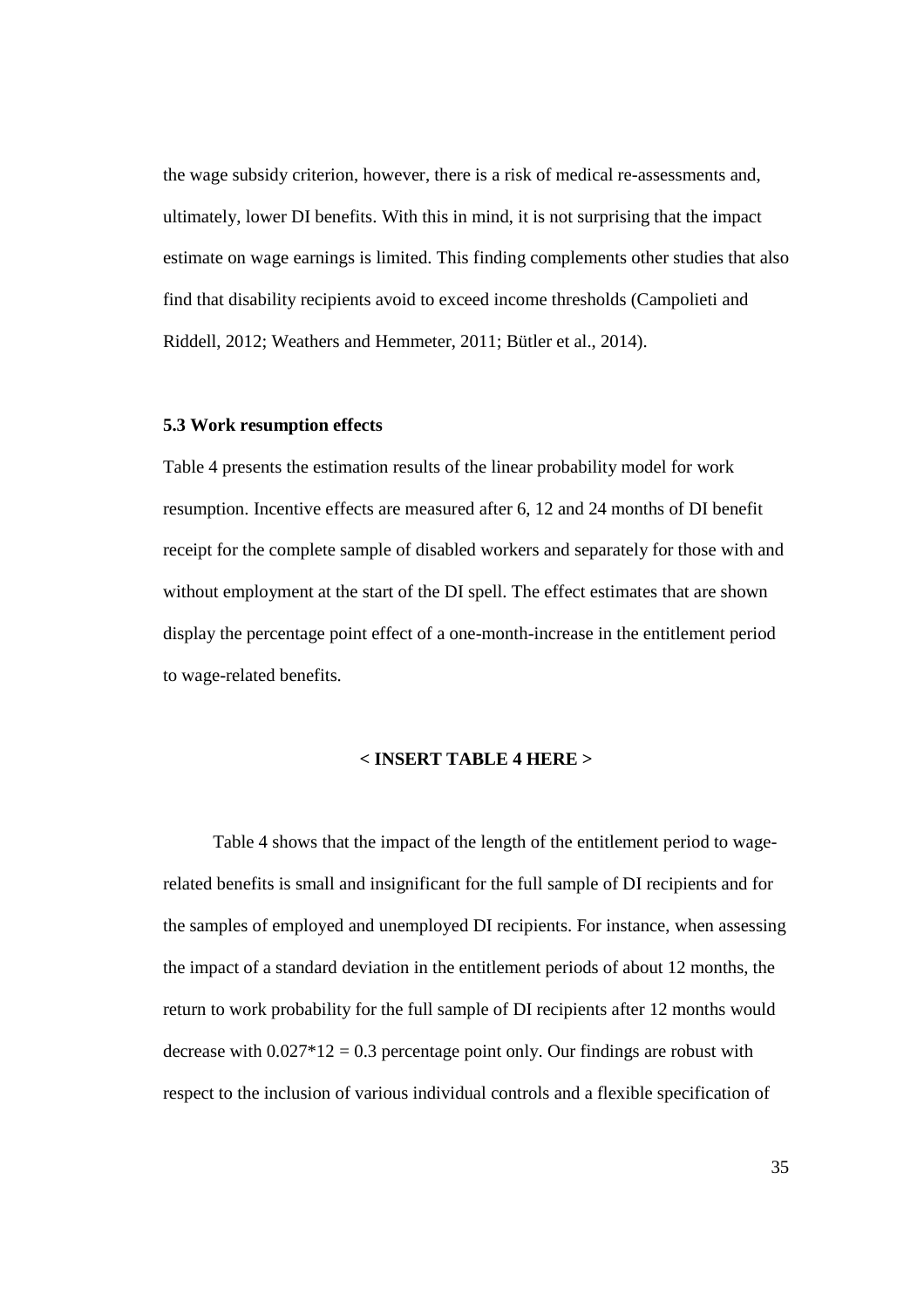year effects that allows these to vary between age categories – see columns (ii) and (iii), respectively.<sup>15</sup> Overall, these findings suggest that DI recipients avoided loosing their benefits by resuming work or were incapable of bridging the gap to full work resumption.<sup>16</sup>

#### **5.4 Heterogeneity**

-

To shed more light on heterogeneity effects in our estimation results, Table 5 displays the effects of the incentive change on the incidence of employment and wage earnings for different genders, age categories, household statuses, impairment types, disability degrees, pre-disability wages and classes of the length of entitlement to the wagerelated period. Generally, the table shows that implied labor supply elasticities are most substantial for individuals that are female, young, non-married and have low pre-disability earnings and shorter wage-related benefit periods. More strikingly, there is evidence that DI recipients with mental and behavioral disorders respond strongly to the incentive change, with an implied labor elasticity value of 0.197. This contrasts e.g. to Kostol and Mogstad (2014), who find an elasticity coefficient that is lower than that for DI recipients with somatic disorders. Again, however, one should

<sup>&</sup>lt;sup>15</sup> We also estimated a Cox proportional hazard model on DI benefit spells to investigate the effect of the incentive change, using a dummy variable that for the period after the incentive change. When allowing for baselines to differ between age categories with intervals of five years, we find insignificant effects of the incentive dummy. The results of this model of are vailable upon request. <sup>16</sup> Here, one also should take in mind that incentive effects on work resumption are identified from relative changes in entitlement periods to the wage-related period. With changes in entitlement that primarily took place among the older workers, local average treatment effects predominantly apply to this group as well.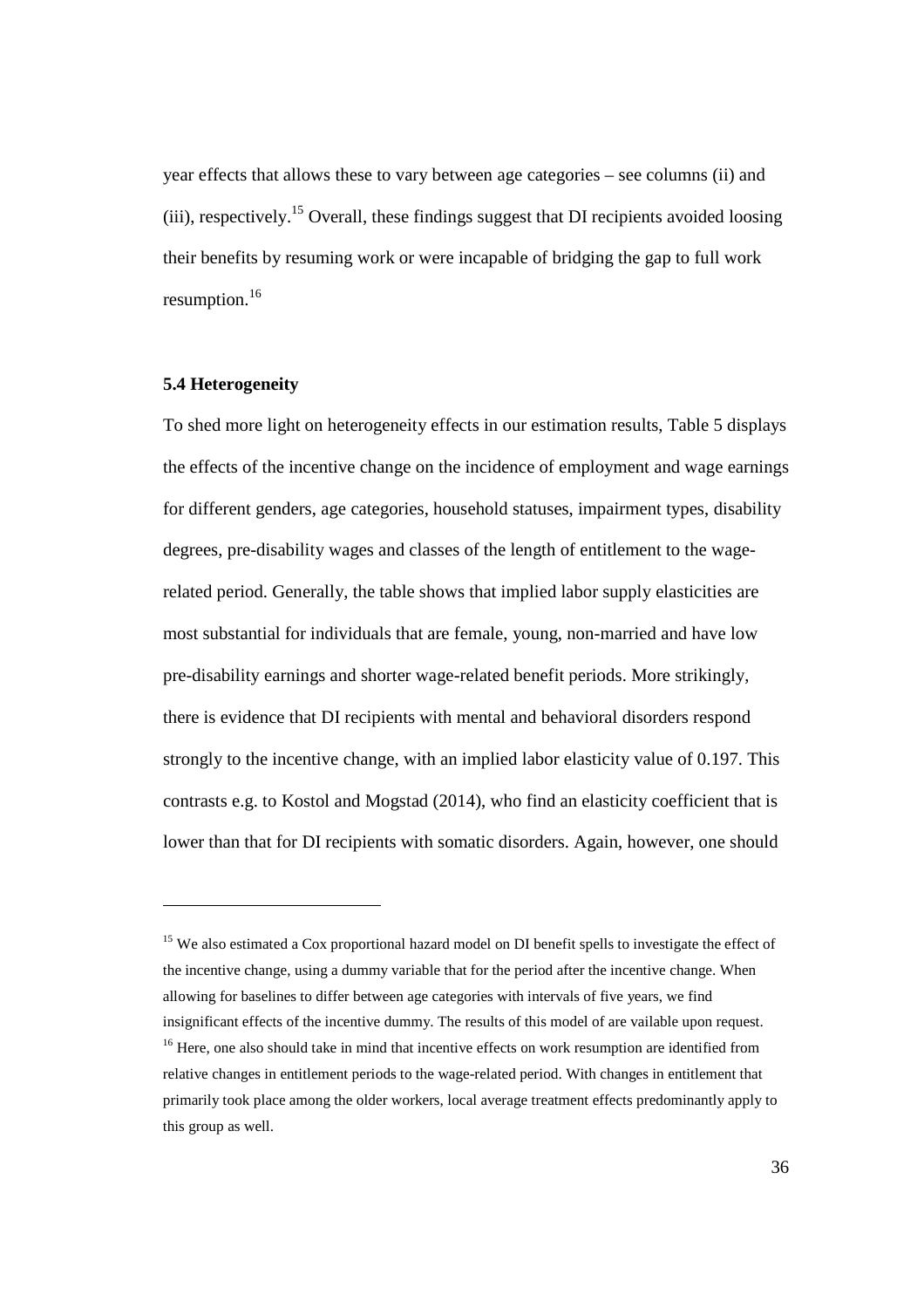take in mind here that our sample consists of individuals with substantial residual earnings capacities. Due to medical treatments and the temporary nature of e.g. burnouts, some of the individuals with mental disorders may show increased health conditions over time (Moore, 2015). This process may in turn increase the responsiveness to incentives. Mental impairments may also be more difficult to verify, causing a higher share of moral hazard in this group.

### **< INSERT TABLE 5 HERE >**

Remarkably, the effect estimate of the incentive change on employment increases with the degree of disability of DI recipients. With larger residual earnings capacities, one would expect that partial work resumption becomes more likely. At the same time, however, disabled workers with a degree of disability that is close to the threshold value of 35% face a higher risk of loosing DI benefits all together.

Albeit small, the relative effect of the incentive change on wage earnings of employed workers appears to be stronger for individuals that are female, relatively young, non-married, and with low pre-disability earnings. Wage earning effects of the incentive change are most substantial among workers that have wage earnings that are below the individuals' residual earnings capacity that has been registered. For this group, we find an increase in wage earnings of 5.8%. This suggests that behavioral effects for employed are confined to disabled workers with room to expand their earnings without the risk of medical re-assessments that lead to lower DI benefits. In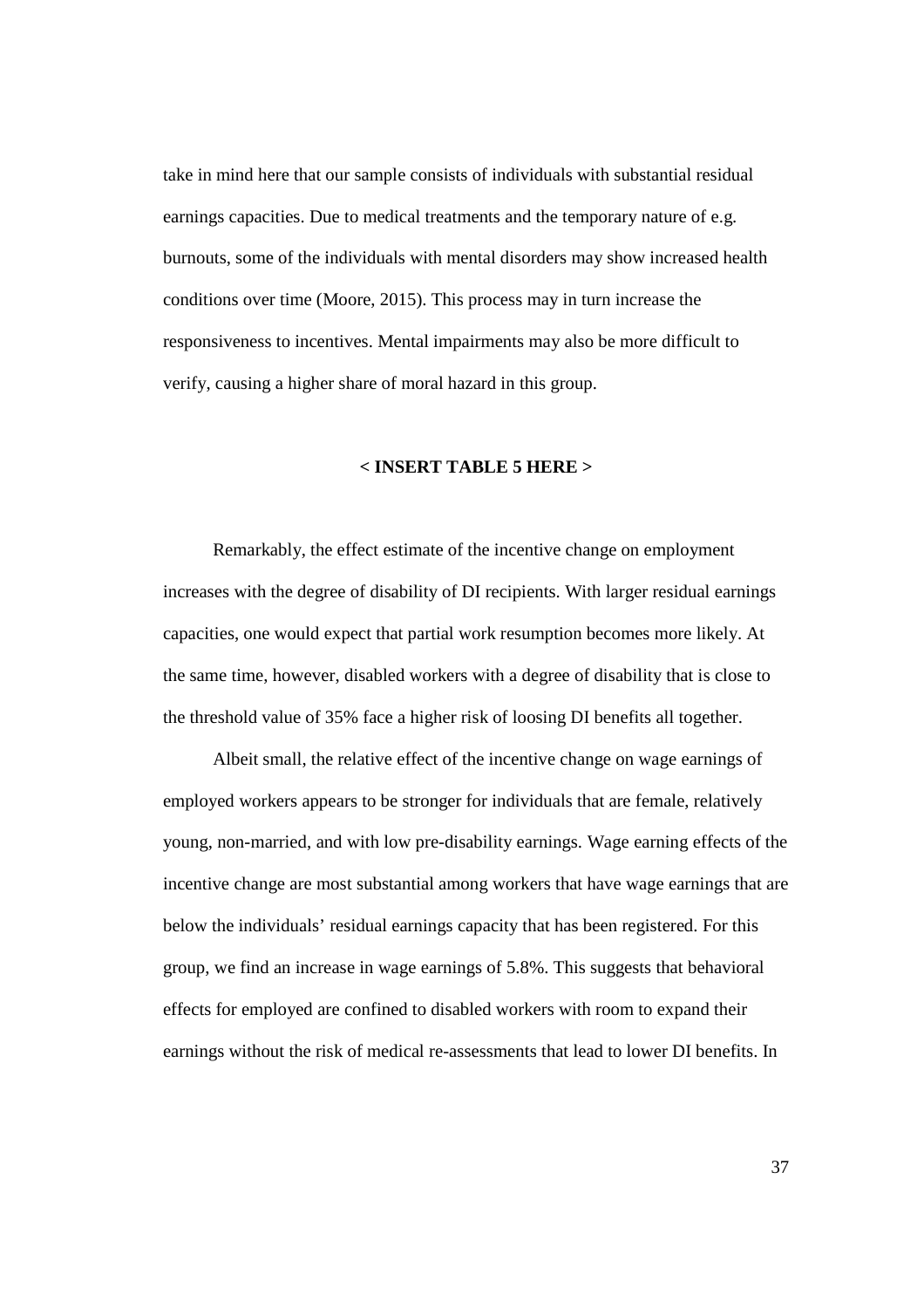line with our findings on employment effects, this group seems less likely to be confronted with cash cliffs that discourage them to work more hours.<sup>17</sup>

We further explored the importance of heterogeneity effects by allowing for incentive effects that interact with multiple control variables at the same time; these included age categories, gender, household status, impairment type, disability degree, benefit entitlement durations and pre-disability wages. Interestingly, age is then found to be the only significant and dominant explanatory variable for the size of the employment incentive effect.<sup>18</sup> This means that there is no innate impact of the length of the wage-related period.

As a final robustness test, we exploited the heterogeneity in our sample to use flexible specifications of duration dependence in the employment and wage earnings model. In particular, we allowed for distinct duration dependence patterns for all possible combinations of (four) age categories, gender and (five) impairment types. This yielded outcomes that were virtually equivalent to those that were obtained for the benchmark model for employment and wage earnings.

-

<sup>&</sup>lt;sup>17</sup> We also tested whether the residual earnings capacity in itself responded to the incentive change. This yielded insignificant coefficient estimates. Again, this lends credence to the idea that cash cliffs discouraged workers to increase their wage earnings.

<sup>&</sup>lt;sup>18</sup> For expositional reasons, the outcomes of estimations of the employment model with interacted incentive effects are not included in this paper, but are available upon request.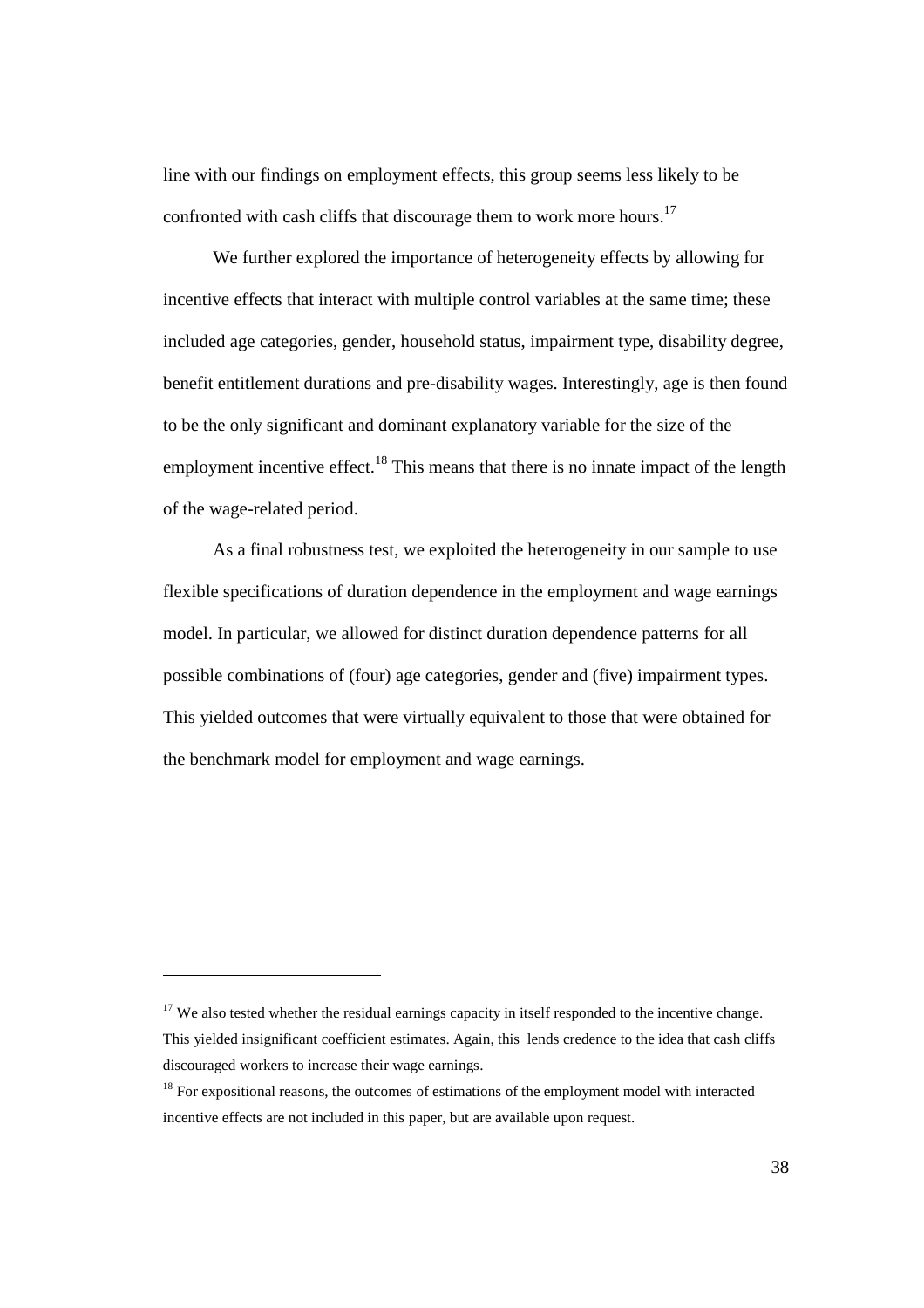#### **6. Summary and policy implications**

This paper provides insight in the responsiveness of disabled workers to financial incentives, using administrative individual data from the Netherlands. We focus on workers receiving partial DI benefits and with substantial residual work capacity that can be exploited. After the first phase of DI benefit entitlement, workers that do not use their residual income capacity experience a large drop in their benefit income. As entitlement periods in the first phase of DI benefits vary across individuals, we can use a DiD approach to analyze the effects of this incentive change on the incidence of work, the wage earnings and (full) work resumption of disabled workers. Based on the effect estimate on work incidence, we infer a labor elasticity rate of 0.12. The incentive change has only a limited impact on wage earnings of partially disabled workers and no significant impact on work resumption rates. Further, labor supply effects are largest among younger workers and those with mental impairments.

From a policy perspective, there are least three lessons that can be drawn from our analysis. First, our results stress the importance of work continuation in the sickness period that precedes entitlement to DI benefits. Most employed individuals in our sample succeeded in maintaining employment until the DI claims assessment. Albeit significant, the additional impact of financial incentives among workers without employment at the start of DI benefit receipt is relatively small.

Second, our results confirm earlier work that disabled worker respond to earnings disregards and wage subsidies that complement DI benefits, rather than inducing individuals to leave the DI scheme (Campolieti and Riddell 2012; Weathers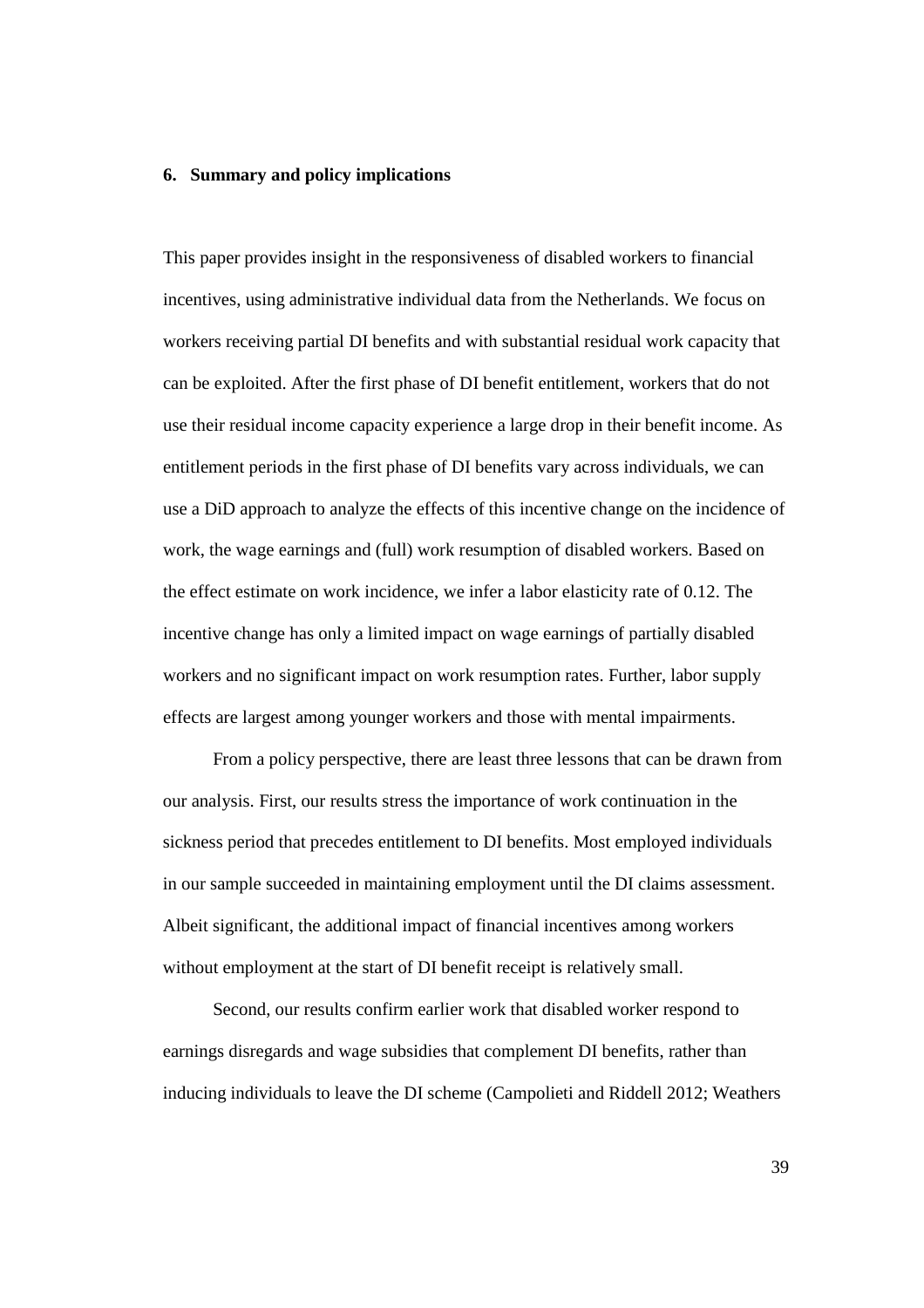and Hemmeter 2011). In the context of the Dutch DI scheme, partially disabled workers had an interest in exploiting their residual earnings capacity but avoided the imposition of medical assessments that would lower their DI benefits. As a result, increases in wage earnings of already employed individuals were limited. In the time period under investigation, DI recipients were typically scheduled to have medical reassessments only if they had experienced substantial increases in wage earnings. With this in mind, one may consider a more frequent and focused use of medical reassessments, so as to prevent the occurrence of cash cliffs (see also Moore, 2015). Alternatively, one may opt to design incentive schemes that also reward full work resumption or allow for temporary extensions of benefit entitlement if wage earnings exceed the maximum level for eligibility to DI benefits.

Finally, we find high response effects of financial incentives are confined to younger workers. This explains why younger workers with low DI benefit entitlement to the more generous wage-related period are more responsive to the incentive change. When controlling for such age effects, there is no evidence that the incentive change also decreases with respect to the length of DI benefit entitlement. Thus, employment effects of shortening DI benefit entitlement are probably limited.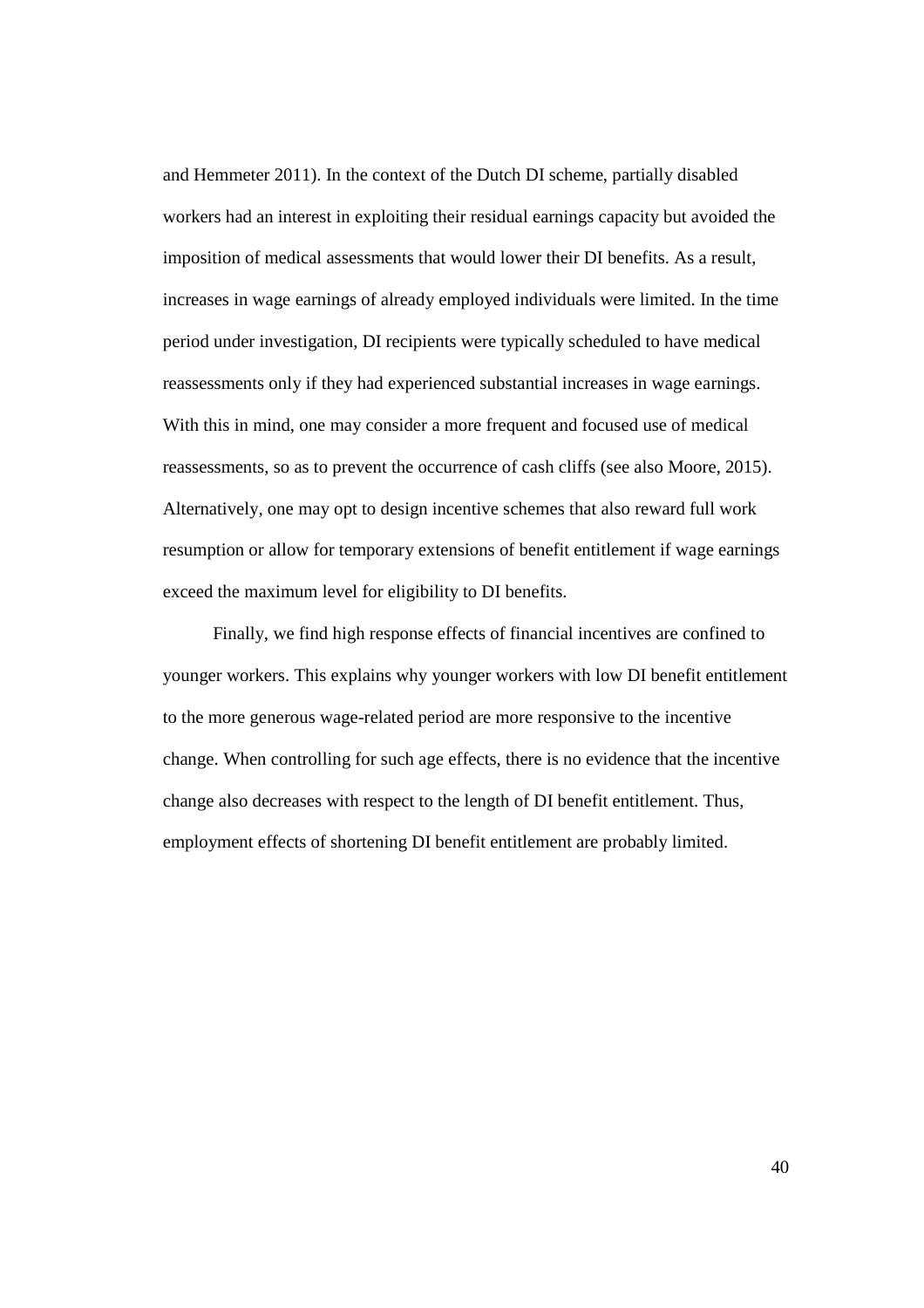#### **References**

- Autor, D. and M. Duggan, M. G., 2003, The rise in the disability rolls and the decline in unemployment, *Quarterly Journal of Economics*, 118(1):157-205.
- Autor, D. and M. Duggan, 2006, The growth in the social security disability rolls: A fiscal crisis unfolding, *Journal of Economic Perspectives*, 20(3):71-96.
- Autor, D., M. Duggan, K. Greenberg, and D. Lyle, 2014, The impact of disability benefits on labor supply: Evidence for the VA's Disability Compensation Program, SIEPR Discussion Paper No. 14-010.
- Benitez-Silva, H., M. Buchinsky, and J. Rust, 2010, Induced entry effects of a \$1 for \$2 offset in SSDI benefits. Working Paper SUNY-Stony Brook.
- Berg, G.J. van den, A. Bozio and M. Costas Dias, 2014, Policy Discontinuity and Duration Outcomes, IZA Discussion paper 8450. Institute for the Study of Labor (IZA).
- Bound, J., 1989, The health and earnings of rejected disability insurance applicants. *American Economic Review*, 79(3):482-503.
- Bütler, M., E. Deuchert, M. Lechner, S. Staubli, and P. Thiemann, 2014, Financial work incentives for disability benefit recipients: Lessons from a randomized field experiment, " Economics Working Paper Series 1406, University of St. Gallen, School of Economics and Political Science.
- Campolieti, M., 2004, Disability Insurance Benefits and Labor Supply: Some Additional Evidence, *Journal of Labor Economics*, 22(4): 863-889.
- Campolieti, M., and C. Riddell, 2012, Disability policy and the labor market: Evidence from a natural experiment in Canada 1998-2006, *Journal of Public Economics*, 96: 306- 316.
- Chen, S. and W. van der Klaauw, 2008, The work disincentive effects of the disability insurance program in the 1990s, *Journal of Econometrics*, 142(2):757-784.
- Fevang, E., I. Hardoy, and K. Røed, 2013. Getting Disabled Workers Back to Work: How Important Are Economic Incentives?, IZA Discussion Papers 7137, Institute for the Study of Labor (IZA).
- Groot, N. de, and B. van der Klaauw, 2014, The Effects of Reducing the Entitlement Period to Unemployment Insurance Benefits, IZA Discussion Paper 8336.
- Gruber, D., 2000, Disability insurance benefits and labor supply, *Journal of Political Economy*, 108(6):1162-1183.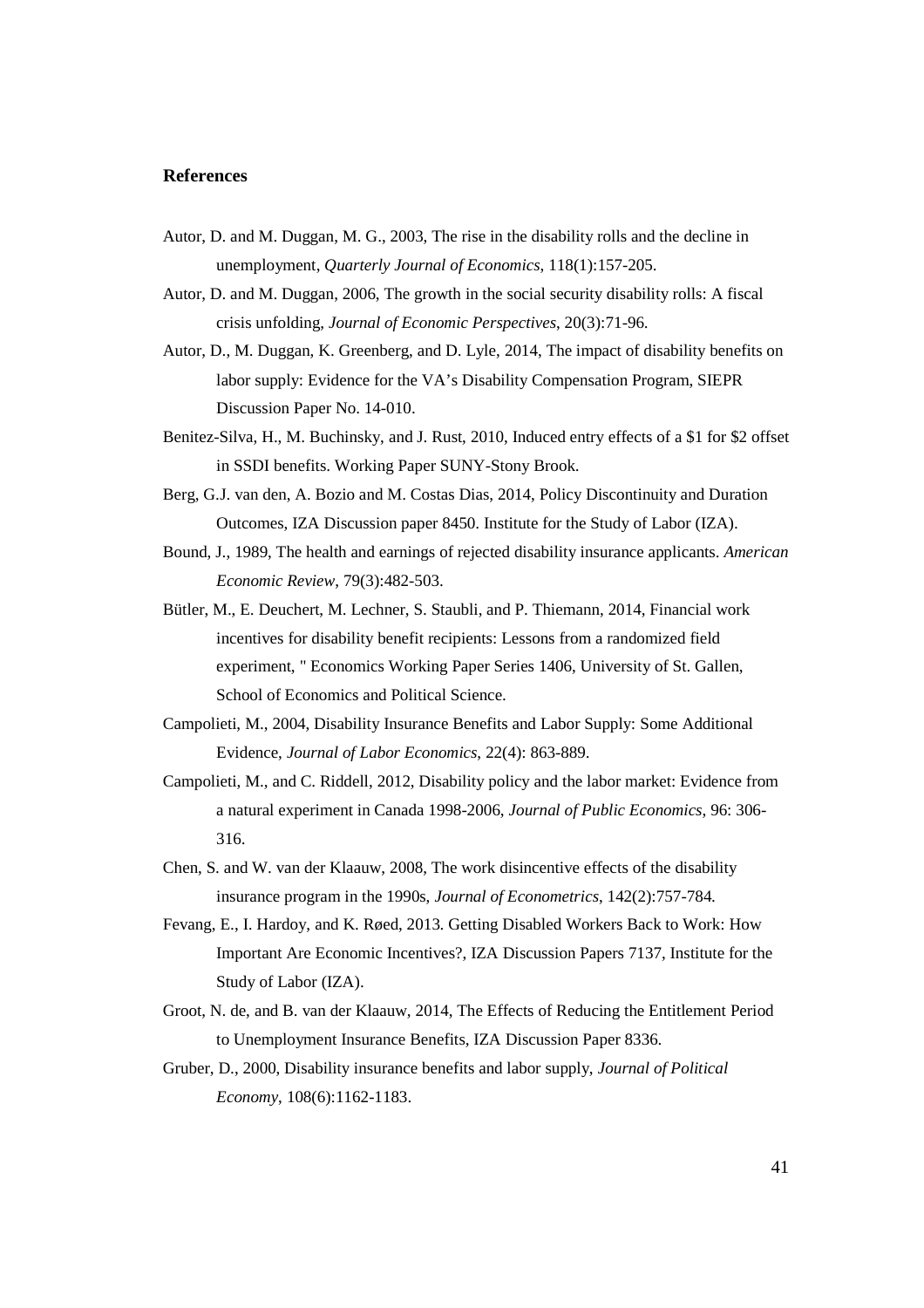- Hoynes, H.W. and R. Moffitt, 1999, Tax rates and work incentives in the social security disability insurance program: Current law and alternative reforms, *National Tax Journal*, 52(4): 623-654.
- Koning, P. and M. Lindeboom, 2015, The Rise and Fall of Disability Insurance Enrolment in the Netherlands, *Journal of Economic Perspectives*, forthcoming.
- Kostol, A.R., and M. Mogstad, 2014, How Financial Incentives Induce Disability Insurance Recipients to Return to Work, *American Economic Review*, 104(2): 624:655.
- Maestas, N., K.J. Mullen, and A. Strand, 2013, Does Disability Insurance Receipt Discourage Work? Using Examiner Assignment to Estimate Causal Effects of SSDI Receipt, *American Economic Review*, 103(5): 1797-1829.
- Moore, T., 2015, The employment effect of terminating disability benefits, *Journal of Public Economics*, 124: 30-43.
- OECD, 2010, Sickness, Disability and Work: Breaking the Barriers. A Synthesis of Findings across OECD Countries , OECD: Paris.
- Van Sonsbeek, J.-M. and R. Gradus, 2013, Estimating the effects of recent disability reforms in the Netherlands, *Oxford Economic Papers*, 65(4): 832-855.
- Weathers, R.R., and J. Hemmeter, 2011, The Impact of Changing Financial Work Incentives on the Earnings of Social Security Disability Insurance (SSDI) beneficiaries, *Journal of Policy Analysis and Management*, 30(4): 708-728.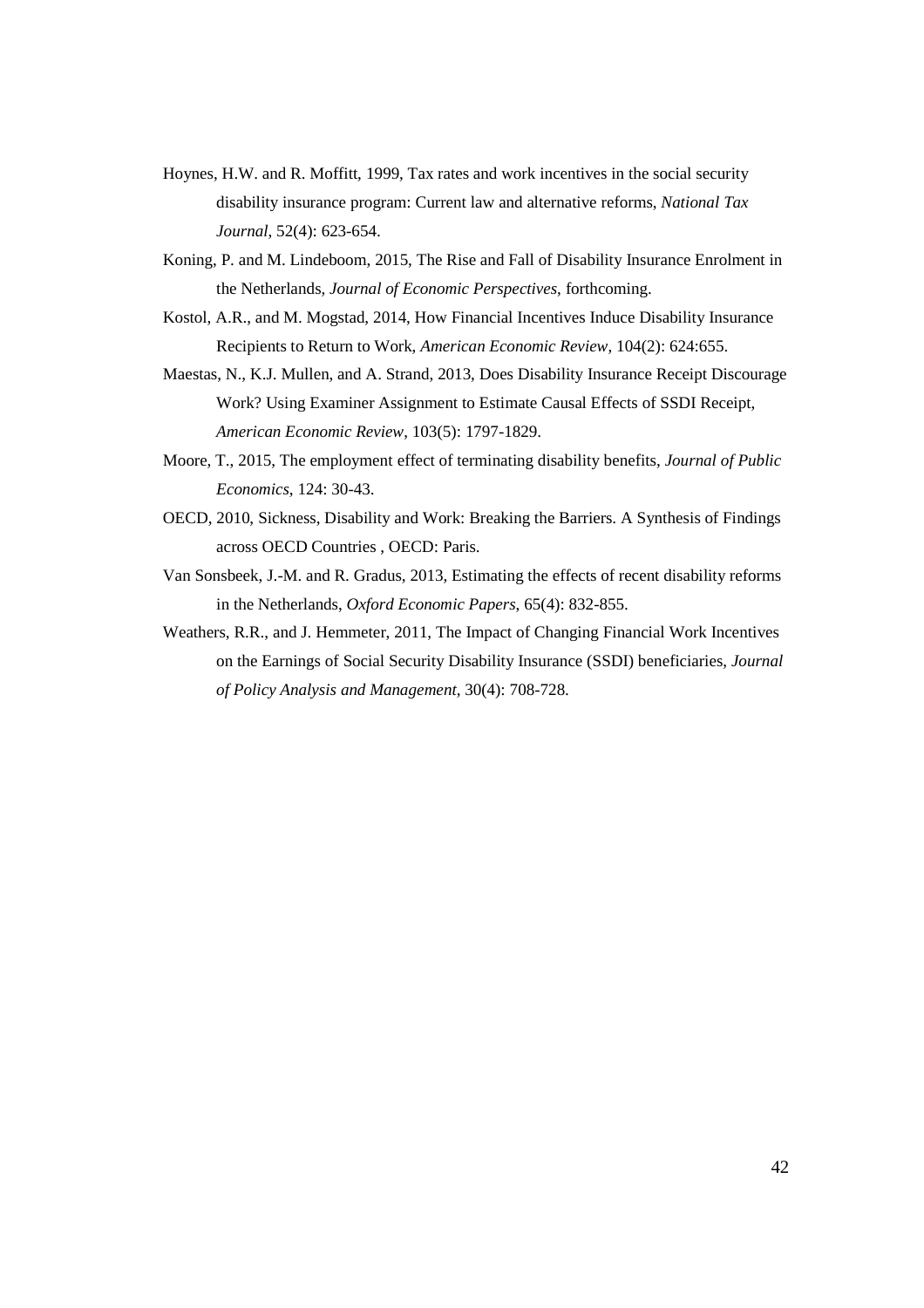# **TABLES AND FIGURES**

# **Table 1: Sample statistics of the inflow of partially disabled benefit recipients (2006-2013).**

|                                                                                                                              | <b>Start of</b><br>benefit | End of<br>benefit <sup>a</sup> | <b>Close to incentive</b><br>change at $t = T$ : |           |  |
|------------------------------------------------------------------------------------------------------------------------------|----------------------------|--------------------------------|--------------------------------------------------|-----------|--|
|                                                                                                                              |                            |                                | $t = T-1$                                        | $t = T+1$ |  |
| Number of individual observations                                                                                            | 13,063                     | 3,758                          | 11,385                                           | 11,385    |  |
| Male $(\%)$                                                                                                                  | 54.1                       | 56.2                           | 53.1                                             | 53.1      |  |
| Age                                                                                                                          | 46.8                       | 51.1                           | 48.4                                             | 48.5      |  |
| Married (%)                                                                                                                  | 54.5                       | 56.0                           | 53.9                                             | 53.9      |  |
| Grade of disability $(\%)$                                                                                                   |                            |                                |                                                  |           |  |
| 35-45%                                                                                                                       | 33.3                       | 34.6                           | 32.3                                             | 31.9      |  |
| 46-55%                                                                                                                       | 30.4                       | 28.6                           | 30.5                                             | 30.6      |  |
| 56-65%                                                                                                                       | 18.7                       | 19.5                           | 18.9                                             | 19.1      |  |
| 65-80%                                                                                                                       | 17.7                       | 17.3                           | 18.2                                             | 18.3      |  |
| Impairment types (%)                                                                                                         |                            |                                |                                                  |           |  |
| Neoplasms                                                                                                                    | 7.7                        | 11.1                           | 7.2                                              | 7.6       |  |
| Mental and behavioral disorders                                                                                              | 34.9                       | 32.7                           | 35.0                                             | 35.0      |  |
| Diseases of the circulatory system                                                                                           | 16.0                       | 16.9                           | 15.6                                             | 15.9      |  |
| Diseases of musculoskeletal system                                                                                           | 15.6                       | 15.5                           | 15.7                                             | 15.5      |  |
| Other                                                                                                                        | 25.8                       | 23.8                           | 26.5                                             | 25.9      |  |
| Pre-disability wage, euros per day                                                                                           | 125.3                      | 131.8                          | 131.6                                            | 131.8     |  |
| Working status (%)                                                                                                           | 53.5                       | 60.9                           | 57.7                                             | 58.7      |  |
| Working, more than 50% of earnings capacity (%)                                                                              | 44.7                       | 53.4                           | 54.1                                             | 52.8      |  |
| Earnings, euros per day                                                                                                      | 31.8                       | 56.2                           | 42.2                                             | 43.2      |  |
| Earnings, euros per day (if working)                                                                                         | 68.6                       | 98.7                           | 74.2                                             | 74.7      |  |
| Residual earnings capacity, euros per day                                                                                    | 60.0                       | 60.5                           | 60.5                                             | 60.2      |  |
| Conditional replacement rate (%)                                                                                             | 82.9                       | 53.2                           | 84.1                                             | 36.7      |  |
| Length wage-related period (months)                                                                                          | 24.3                       | 23.3                           | 28.0                                             | 28.0      |  |
| Outflow destination                                                                                                          |                            |                                |                                                  |           |  |
| Recovery                                                                                                                     |                            | 50.2                           |                                                  |           |  |
| Retirement                                                                                                                   |                            | 28.5                           |                                                  |           |  |
| Deceased                                                                                                                     |                            | 9.0                            |                                                  |           |  |
| Other                                                                                                                        |                            | 12.3                           |                                                  |           |  |
| <sup>a</sup> Note the sample statistics that are measured in the last month of DI benefit receipt are based on uncensored DI |                            |                                |                                                  |           |  |

benefit spells only.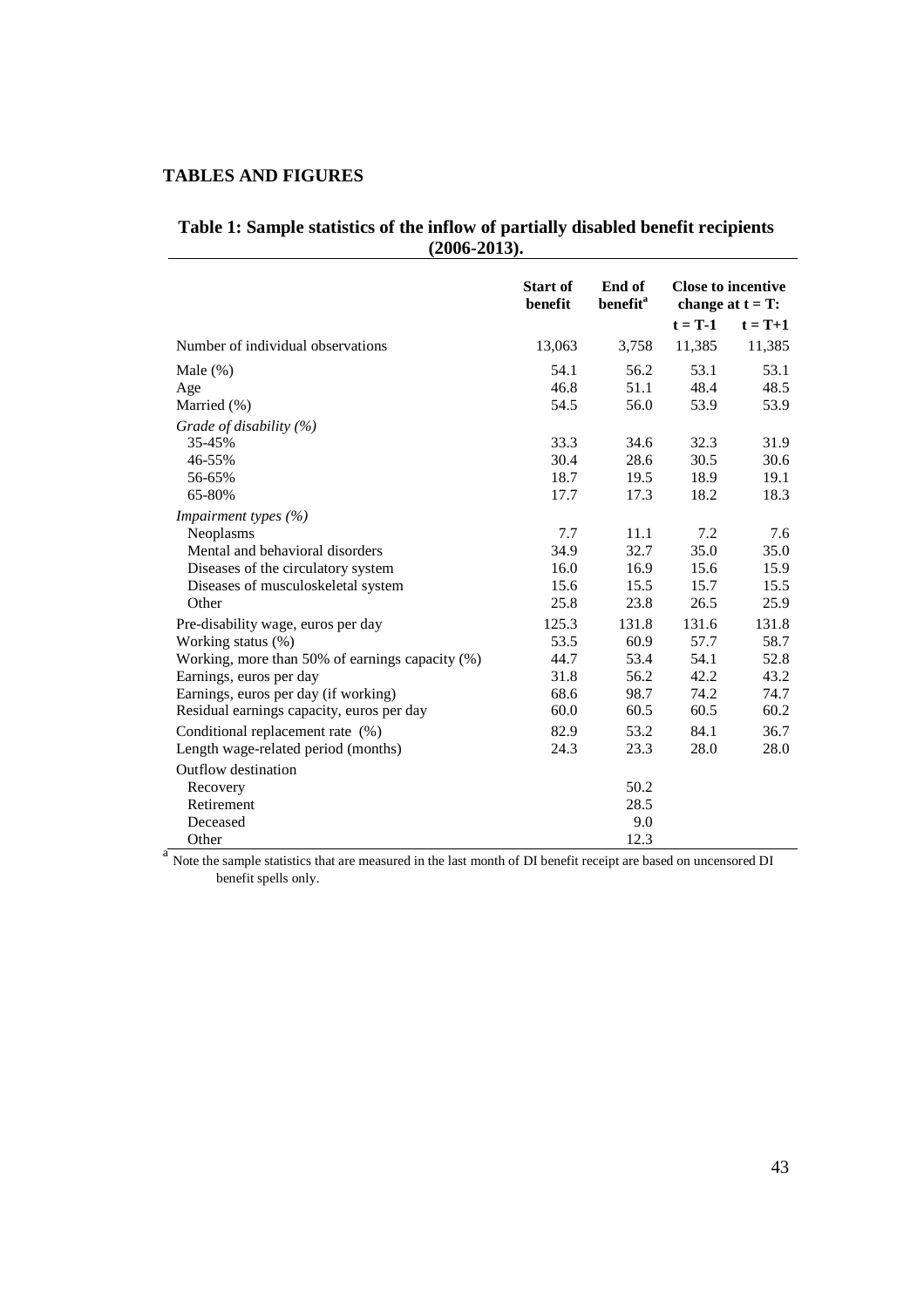| $\frac{3}{2}$ and $\frac{3}{2}$ at $\frac{3}{2}$ / $\frac{3}{2}$ / $\frac{3}{2}$ its peet very. |             |                           |                           |             |             |             |             |                        |
|-------------------------------------------------------------------------------------------------|-------------|---------------------------|---------------------------|-------------|-------------|-------------|-------------|------------------------|
|                                                                                                 | (i)         | (ii)                      | (iii)                     | (iv)        | (v)         | (vi)        | (vii)       | (viii)                 |
| Estimation method                                                                               | Individual  | OLS <sup>a</sup>          | Individual                | Individual  | Individual  | Individual  | Individual  | Individual             |
|                                                                                                 | FE          |                           | FE                        | FE          | FE          | FE          | FE          | FE                     |
| Time window around incentive change                                                             | 6 months    | 6 months                  | 0 months                  | 12 months   | 6 months    | 6 months    | 6 months    | 6 months               |
| Age intervals for flexible baseline<br>specification <sup>b</sup>                               | 5 years     | 5 years                   | 5 years                   | 5 years     | 2.5 years   | 10 years    | all         | 5 years                |
| Short term effect incentive                                                                     | $0.014**$   | $0.012**$                 |                           | $0.015**$   | $0.014**$   | $0.014**$   | $0.010**$   | 0.0021                 |
|                                                                                                 | (0.0029)    | (0.0033)                  |                           | (0.0033)    | (0.0029)    | (0.0029)    | (0.0029)    | (0.0035)               |
| Structural effect incentive                                                                     | $0.026**$   | $0.026**$                 | $0.021**$                 | $0.026**$   | $0.025**$   | $0.025**$   | $0.032**$   | 0.0069                 |
|                                                                                                 | (0.0044)    | (0.0054)                  | (0.0034)                  | (0.0052)    | (0.0044)    | (0.0043)    | (0.0041)    | (0.0053)               |
| Conditional replacement rate, log value                                                         |             |                           |                           |             |             |             |             | $-0.043**$<br>(0.0076) |
| Time constant controls <sup>c</sup>                                                             |             | $\mathbf X$               |                           |             |             |             |             |                        |
| Year dummies                                                                                    | $\mathbf X$ | $\boldsymbol{\mathrm{X}}$ | $\boldsymbol{\mathrm{X}}$ | $\mathbf X$ | $\mathbf X$ | $\mathbf X$ | $\mathbf X$ | $\mathbf X$            |
| R-squared (within)                                                                              | 0.034       |                           | 0.034                     | 0.034       | 0.035       | 0.034       | 0.028       | 0.035                  |
| R-squared                                                                                       |             | 0.050                     |                           |             |             |             |             |                        |
| # Observations                                                                                  | 688,915     | 634,390                   | 688,915                   | 688,915     | 688,916     | 688,916     | 688,975     | 688,915                |
| # Individuals                                                                                   | 13,051      | 11,340                    | 13,051                    | 13,051      | 13,051      | 13,054      | 13,054      | 13,051                 |
| Implied labor supply elasticity                                                                 | 0.123       | 0.121                     | 0.100                     | 0.124       | 0.116       | 0.116       | 0.151       | 0.101                  |

**Table 2: Estimation results for employment probability model. Standard errors are in parentheses. \*/\*\* indicate significance at 5%/1%, respectively.** 

<sup>a</sup> Note that OLS estimates are obtained only from the sample of individuals with benefit entitlement to the wage-related period.

<sup>b</sup> For each baseline per age category, we use four polynomial values of the elapsed DI duration. This yields outcomes that are virtually equivalent to a specification with dummy values for all possible values of elapsed duration.

 $\textdegree$  Time constant controls include gender, household status, the degree of disability, impairment types and all possible values of the length of entitlement to the wage-related benefit period.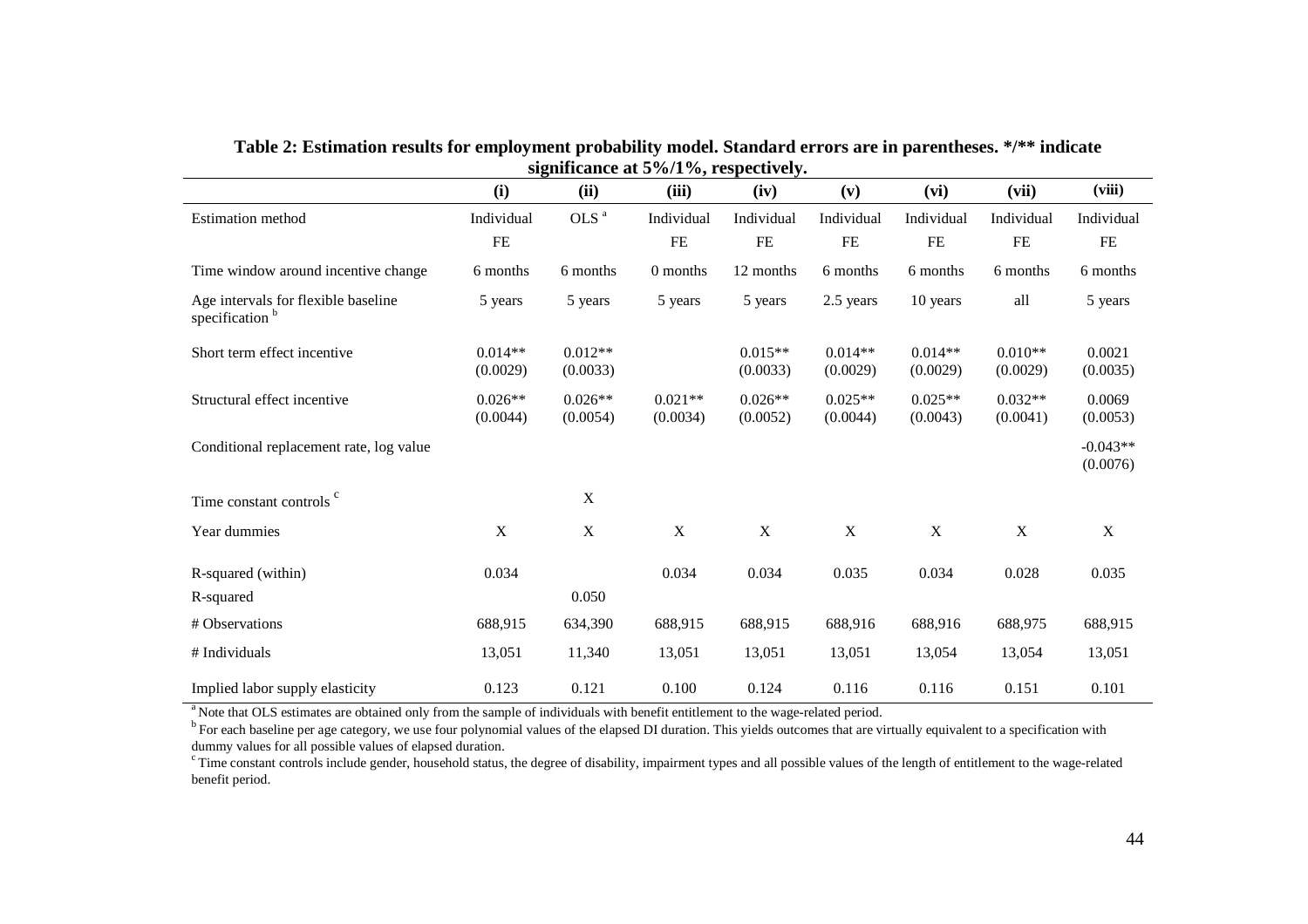| indicate significance at $5\%/1\%$ , respectively.                |             |                  |            |             |             |            |            |
|-------------------------------------------------------------------|-------------|------------------|------------|-------------|-------------|------------|------------|
|                                                                   | (i)         | (ii)             | (iii)      | (iv)        | (v)         | (vi)       | (vii)      |
| <b>Estimation</b> method                                          | Individual  | OLS <sup>a</sup> | Individual | Individual  | Individual  | Individual | Individual |
|                                                                   | FE          |                  | $FE$       | $\rm FE$    | FE          | FE         | $\rm FE$   |
| Time window around incentive change                               | 6 months    | 6 months         | 0 months   | 12 months   | 6 months    | 6 months   | 6 months   |
| Age intervals for flexible baseline<br>specification <sup>b</sup> | 5 years     | 5 years          | 5 years    | 5 years     | 2.5 years   | 10 years   | all        |
| Short term effect incentive                                       | $0.681**$   | $1.393**$        |            | $0.663**$   | $0.673**$   | $0.686**$  | $0.531*$   |
|                                                                   | (0.242)     | (0.364)          |            | (0.284)     | (0.242)     | (0.246)    | (0.228)    |
| Structural effect incentive                                       | $0.971**$   | 0.828            | $0.775**$  | $0.994*$    | $0.926**$   | $1.011**$  | $1.634**$  |
|                                                                   | (0.369)     | (0.618)          | (0.276)    | (0.447)     | (0.375)     | (0.369)    | (0.319)    |
| Time constant controls <sup>c</sup>                               |             | $\mathbf X$      |            |             |             |            |            |
| Year dummies                                                      | $\mathbf X$ | $\mathbf X$      | X          | $\mathbf X$ | $\mathbf X$ | X          | X          |
| R-squared (within)                                                | 0.078       |                  | 0.078      | 0.078       | 0.079       | 0.078      | 0.071      |
| R-squared                                                         |             | 0.070            |            |             |             |            |            |
| # Observations                                                    | 393,342     | 371,034          | 393,342    | 393,342     | 393,342     | 393,342    | 393,383    |
| # Individuals                                                     | 9,209       | 8,282            | 9,209      | 9,209       | 9,209       | 9,209      | 9,211      |

**Table 3: Estimation results for wages of employed DI recipients (euros per day). Standard errors are in parentheses. \*/\*\* indicate significance at 5%/1%, respectively.** 

<sup>a</sup>Note that OLS estimates are obtained only from the sample of individuals with benefit entitlement to the wage-related period.

<sup>b</sup> For each baseline per age category, we use four polynomial values of the elapsed DI duration. This yields outcomes that are virtually equivalent to a specification with dummy values for all possible values of elapsed duration.

 $\textdegree$  Time constant controls include gender, household status, the degree of disability, impairment types and all possible values of the length of entitlement to the wage-relate d benefit period.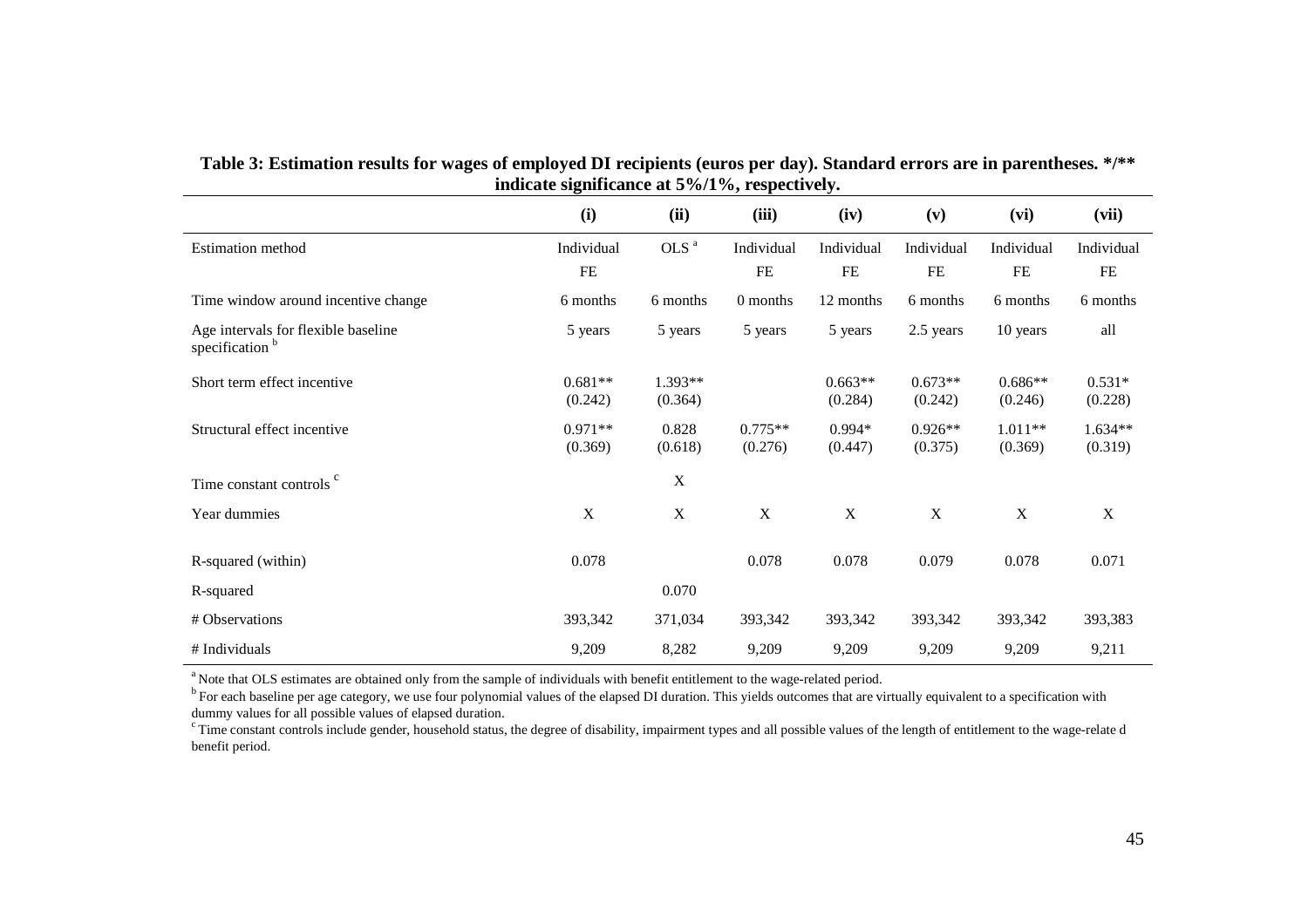| $\frac{1}{2}$ significance at $\frac{1}{2}$ /0/1 /0, respectively. 12,550 00Set validity. |           |          |          |
|-------------------------------------------------------------------------------------------|-----------|----------|----------|
|                                                                                           | (i)       | (ii)     | (iii)    |
| Effect length wage-related benefit period : all individuals (months)                      |           |          |          |
| Within 6 months                                                                           | $-0.014$  | $-0.014$ | $-0.007$ |
|                                                                                           | (0.013)   | (0.013)  | (0.014)  |
| Within 12 months                                                                          | $-0.027$  | $-0.027$ | $-0.011$ |
|                                                                                           | (0.021)   | (0.021)  | (0.022)  |
| Within 24 months                                                                          | $-0.003$  | $-0.002$ | 0.034    |
|                                                                                           | (0.027)   | (0.027)  | (0.028)  |
| Effect of length wage-related benefit period: employed individuals (months)               |           |          |          |
| Within 6 months                                                                           | $-0.027$  | $-0.025$ | $-0.047$ |
|                                                                                           | (0.032)   | (0.032)  | (0.041)  |
| Within 12 months                                                                          | 0.037     | 0.040    | 0.019    |
|                                                                                           | (0.046)   | (0.047)  | (0.054)  |
| Within 24 months                                                                          | $-0.029$  | $-0.027$ | 0.005    |
|                                                                                           | (0.071)   | (0.071)  | (0.081)  |
| Effect of length wage-related benefit period: unemployed individuals (months)             |           |          |          |
| Within 6 months                                                                           | $-0.021$  | $-0.020$ | $-0.008$ |
|                                                                                           | (0.015)   | (0.015)  | (0.016)  |
| Within 12 months                                                                          | $-0.047*$ | $-0.045$ | $-0.016$ |
|                                                                                           | (0.024)   | (0.024)  | (0.024)  |
| Within 24 months                                                                          | $-0.027$  | $-0.023$ | 0.024    |
|                                                                                           | (0.030)   | (0.030)  | (0.031)  |
| Age dummies                                                                               | X         | X        | X        |
| Other individual controls <sup>a</sup>                                                    |           | X        | X        |
| Year effects                                                                              | X         | X        | X        |
| Year effects x age categories (5-years)                                                   |           |          | X        |

# **Table 4: Estimation results for model of work resumption of DI benefit recipients, measured in percentage point. Standard errors in parentheses. \*/\*\* indicate significance at 5%/1%, respectively. 12,558 observations.**

l,

<sup>a</sup>The other time constant controls that are used include gender, household status, the degree of disability and impairment types.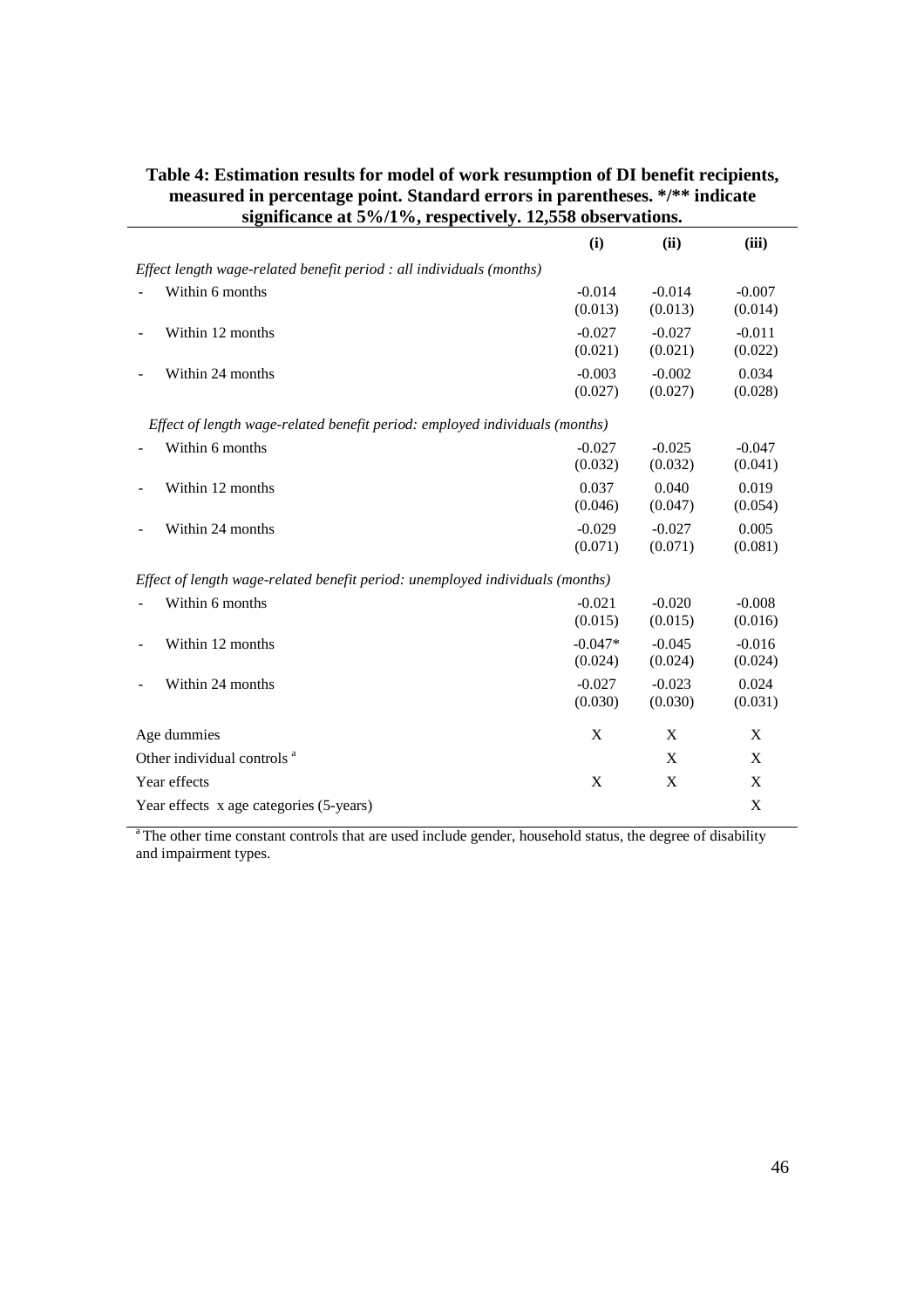| m parchmeses.                                 | mureau significance at $\frac{1}{2}$ /0/1 /0, respectively:<br><b>Effect on Employment</b> |          |                              | <b>Effect on conditional wages</b> |         |                               |  |
|-----------------------------------------------|--------------------------------------------------------------------------------------------|----------|------------------------------|------------------------------------|---------|-------------------------------|--|
|                                               | indicidence                                                                                |          |                              | (euros)<br>Coefficient             |         |                               |  |
|                                               | Coefficient<br>$\it estimate$                                                              |          | <b>Implied</b><br>elasticity | estimate                           |         | <b>Fraction</b><br>of average |  |
|                                               |                                                                                            |          |                              |                                    |         | wage                          |  |
| All                                           | $0.026**$                                                                                  | (0.0044) | 0.123                        | $0.971**$                          | (0.369) | 0.013                         |  |
| Male                                          | $0.024**$                                                                                  | (0.0046) | 0.144                        | 0.497                              | (0.386) | 0.0062                        |  |
| Female                                        | $0.019**$                                                                                  | (0.0050) | 0.198                        | $1.086**$                          | (0.392) | 0.016                         |  |
| Age categories                                |                                                                                            |          |                              |                                    |         |                               |  |
| age < 35                                      | $0.050**$                                                                                  | (0.010)  | 0.513                        | 1.552                              | (0.845) | 0.026                         |  |
| $35 <$ age $\leq 45$                          | $0.039**$                                                                                  | (0.0093) | 0.294                        | 1.316*                             | (0.526) | 0.017                         |  |
| $45 < age \leq 55$                            | 0.0058                                                                                     | (0.0055) | 0.046                        | 0.379                              | (0.501) | 0.0049                        |  |
| $55 < age \leq 65$                            | 0.0084                                                                                     | (0.0056) | 0.050                        | 0.428                              | (0.416) | 0.0055                        |  |
| Married                                       | $0.016**$                                                                                  | (0.0045) | 0.122                        | 0.630                              | (0.344) | 0.0082                        |  |
| Non-married                                   | $0.027**$                                                                                  | (0.0051) | 0.200                        | 0.981*                             | (0.451) | 0.014                         |  |
| Impairment types                              |                                                                                            |          |                              |                                    |         |                               |  |
| Neoplasms                                     | 0.015                                                                                      | (0.012)  | 0.254                        | 0.592                              | (0.974) | 0.0078                        |  |
| Mental / behavioral disorders                 | $0.032**$                                                                                  | (0.0063) | 0.197                        | 0.279                              | (0.607) | 0.0038                        |  |
| Diseases circulatory system                   | $0.015*$                                                                                   | (0.0074) | 0.113                        | 1.136**                            | (0.495) | 0.015                         |  |
| Diseases musculoskeletal                      | $0.019*$                                                                                   | (0.0089) | 0.128                        | 1.366*                             | (0.639) | 0.019                         |  |
| Other                                         | $0.015*$                                                                                   | (0.0061) | 0.140                        | $0.852*$                           | (0.499) | 0.013                         |  |
| Disability degree                             |                                                                                            |          |                              |                                    |         |                               |  |
| 35-45%                                        | 0.0077                                                                                     | (0.0058) | 0.066                        | 1.186*                             | (0.501) | 0.015                         |  |
| 46-55%                                        | $0.017**$                                                                                  | (0.0058) | 0.142                        | 0.306                              | (0.444) | 0.0042                        |  |
| 56-65%                                        | $0.030**$                                                                                  | (0.0079) | 0.204                        | 1.010                              | (0.576) | 0.015                         |  |
| 66-80%                                        | $0.034**$                                                                                  | (0.0079) | 0.178                        | 1.067                              | (0.750) | 0.015                         |  |
| Residual earnings capacity usage <sup>a</sup> |                                                                                            |          |                              |                                    |         |                               |  |
| Wage < earnings capacity                      |                                                                                            |          |                              | $2.895**$                          | (0.890) | 0.058                         |  |
| Wage $\ge$ earnings capacity                  |                                                                                            |          |                              | 0.554                              | (0.402) | 0.0067                        |  |
| Pre-disability wages                          |                                                                                            |          |                              |                                    |         |                               |  |
| $<$ 125 euro per day                          | $0.018**$                                                                                  | (0.0048) | 0.286                        | $0.783**$                          | (0.301) | 0.015                         |  |
| $\geq$ 125 euro per day                       | $0.023**$                                                                                  | (0.0047) | 0.116                        | 0.743                              | (0.436) | $0.008\,$                     |  |
| Length wage-related period                    |                                                                                            |          |                              |                                    |         |                               |  |
| $<$ 13 months                                 | $0.039**$                                                                                  | (0.011)  | 0.258                        | $-0.847$                           | (1.395) | $-0.014$                      |  |
| 12-24 months                                  | $0.024**$                                                                                  | (0.0062) | 0.171                        | $1.133*$                           | (0.505) | 0.016                         |  |
| 25-36 months                                  | 0.0081                                                                                     | (0.0044) | 0.063                        | $0.668*$                           | (0.317) | 0.0088                        |  |
| $>$ 36 months                                 | 0.0078                                                                                     | (0.0053) | 0.055                        | 1.553**                            | (0.416) | 0.020                         |  |

|  |  |                                                                             | Table 5: Heterogeneity effects in employment and wage responses. Standard errors |
|--|--|-----------------------------------------------------------------------------|----------------------------------------------------------------------------------|
|  |  | in parentheses. $\frac{k}{*}$ indicate significance at 5%/1%, respectively. |                                                                                  |

<sup>a</sup> Note that residual earnings capacity usage is measured at the start of the DI spell, thus avoiding endogeneity problems that would occur if wages would not be measured with delay.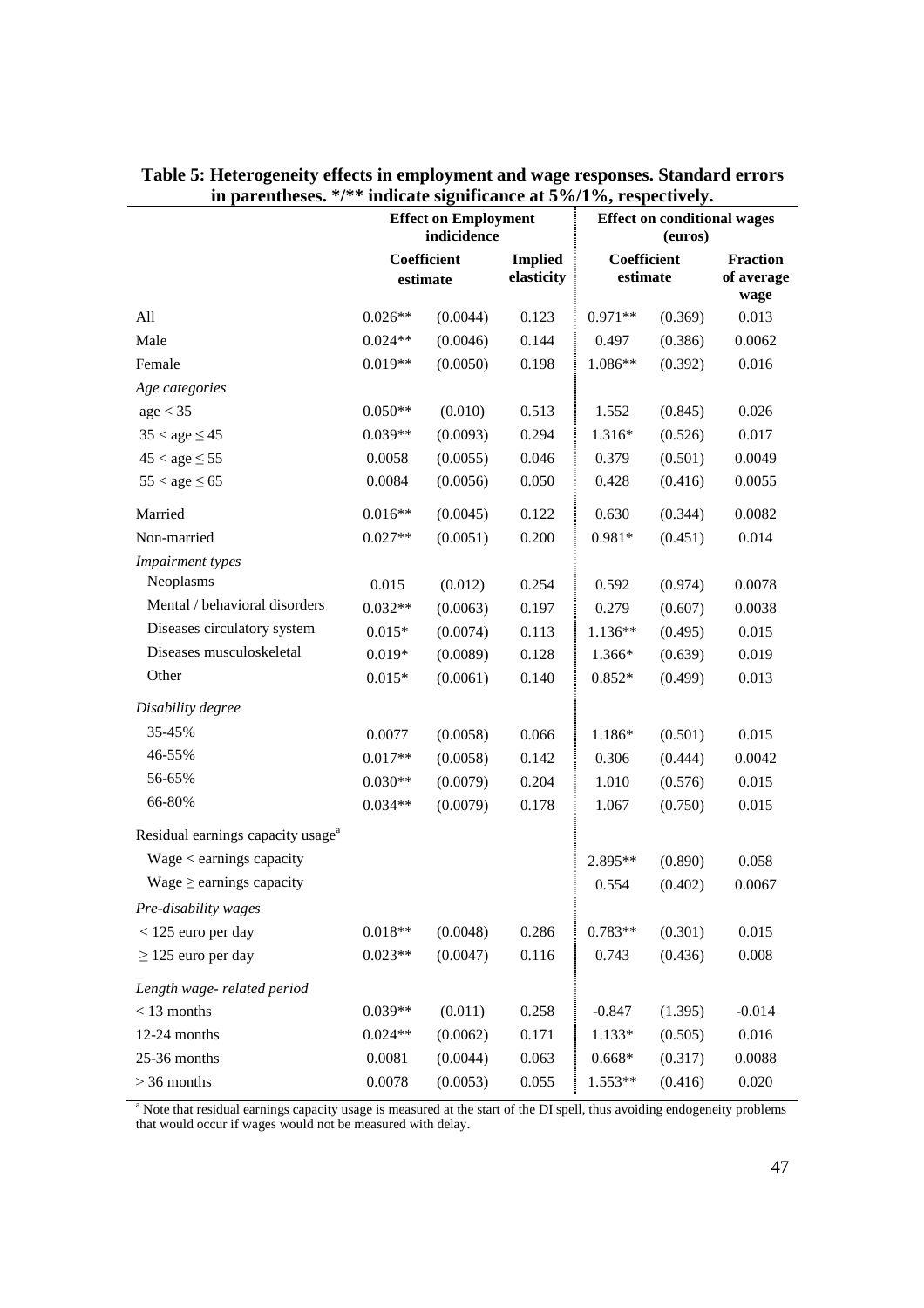



<sup>a</sup> Due to the extension of the sickness waiting period from one to two years in 2004, the yearly DI award rate was almost equal to zero in 2005. This point observation is therefore excluded in the figure.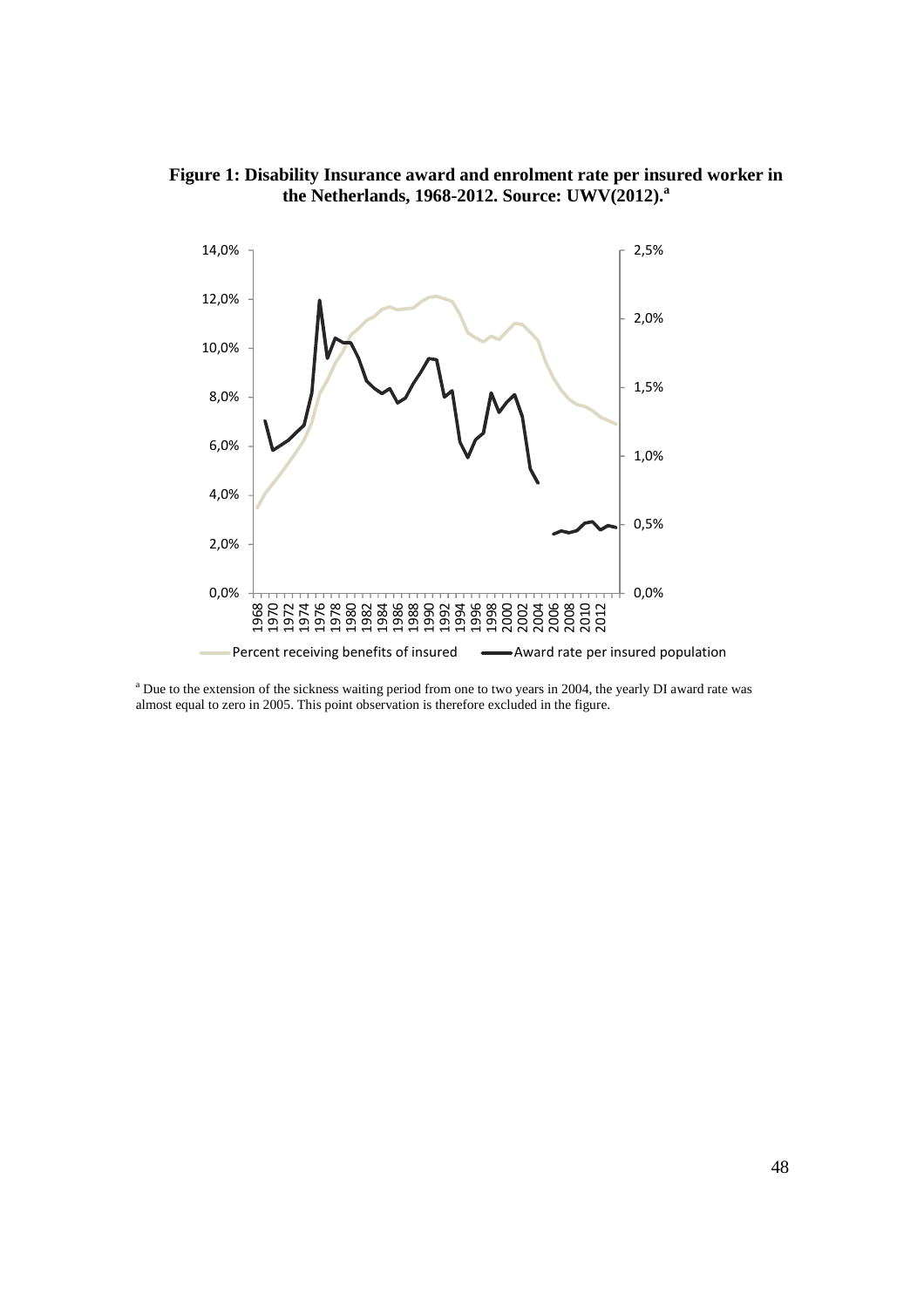**Figure 2: Employment history (years) and months of DI benefit entitlement in the wage-related period** 

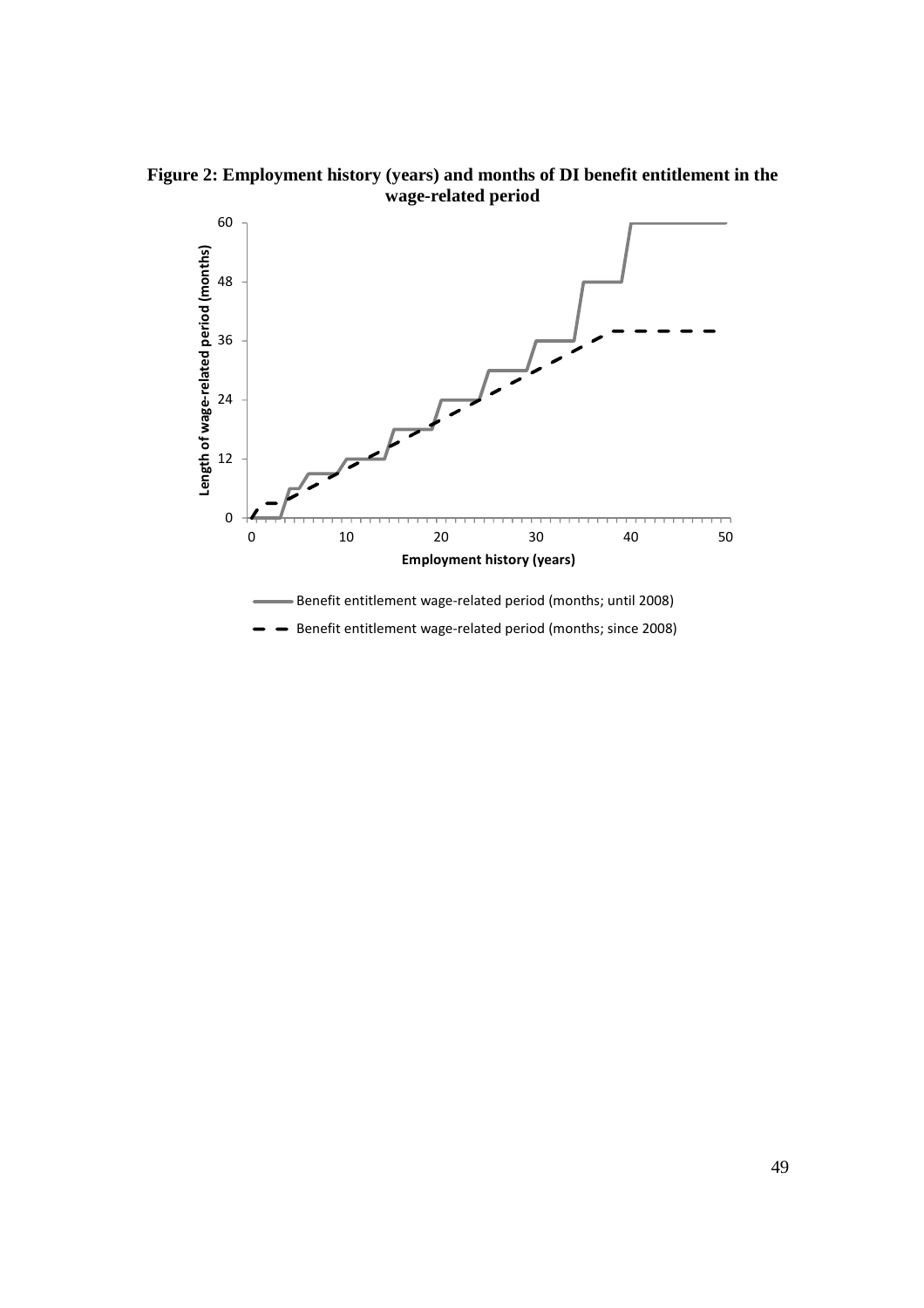# **Figure 3: Distribution of wage-related DI benefit entitlement periods of partially disabled workers, until 2008 (Panel A) and since 2008 (Panel B)**



**Panel A** 



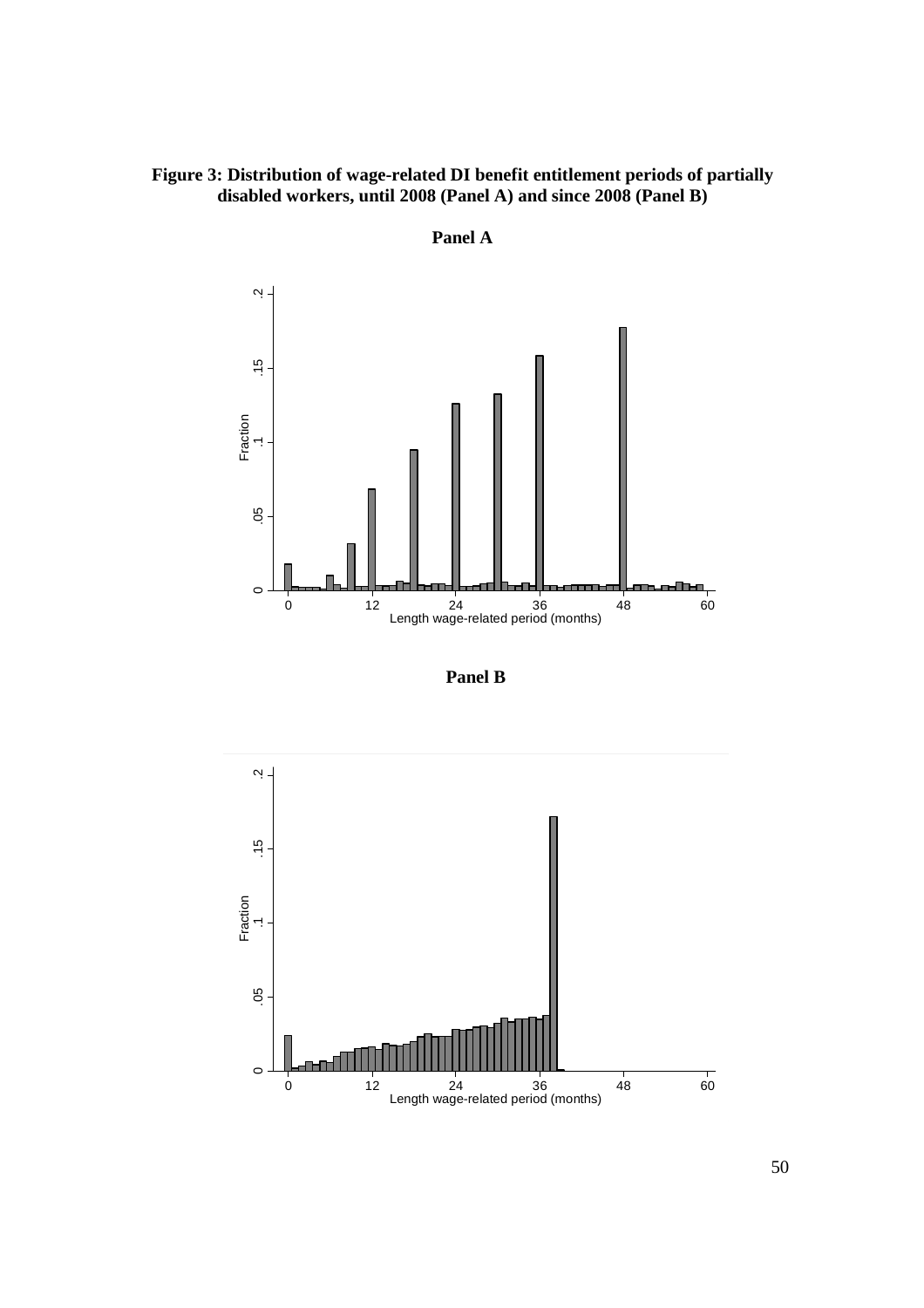# **Figure 4: Distribution of conditional replacement rates in first and second phase of DI benefit receipt (Panel A and Panel B, respectively); Sample of disabled workers that are observed in both DI benefit phases**







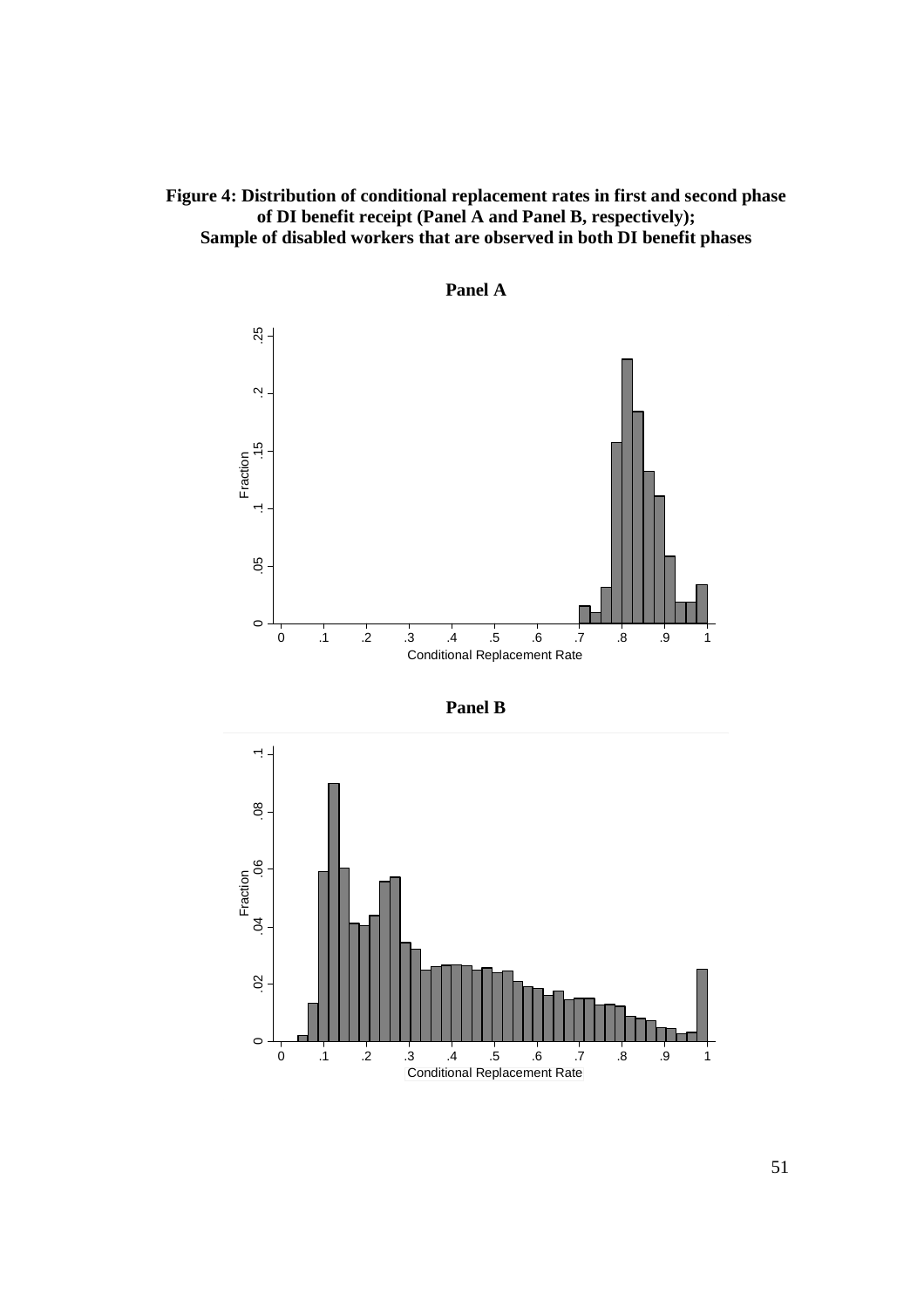

**Figure 5: Average work incidence of partially disabled workers, measured over the DI spell and stratified over age categories (age measured at the start of DI spell)** 

**Figure 6: Average wage earnings of partially disabled workers with work, measured over the DI spell and stratified over age categories** 

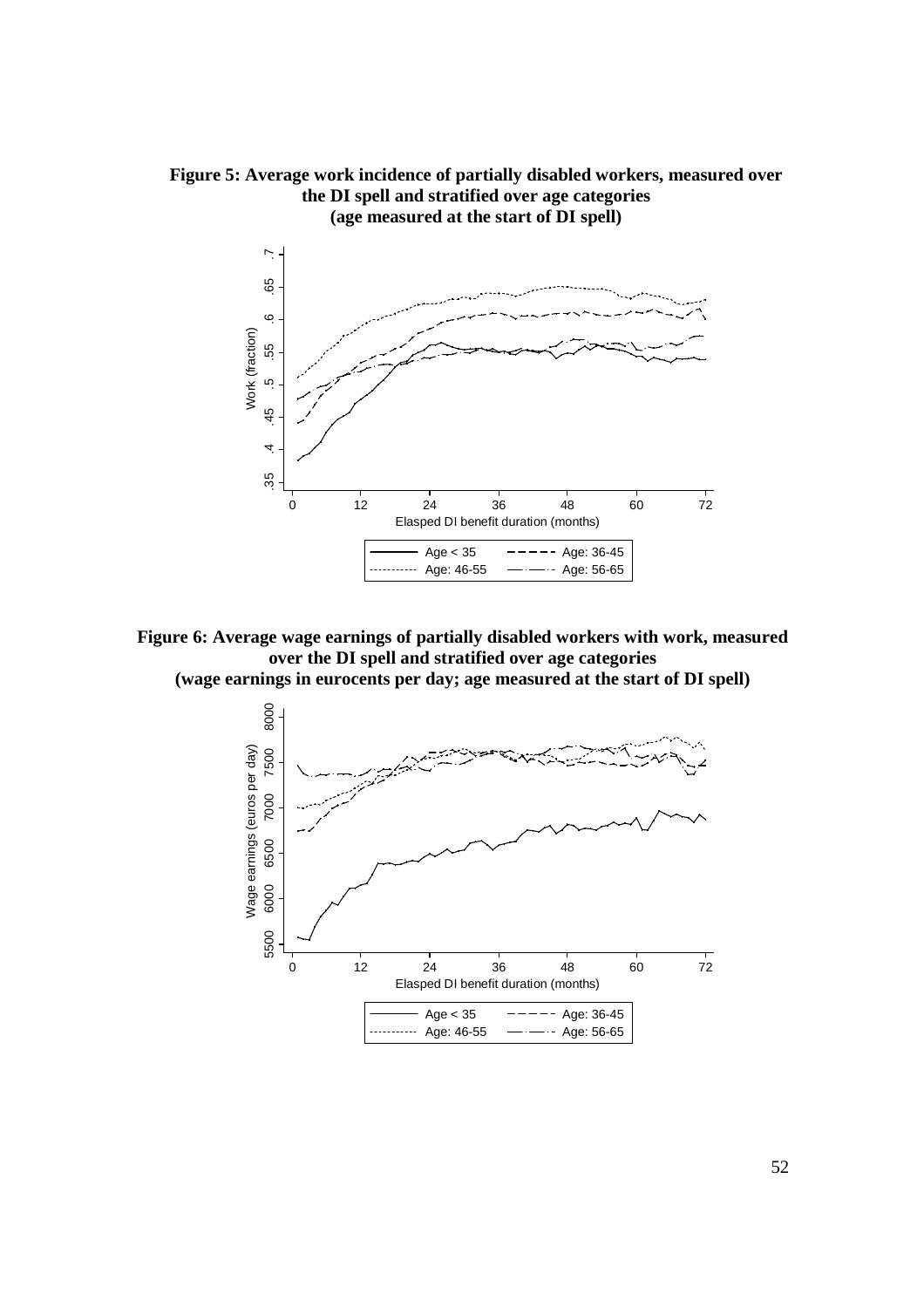**Figure 7: Empirical work resumption rates of partial DI recipients** 

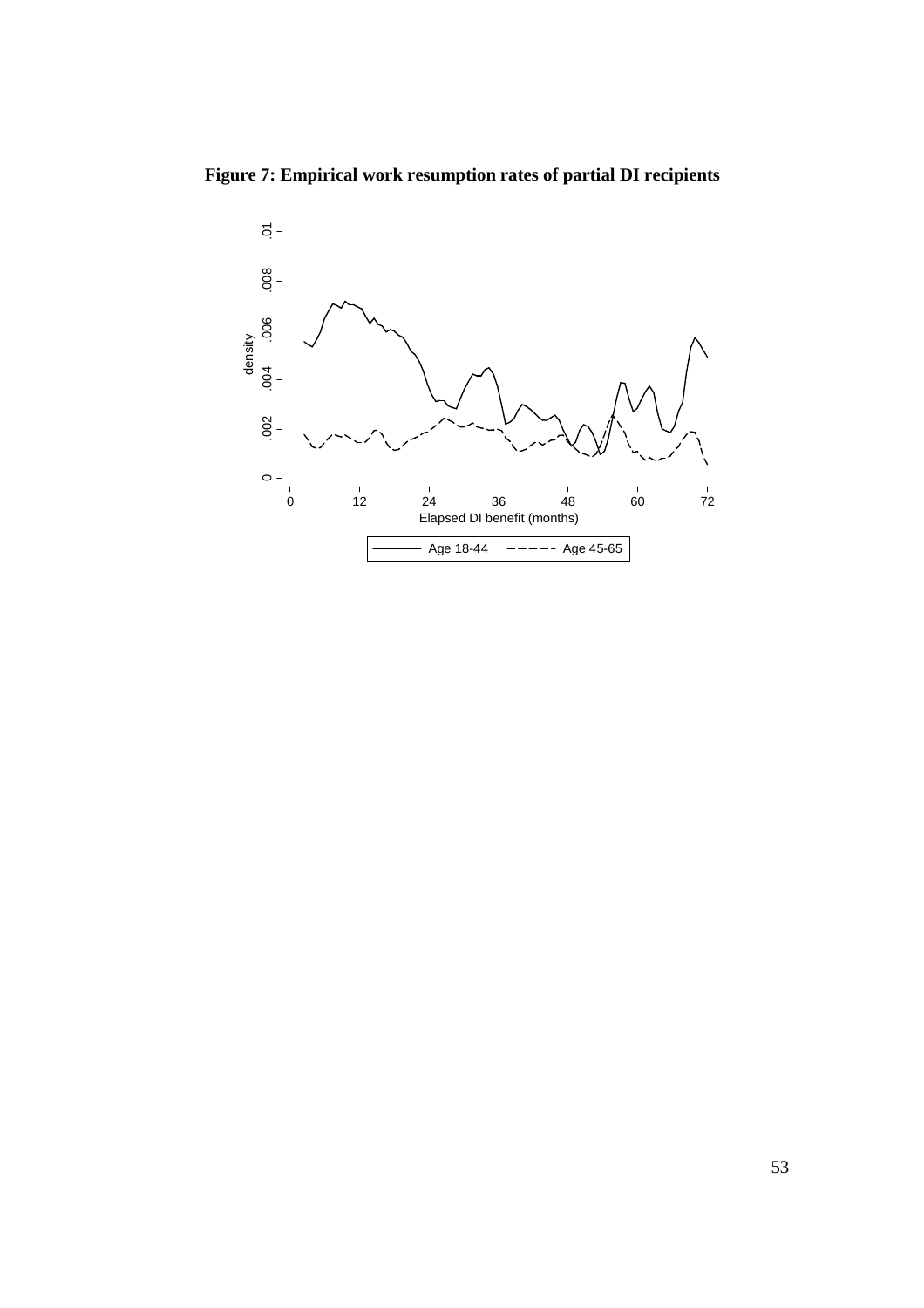

**Full sample (Panel A) and sample stratified over age categories (Panel B).** 





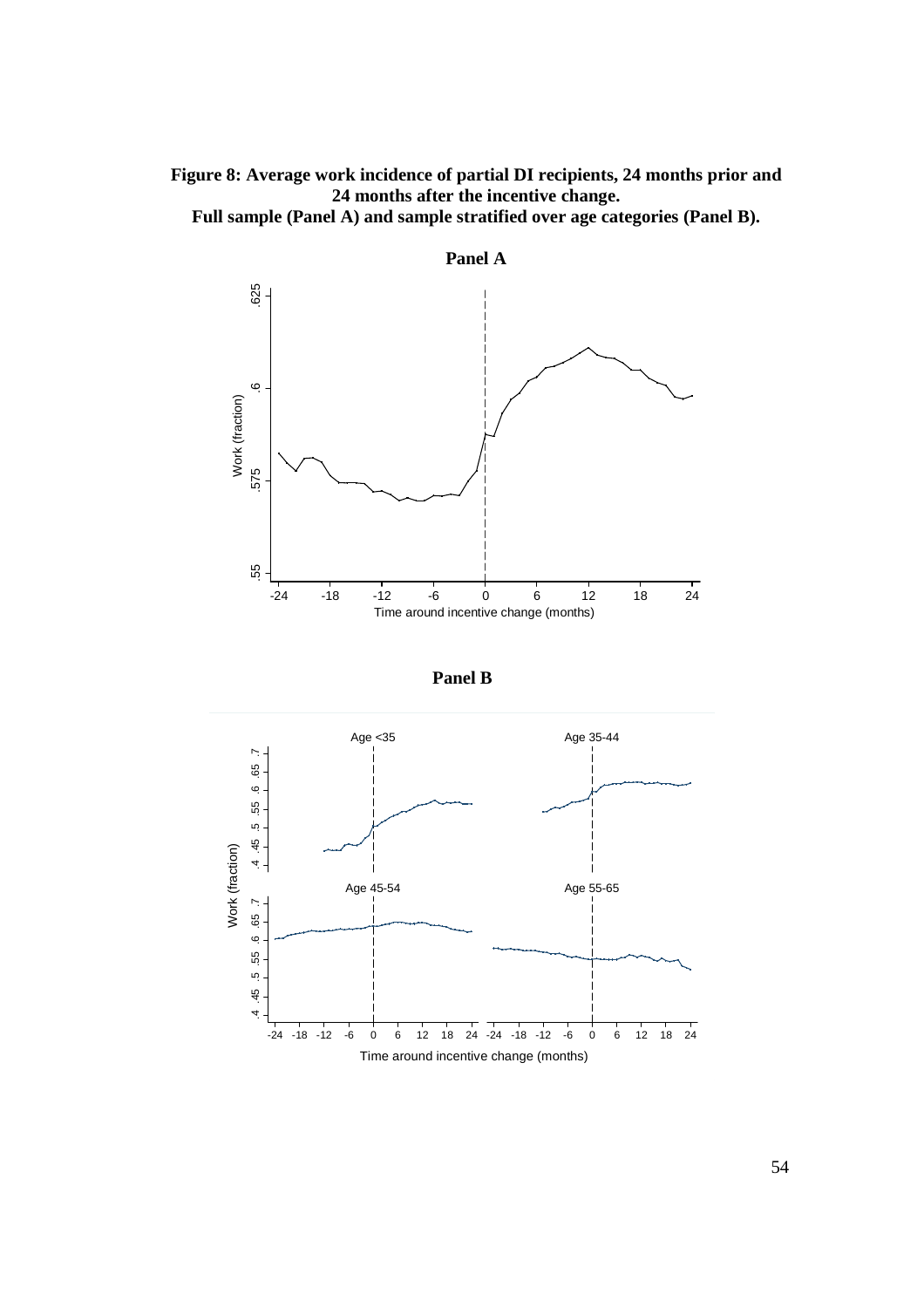**Figure 9: Average wage earnings of partial DI recipients with employment, 24 months prior and 24 months after the incentive change. Wage earnings in eurocents. per day. Full sample (Panel A) and stratified over age categories (Panel B)** 





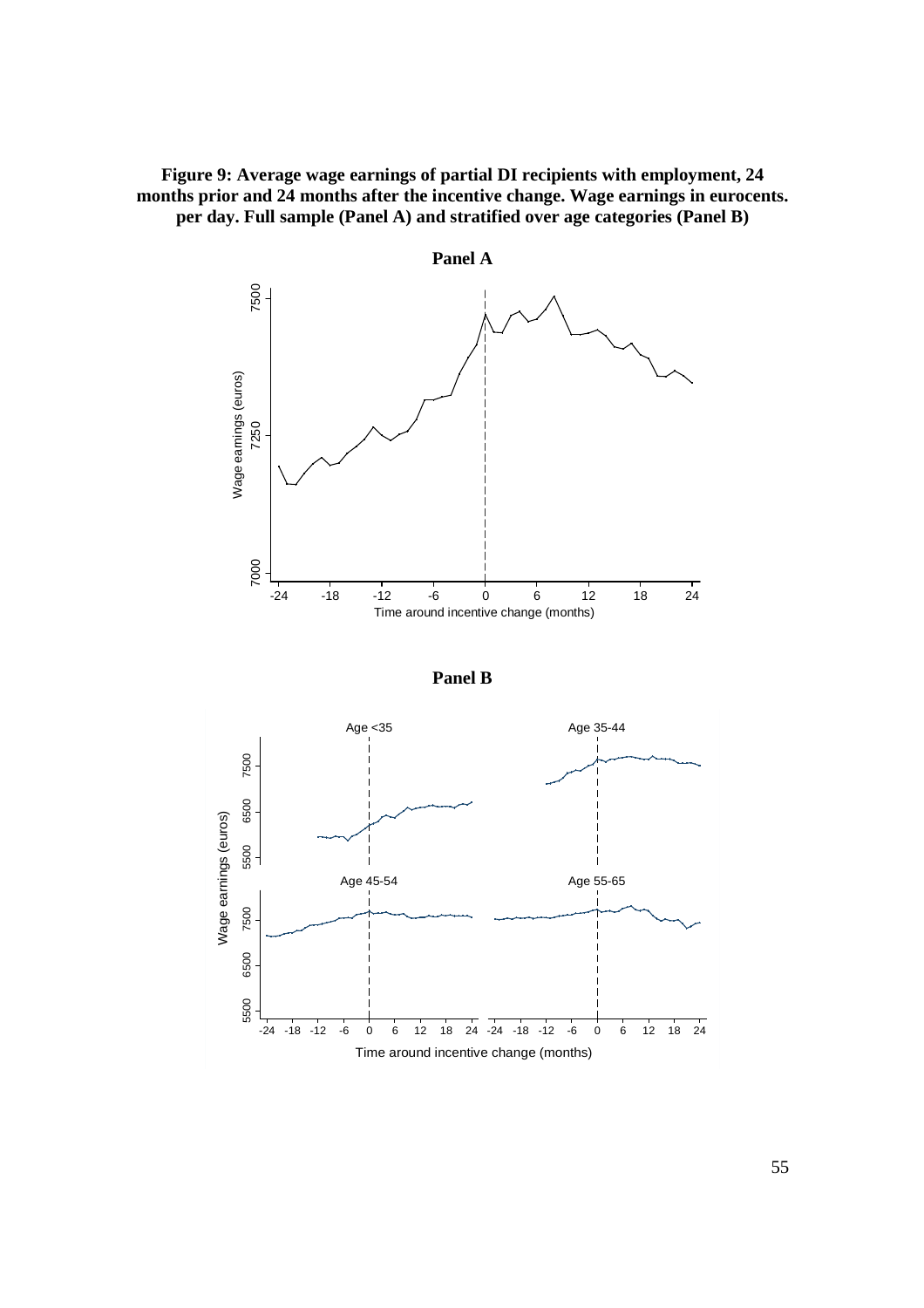**Figure 10: Empirical work resumption rates of partial DI recipients, 24 months prior and 24 months after the incentive change, stratified over age categories.** 

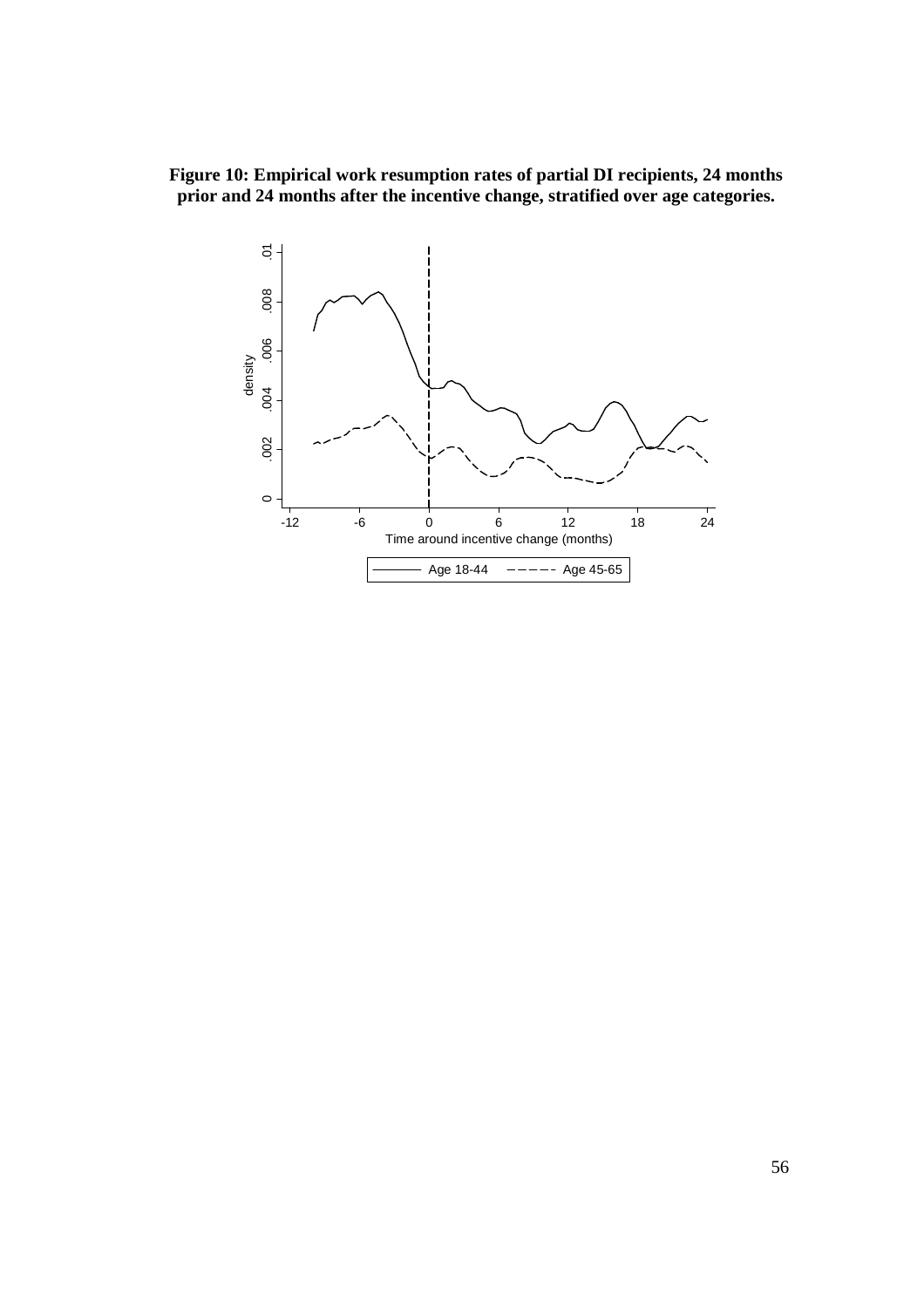# **Appendix: additional figures**





**Figure A.2: Average wage earnings of partially disabled workers with work, measured over the DI spell and stratified over gender (wage earnings in eurocents per day)**

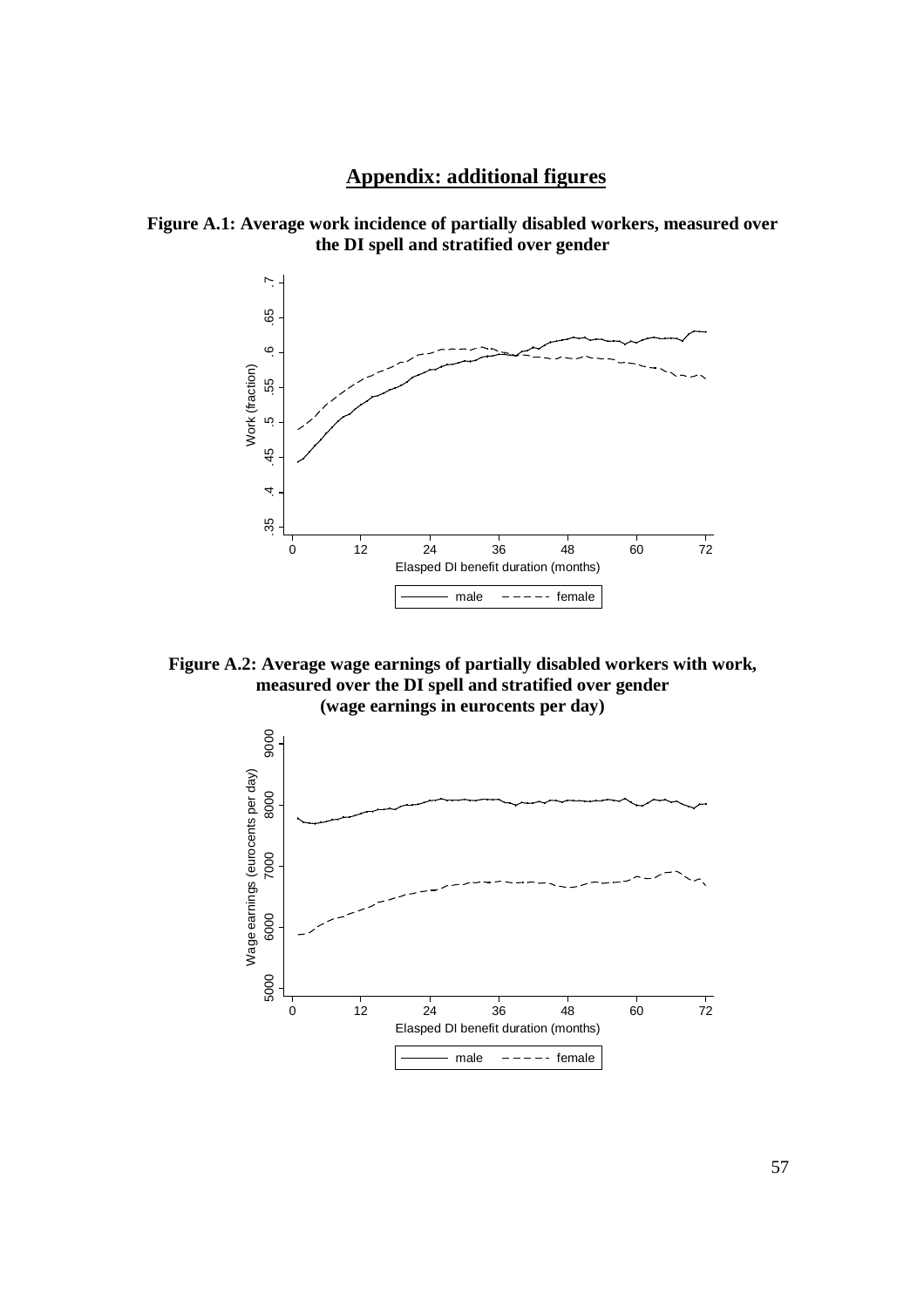**Figure A.3: Empirical work resumption rates of partial DI recipients, stratified by gender** 



**Figure A.4: Average work incidence of partially disabled workers, measured over the DI spell and stratified over impairment types** 

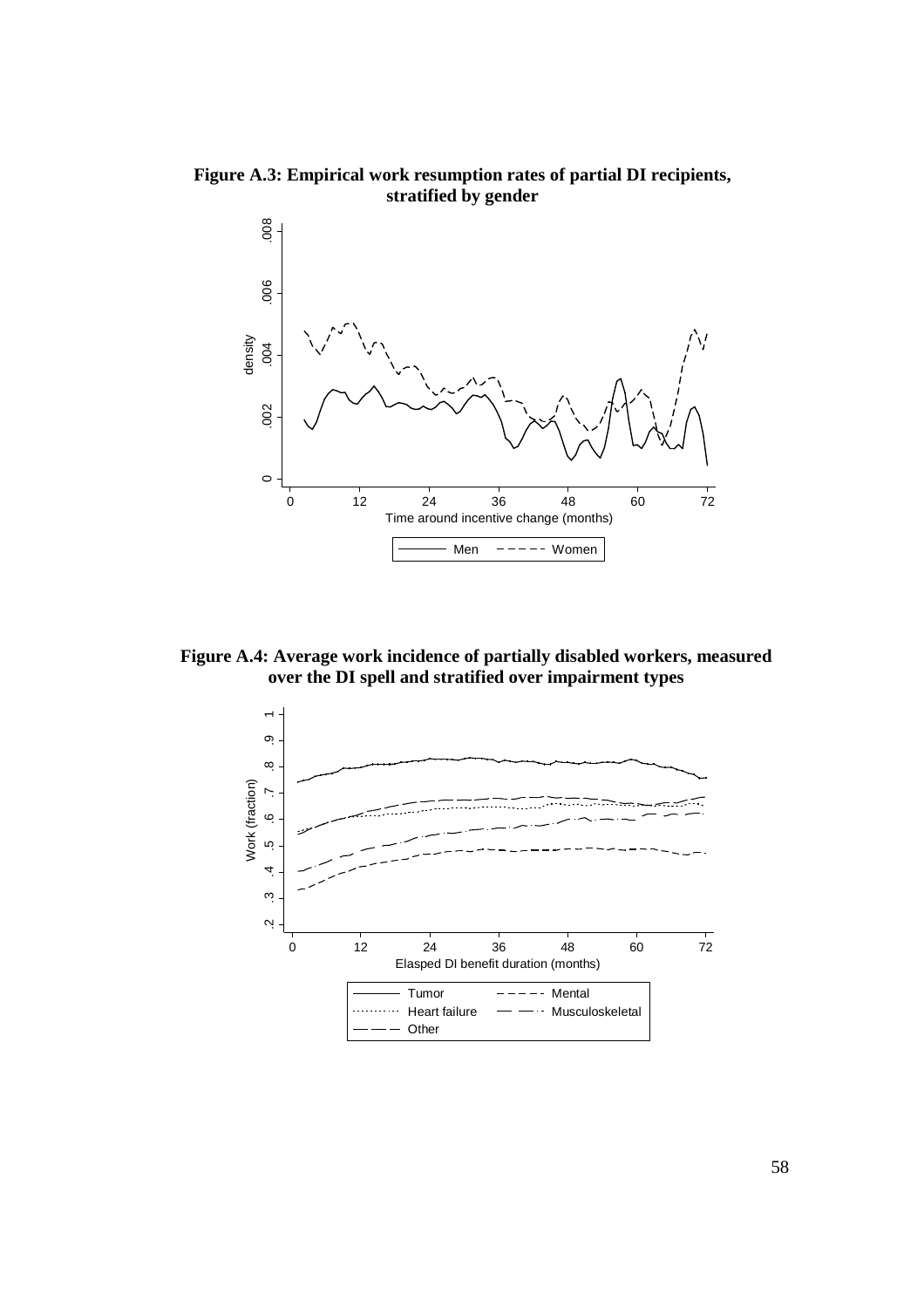



**Figure A.6: Average work incidence of partially disabled workers, measured over the DI spell and stratified over disability degrees**